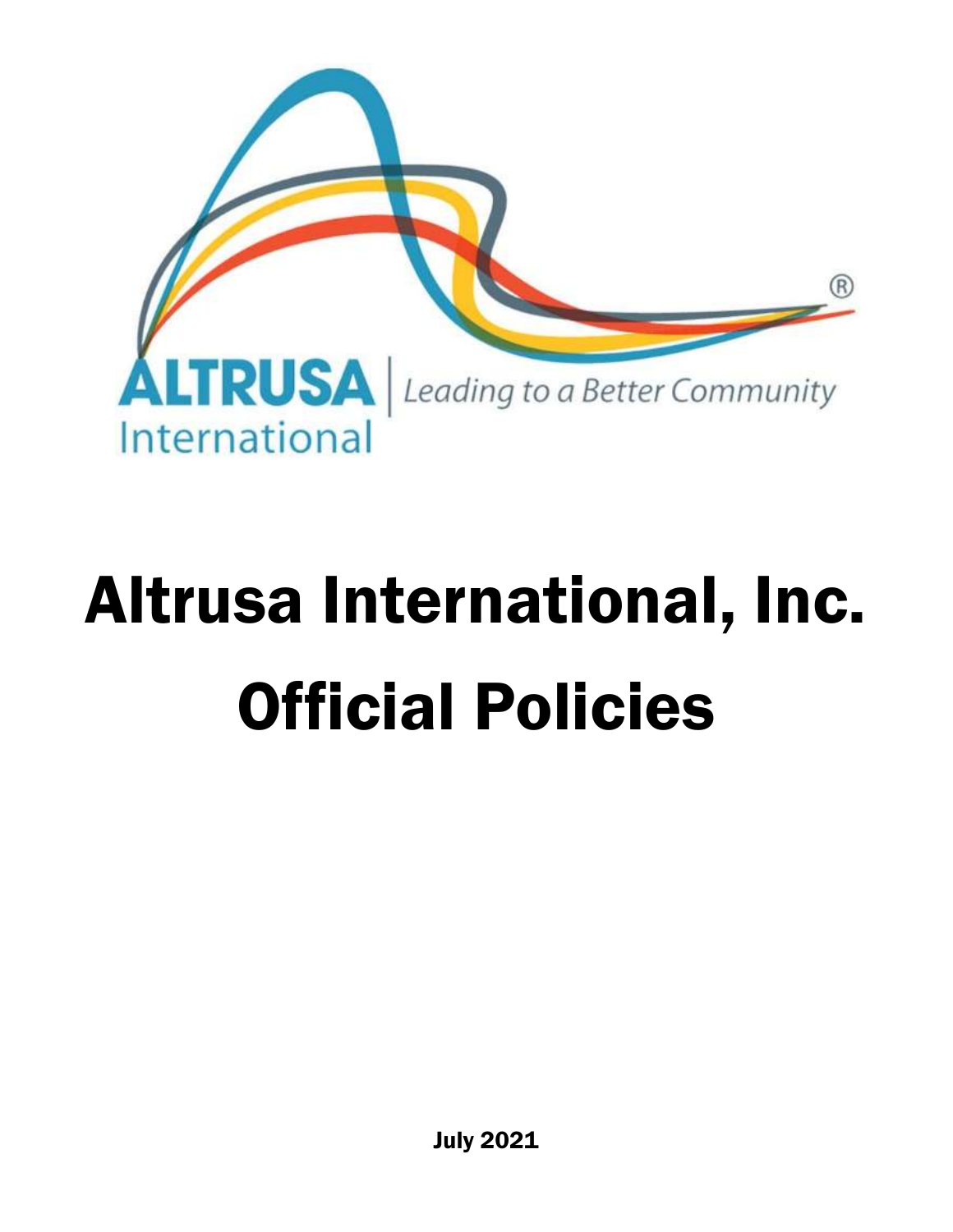# Contents

|    | 8A. |  |
|----|-----|--|
| 8. |     |  |
|    | 7H. |  |
|    | 7G. |  |
|    | 7F. |  |
|    | 7E. |  |
|    | 7D. |  |
|    | 7C. |  |
|    | 7B. |  |
|    | 7A. |  |
|    |     |  |
|    | 6H. |  |
|    | 6G. |  |
|    | 6F. |  |
|    | 6E. |  |
|    | 6D. |  |
|    | 6C. |  |
|    | 6B. |  |
|    | 6A. |  |
| 6. |     |  |
|    | 5C. |  |
|    | 5B. |  |
|    | 5A. |  |
| 5. |     |  |
|    | 4H. |  |
|    | 4G. |  |
|    | 4F. |  |
|    | 4D. |  |
|    | 4C. |  |
|    | 4B. |  |
|    | 4A. |  |
| 4. |     |  |
| 3. |     |  |
| 2. |     |  |
| 1. |     |  |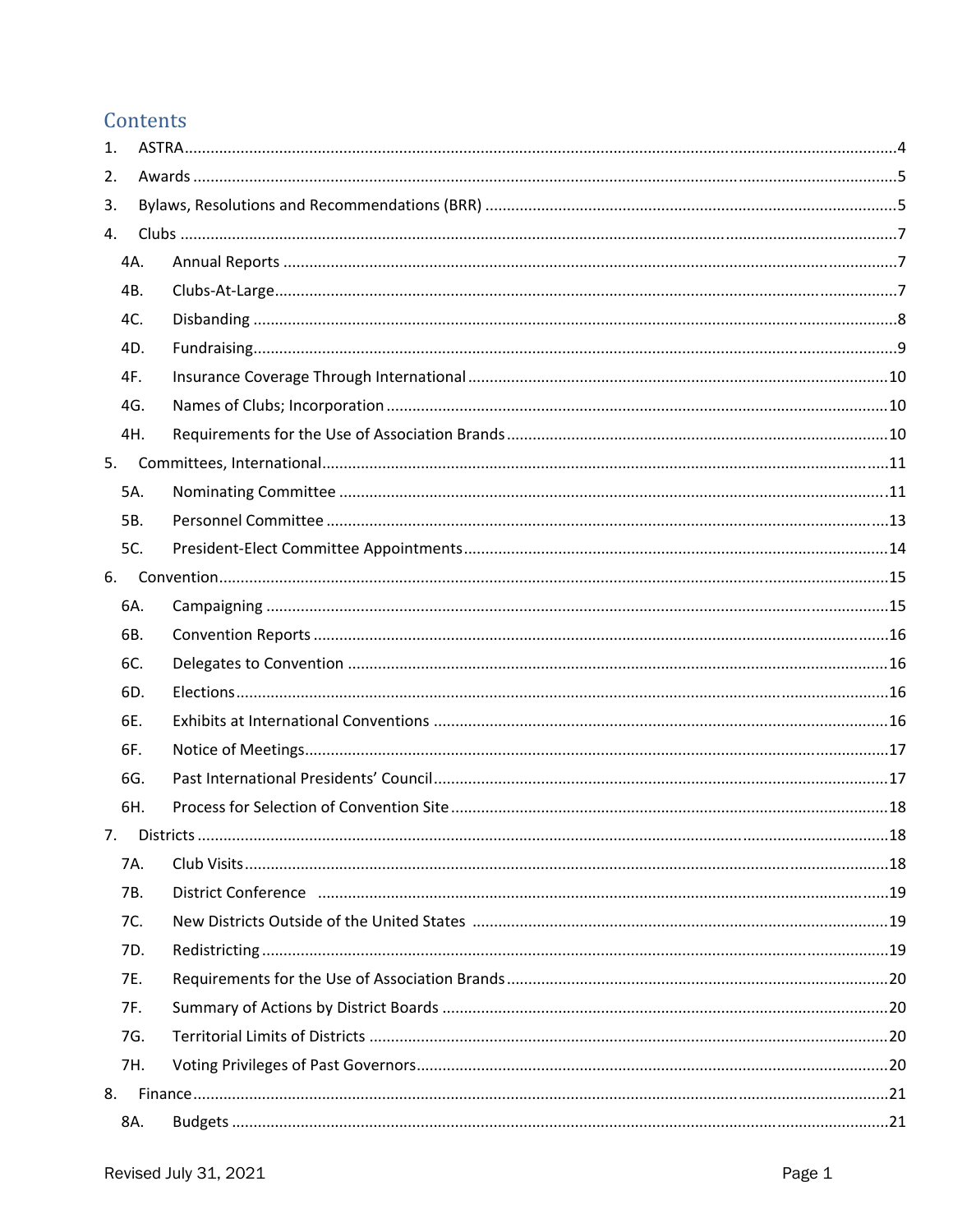|     | 8B.  |                                                                                     |  |
|-----|------|-------------------------------------------------------------------------------------|--|
|     | 8C.  |                                                                                     |  |
|     | 8D.  |                                                                                     |  |
|     | 8E.  |                                                                                     |  |
|     | 8F.  |                                                                                     |  |
|     | 8G.  |                                                                                     |  |
| 9.  |      |                                                                                     |  |
|     | 9A.  |                                                                                     |  |
|     | 9B.  |                                                                                     |  |
|     | 9C.  |                                                                                     |  |
|     | 9D.  |                                                                                     |  |
|     | 9E.  |                                                                                     |  |
|     | 9F.  |                                                                                     |  |
|     | 9G.  | International Board of Directors Altrusa International, Inc., Reports of Meetings34 |  |
|     | 9H.  |                                                                                     |  |
|     | 91.  |                                                                                     |  |
|     | 9J.  |                                                                                     |  |
|     | 9K.  |                                                                                     |  |
|     | 9L.  |                                                                                     |  |
|     | 9M.  |                                                                                     |  |
|     | 9N.  |                                                                                     |  |
|     | 90.  |                                                                                     |  |
|     | 9P.  |                                                                                     |  |
|     | 9Q.  |                                                                                     |  |
|     | 9R.  |                                                                                     |  |
|     | 9S.  |                                                                                     |  |
| 10. |      |                                                                                     |  |
|     | 10A. |                                                                                     |  |
|     | 10B. |                                                                                     |  |
|     | 10C. |                                                                                     |  |
|     |      |                                                                                     |  |
|     | 10E. |                                                                                     |  |
|     | 10F. |                                                                                     |  |
|     | 10G. |                                                                                     |  |
|     | 10H. |                                                                                     |  |
|     |      |                                                                                     |  |
|     | 10J. |                                                                                     |  |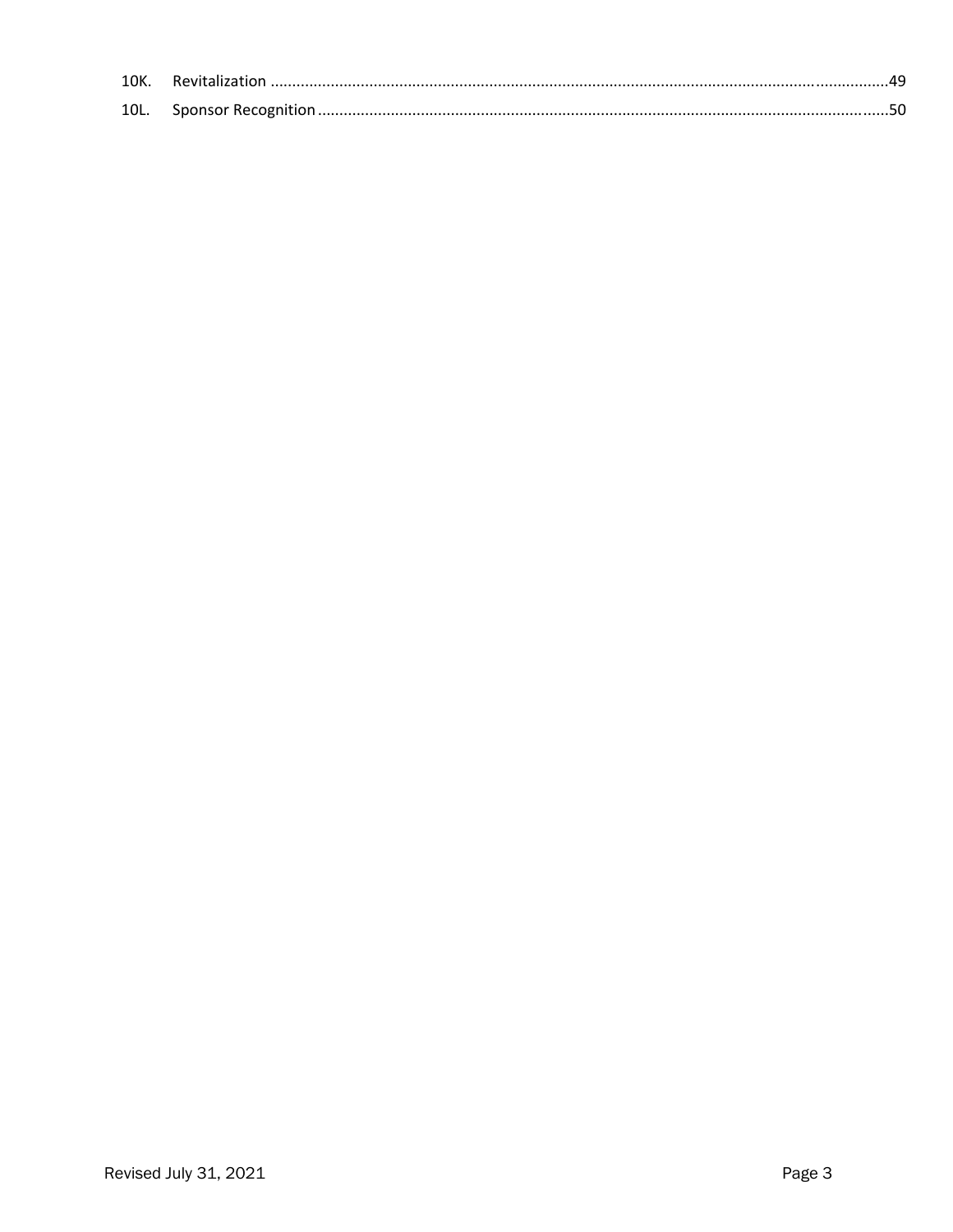# 1. ASTRA

- (a) Altrusa Clubs are encouraged to sponsor ASTRA Clubs for youths between the ages of 11 and 25. The sponsoring Altrusa Club shall foster the spirit of Altruism in the ASTRA members through a focus on community service and recognition of the world community.
- (b) The age limitation in Section (a) above is not applicable to ASTRA Clubs organized within post-high
- (c) The International ASTRA Committee has developed the ASTRA Advisers' Manual, which includes model ASTRA Bylaws. It is the reference guide for the creation, care and nurturing of ASTRA clubs. school educational institutions.
- (d) An ASTRA Club may be chartered by International when it has achieved the strength of 15 members.
- (e) Each Altrusa Club sponsoring an ASTRA Club shall:
	- (i) develop and maintain the ASTRA club in accordance with the ASTRA Advisers' Manual;
	- (ii) notify International upon such ASTRA Club's formation and chartering;
	- (iii) ensure the name of the chartering club includes the word ASTRA (e.g. ASTRA Club of  $\_\_$
	- (iv) include information about the ASTRA Club in its Club Annual Report;
	- (v) actively work with and encourage the efforts of the ASTRA Club;
	- (vi) establish a separate ASTRA Committee;
	- (vii) publicize ASTRA within Altrusa's organization and in the community;
	- (viii) encourage the educational goals of ASTRA Club members by awarding scholarships to and/or helping find scholarships for them;
	- (ix) provide career planning and leadership training through ASTRA Club activities and by serving as mentors and role models for ASTRA members;
	- (x) complete the ASTRA Club Annual Report and submit by June 1;
	- (xi) complete survey of their ASTRA members who are 18 years and older annually in April or May using the Alumni Information Sheet and submit this data to International by June 15.
- (f) Each year International shall publish a directory of ASTRA Clubs, including information regarding the sponsoring Altrusa Club (sponsoring school name, if applicable), and the email address and phone number of the ASTRA Club Chair or Adviser.
- (g) Each sponsoring Altrusa Club is encouraged to send ASTRA representatives to International Convention and District Conference. International shall sponsor workshops or special programs for ASTRA Clubs and their sponsors at Convention.
- (h) Altrusa International shall sponsor International Service Awards recognizing outstanding community service by ASTRA Clubs. These awards shall be funded by the Altrusa International Foundation, Inc. All ASTRA Clubs are eligible to submit entries for the International ASTRA Service Awards.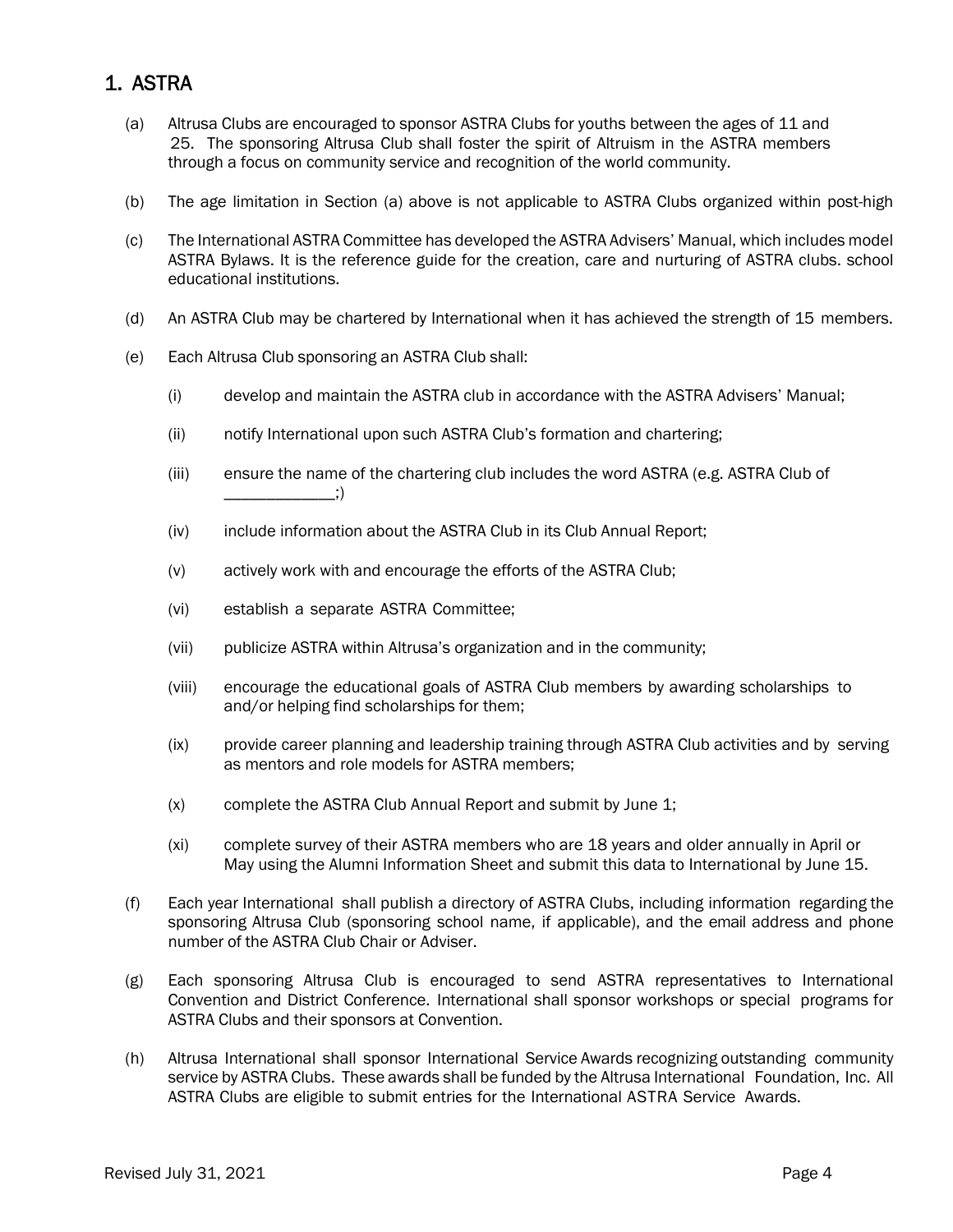- (i) Each ASTRA Club shall be covered by International's liability insurance policy.
- (j) The International BRR Chair and the Legal Advisor review and report to the International Board of Directors any proposed changes to the ASTRA bylaws, as provided in the ASTRA Advisers' Manual. The ASTRA Bylaws and the ASTRA manual in their entirety are to be approved by the International Board of Directors.

## 2. Awards

Information about, and criteria for, all International awards, including, but not limited to, the Eleanor Roosevelt Humanitarian Award, the Letha H. Brown Literacy Award, the Mamie L. Bass Service Award, and the Dr. Nina Fay Calhoun International Relations Award, shall be posted on the Association website.

# 3. Bylaws, Resolutions and Recommendations (BRR)1

- (a) The International Bylaws, Resolutions and Recommendations (BRR) Committee is designed to facilitate the procedural work of Altrusa.
- (b) The BRR Committee drafts proposals and receives proposed amendments to the Articles and Bylaws, resolutions, and recommendations concerning policies and reviews and edits them for presentation to the International Board of Directors, the Executive Committee and to the Delegate Assembly at Convention.
- (c) The BRR Committee may refer proposals to other entities within Altrusa for review, development, and preparation of background papers and rationale.
- (d) The BRR Committee is composed of a Chair appointed by the International President and approved by the Board of Directors and two (2) members appointed by the International President in consultation with the Chair of the BRR Committee to serve through the next Convention.
- (e) The procedure for submitting proposals (proposed amendments to the Bylaws and resolutions and recommendations) to the BRR Committee is:
	- (i) International officers, members of the International Board of Directors, Past International Presidents, International Chairs, Governors, Past Governors, any committee appointed to report or recommend to the Executive Committee or the International Board of Directors and Clubs shall submit any proposed resolutions or recommendations thirty (30) days prior to the International Board of Directors' meetings and Executive Committee meetings.
	- (ii) All proposed Bylaw revisions and resolutions or recommendations to come before the Convention Delegates must be submitted to the BRR Committee by March 1 in the year of the Convention.
	- (iii) Governors shall report all proposed amendments to the Bylaws and resolutions and recommendations coming from their District Conference to the BRR Committee by March 1 each year. Notice of action taken on these matters shall be provided to the BRR Committee within fifteen (15) days following such Conference.
- (f) The procedure for the BRR Committee to present proposed amendments to the Articles and Bylaws, and resolutions and recommendations to the Executive Committee, International Board of Directors and Delegate Assembly is:
	- (i) Each proposal presented should include: a history with background and rationale; an implementation date; a list of all articles, bylaws, or policies affected by the proposed article,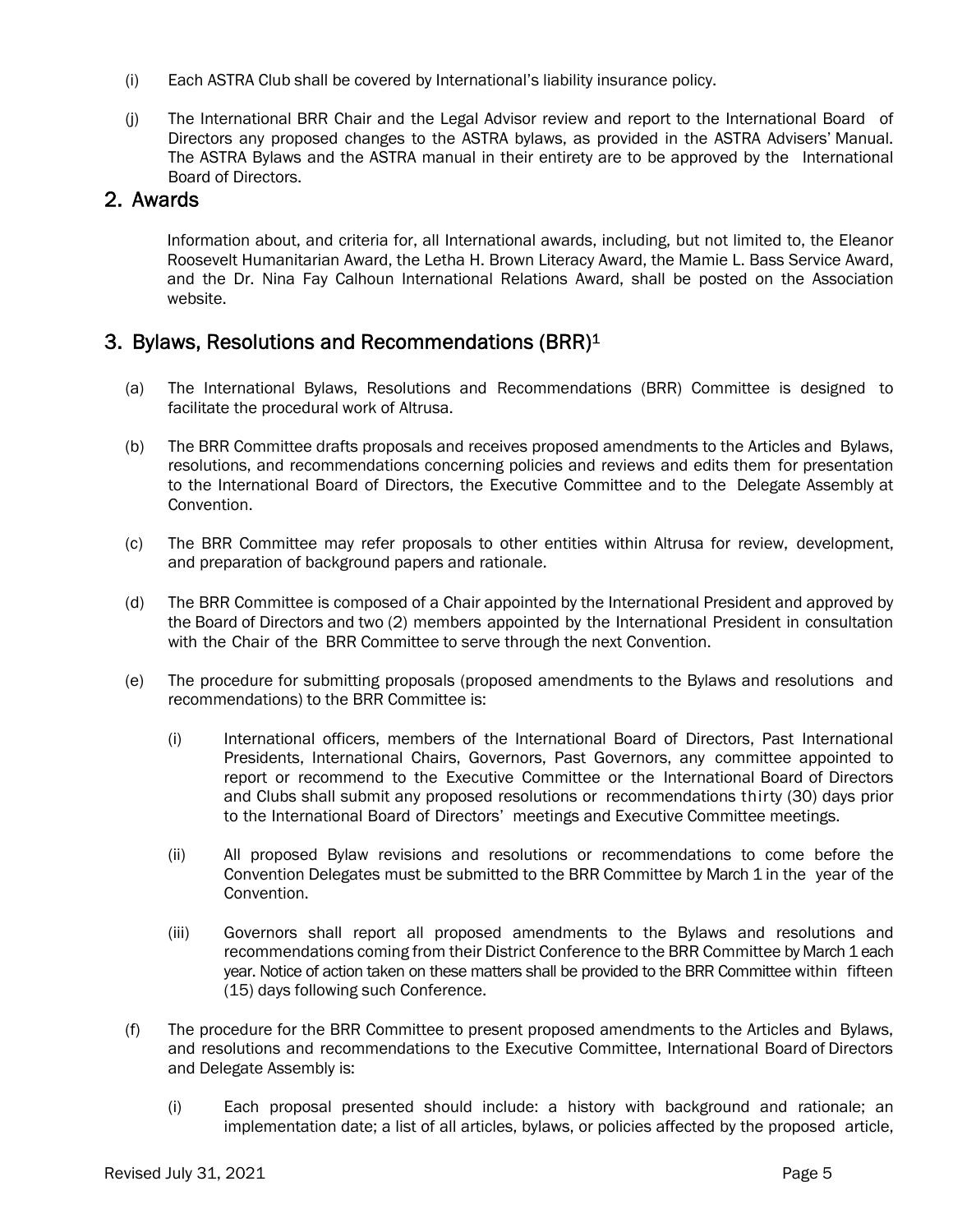bylaw, recommendation or resolution; the fiscal impact, if any; and the suggested motion.

- (ii) The BRR Committee shall conduct a briefing on all proposals coming before the Delegate Assembly prior to the first business session at which the proposals will be considered.
- (iii) The BRR Committee will function as a reference committee during the Convention to assist members with drafting and presenting proposals to the Delegate Assembly.
- (iv) The BRR Committee will present Board actions to the Delegate Assembly, grouped as approved actions, disapproved actions or no action items.
- (v) A proposal not timely received by the BRR Committee Chair cannot be considered by the International Board without a suspension of the rules requiring a two-thirds (2/3) vote. A twelve (12) hour period after presentation to the voting body is required before action can be taken by the voting body and the proposal requires a four-fifths (4/5) vote to adopt.
- (vi) A proposal not timely received by the BRR Committee Chair cannot be considered by the Delegate Assembly without a suspension of the rules requiring a two-thirds (2/3) vote of the Delegate Assembly. A twelve (12) hour period after presentation to the voting body is required before action can be taken by the voting body and the proposal requires a four-fifths (4/5) vote to adopt.
- (g) The BRR Committee will submit a semiannual report to be issued to the International Board of Directors, Past International Presidents, Past Governors, Club Presidents and District BRR Committee Chairs. The report will list all Policy changes made by the International Board of Directors at its regular meetings and will be made via a mass email from the International Office.
- (h) Upon the conclusion of Convention, the outgoing BRR Committee (in consultation with Legal Advisor and Parliamentarian) will present to the Executive Director a listing of the results of the proposals voted on by the delegate assembly.
	- (i) Within one month of receipt of the BRR Committee semiannual and Convention reports, the International Office will update the Altrusa International Bylaws (Convention report only) and Policies according to the protocols in Policy 9G. When complete, post on the International website and notify all members.
- (i) Policy changes approved between semiannual and Convention reports are to be updated and posted to the International website following approval by the Board of Directors. No further Board approval is required prior to posting.
- (j) District Bylaws, Resolutions and Recommendations Committee: The District BRR Committee is parallel to the International BRR Committee in purpose and function.
	- (i) The District BRR Committee is composed of a Chair appointed by the Governor and approved by the District Board of Directors and two (2) members appointed by the Governor in consultation with the chair of the BRR Committee to serve through the Governor's biennium.
	- (ii) District Officers, District Committee Chairs, Past Governors and Clubs shall submit any proposed Bylaws, resolutions and recommendations to the District BRR Committee Chair ninety (90) days prior to the annual Conference.
	- (iii) The District BRR Committee will circulate proposed Bylaws, resolutions and recommendations to District Officers, District Committee Chairs, Past Governors and Clubs sixty (60) days prior to the annual Conference. Each proposal presented should include a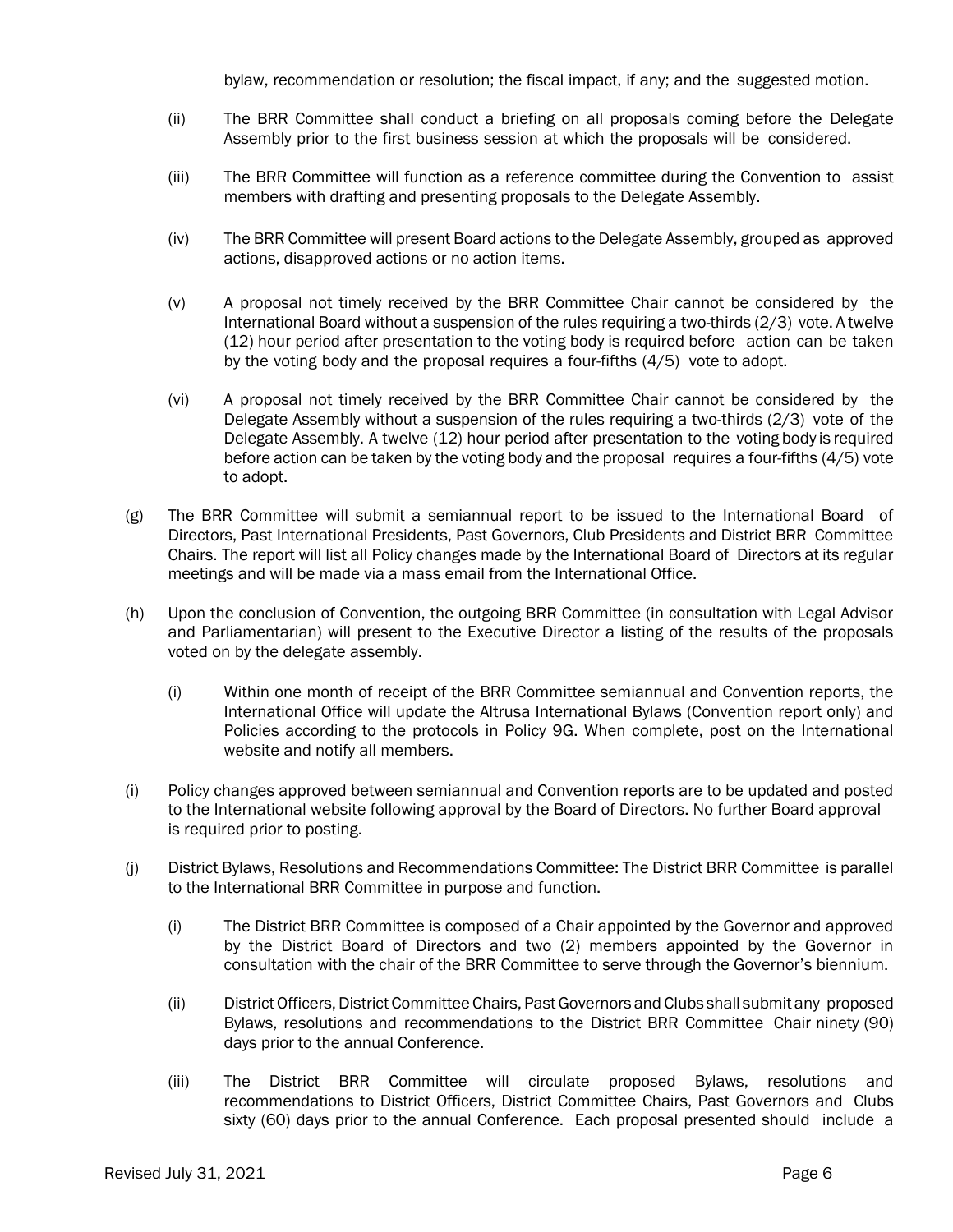history with background and rationale; an implementation date; a list of other bylaws or policies affected by the proposed bylaw, resolution or recommendation; the fiscal impact, if any, and the suggested motion.

- (iv) The District BRR Committee shall conduct a briefing on all proposals coming before the Conference Body prior to the first business session at which the proposals will be considered.
- (v) The District BRR Committee will function as a reference committee during the Conference to assist members with drafting and presenting proposals to the Delegate Assembly.
- (vi) The District BRR Committee may present Board actions to the Delegate Assembly.
- (vii) A proposal not timely received by the District BRR Committee Chair cannot be considered by the Delegate Assembly without suspension of the rules requiring a two- thirds (2/3) vote of the Delegate Assembly. A six (6) hour period after presentation to the voting body is required before action can be taken by the voting body and the proposal requires a four-fifths (4/5) vote to adopt.
- (k) Club Bylaws, Resolutions and Recommendations Committee: The Club BRR Committee is composed of at least two (2) members appointed by the President. The Committee keeps members informed on Bylaw and Policy changes and assists Club members in preparing proposed Bylaws, resolutions and recommendations and Club policies.

# 4. Clubs

#### 4A. Annual Reports

- (a) For the purpose of assessing local/district/ international progress, each Altrusa Club shall prepare and submit a Club Annual Report. Developed jointly by the International Board of Directors, the Annual Report shall include, but not be limited to:
	- (i) The Club's organizational strengths;
	- (ii) The Club's service involvement (to include Club Service Hours);
	- (iii) Membership activity;
	- (iv) The Club's Financial Status;
	- (v) The Club's Leadership Activity.
- (b) Official Annual Report forms or a link to such form or survey shall be sent electronically by the International Office to each Altrusa Club at least six (6) weeks prior to the date they are due. The reports will be completed electronically.
- (c) The International Office shall compile an International profile from the Club Annual Reports submitted and present that profile at the next meeting of the International Board of Directors. This profile will be shared with the District Governors and Program Committee chairs.

#### 4B. Clubs-At-Large

- (a) All Clubs in geographic areas outside Districts shall be designated Clubs-At-Large and assigned to the Chair of the International Membership Development Committee appointed by the International President.
- (b) The International Membership Development Committee's purpose is to facilitate development of new Clubs outside Districts. The Committee shall be subject to the procedures established for New Club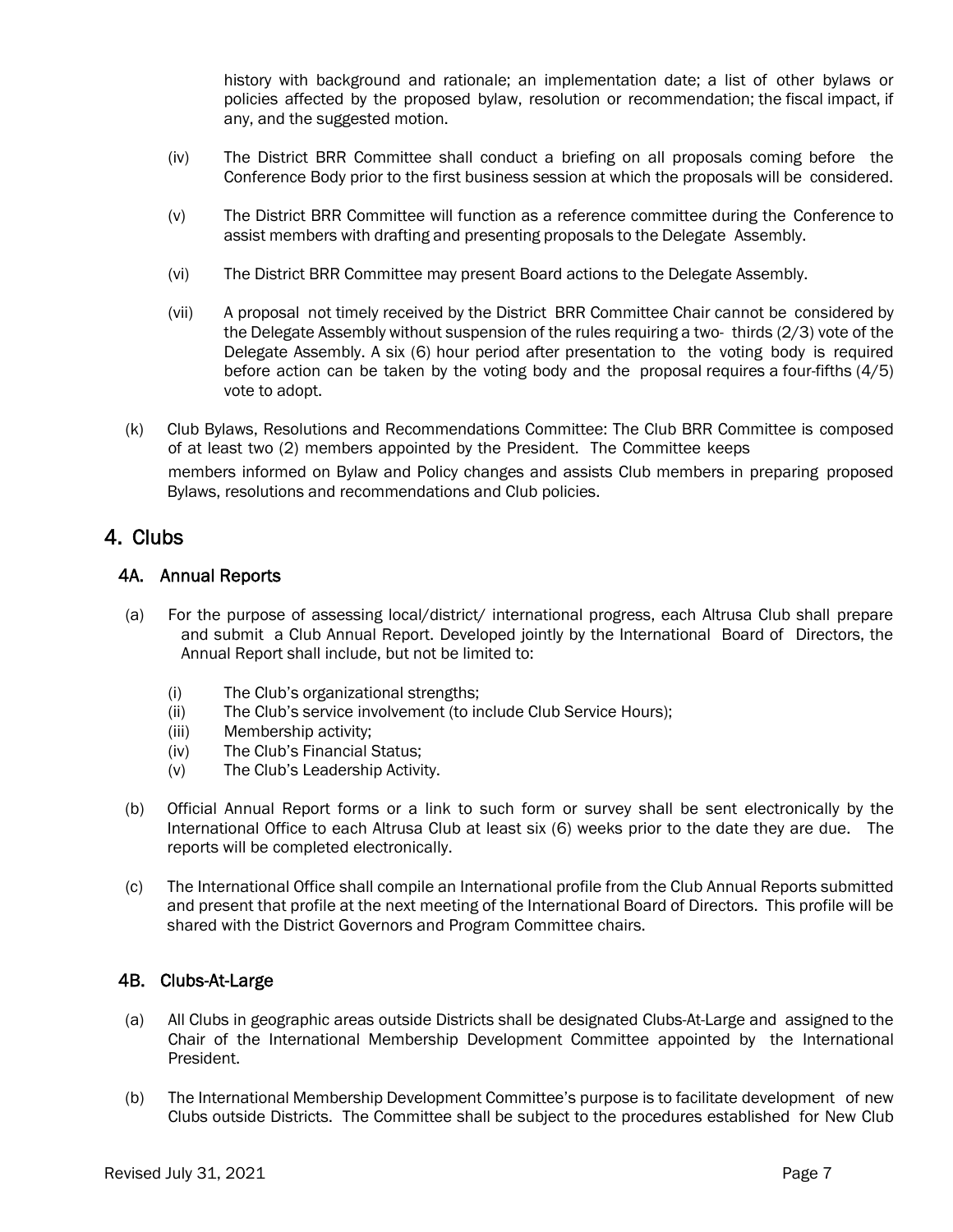Building. Members should have knowledge of Altrusa Policies and procedures, experience and expertise in the area of International activities, international contacts and resources and/or knowledge of multiple languages.

#### 4C. Disbanding2

- (a) The District Governor is to be contacted immediately by the Club President if the Club is contemplating disbanding. The Governor, working with the District Membership Development Chair, will assign a Revitalization Team to work with the Club within two weeks of receiving the contact. The Revitalization Team is charged with meeting with the Club and determining what steps can be taken to avoid disbanding.
- (b) Once the revitalization program steps have been completed, if the Club still wishes to disband, the Club President must give at least ninety (90) days prior written notice of the intention to vote to disband to the District Governor.
- (c) Subsequent to the end of the 90-day notice period the club may hold a meeting where it may vote to disband.
- (d) Should the club vote to disband, except for Clubs-At-Large, a vote of the District Board of Directors to accept the Club's decision to disband is required after the club has provided evidence that:
	- (i) Revitalization has been attempted with no positive results; and
	- (ii) All financial obligations have been paid.
- (e) Where the District Board of Directors votes to accept the Club's decision to disband, the club will take the following steps and provide evidence that they have been taken:

(i) Remaining funds and assets must be distributed as specified in Section (i) below, as shown on the Disposition of Assets Form;

- (ii) Dissolution papers must be filed with all appropriate governmental agencies for the Club
- (iii) The final Form 990 must be filed for the Club, as required by law; and
- (iv) The charter must be returned to the District Governor.
- (f) The District Board of Directors may accept the resignation of the active membership of the Club, but it may decide to retain the existing club charter to revitalize and rebuild the club under that present charter.
- (g) Disbanding of Clubs-At-Large will be by action of the International Board of Directors; provided that any Club-At-Large which has not paid in full its International dues and/or fees for two consecutive club years will automatically be disbanded without Board action as provided in Policy 10B(a)(x). The effective date of disbandment will be July 10th of the second consecutive club year for which such dues and fees remain unpaid.
- (h) Whenever a Club ceases to be a member of the Association in accordance with any provision of the International Bylaws, notice will be given to the Club through its President by the Governor (or Chair of the International Membership Committee for Clubs-At-Large), and the Club shall thereupon surrender its charter, if it exists, to the Governor (or the Chair of the International Membership Committee for Clubs-At-Large) for immediate transmittal to International.
- (i) After payment of its debts and obligations, the former Officers of the disbanding club will dispose of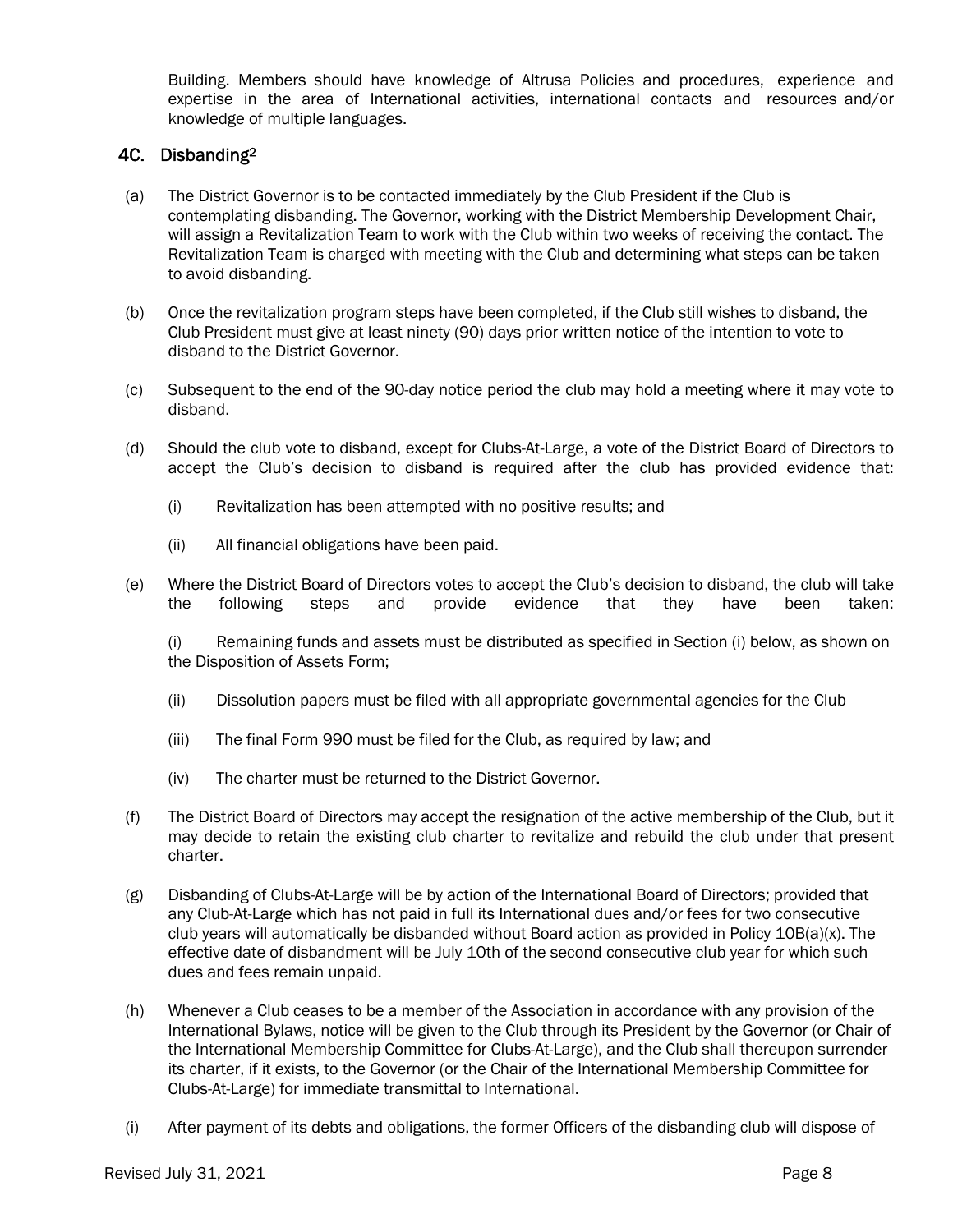its assets and treasury balance in accordance with the following:

- (i) If the club is incorporated that distribution of funds shall be in accordance with the provisions of its organizing documents;
- (ii) If the club is not incorporated the distributions of funds shall be to Organizations established exclusively for charitable or educational purposes, which may include the following;
	- a. Another Altrusa Club in good standing, the funds earmarked specifically for use in its community projects;
	- b. The District for use in District Service projects or the building of new clubs or revitalization of existing clubs to further the work of Altrusa in communities; and/or
	- c. The International Foundation.
- (iii) Property associated with Altrusa International, Inc. may be returned to any entity within the Altrusa organization and final transfer should be indicated on the Report of Disposition of Assets.
- (j) Where the disbanding club has a Club Foundation the disbanding of the club may require the following additional action:
	- (i) Where the Club Foundation is an umbrella Foundation of the International Foundation then the club shall advise the Chair of the International Foundation and the Legal Advisor for the International Foundation of the disbanding of the club and will receive instruction directly from them regarding the treatment of the Club Foundation.
	- (ii) Where the Club Foundation is not an umbrella Foundation of the International Foundation then the club should refer to the organizing documents for the Club Foundation regarding the appropriate process.
- (k) Governors and the Chair of the International Membership Development Committee will report the names of disbanded Clubs immediately to the International office.
- (l) Written acknowledgement will be provided by the Governor or Chair of the International Membership Development Committee evidencing receipt of the charter which will be returned to the International office.
- (m) If the Altrusa Club which is disbanding sponsors an ASTRA Club, the District Board may transfer the ASTRA Club sponsorship to another Altrusa Club or disband the ASTRA Club and advise the School.

#### 4D. Fundraising

- (a) Fundraisers conducted by Altrusans must clearly state that proceeds are to be used for philanthropic purposes.
- (b) Donations are not tax deductible as a charitable contribution unless made to a Club foundation.
- (c) Proceeds of fundraisers may be used to reimburse all expenses of the fundraising event and for those activities of the Club which promote social welfare and are charitable or educational in nature.
- (d) In the United States, program services which are those activities which Altrusa was created to conduct and, which, along with any activities commenced subsequently, form the basis of Altrusa's current exemption from tax, may be self-funded or funded out of contributions, accumulated income, investments income or any other source, according to Internal Revenue Code Section 501 (c)(4). The laws vary from country to country. Clubs outside the United States operate within the laws of their respective countries.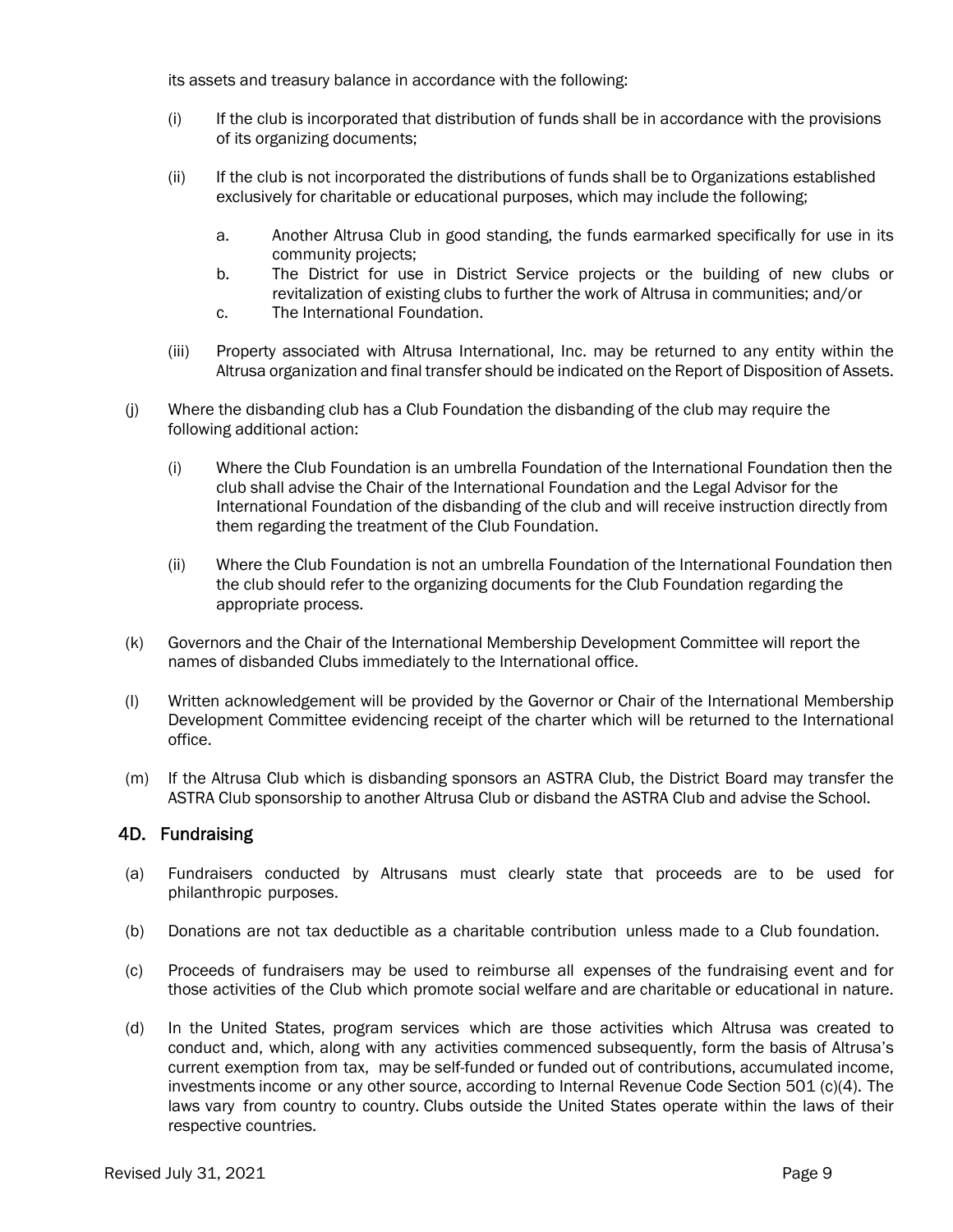(e) Clubs shall not engage in the promotion and sale by mail of unsolicited merchandise among other Altrusa Clubs or among the membership of other Altrusa Clubs.

#### 4F. Insurance Coverage Through International

- (a) A Liability Policy covering Altrusa International, Inc., Altrusa International Foundation, Inc., all Districts, all Clubs (except those in India), all local club foundations (LCFs) and all ASTRA Clubs in good standing will be provided; participation in the plan is obligatory on all Clubs; the premium cost is to be included in member dues; the policy is to be approved by the International Legal Advisor before its issuance.
- (b) Accident insurance shall be provided to cover the period of the International Convention for the benefit of all members in attendance. Health insurance is not included.
- (c) The insurance policies will be made available to members on the International website or by contacting the International Office.

#### 4G. Names of Clubs; Incorporation3

- (a) In accordance with the Club Bylaws, the name of a Club of Altrusa International, Inc., shall be Altrusa International of (Name of City/County/Region) with the accurate indicia of corporate status according to the following guidelines:
	- (i) If a Club is duly incorporated under the law of the state or other appropriate governmental authority, it should use the indicia of corporate status required under that law, such as "Incorporated," "Inc.," "Corporation," "Corp.," "Company," "Co.," etc. This indicia should be placed at the end of the name. For example, Altrusa International of (Name of City, State), Inc."
	- (ii) If a Club is not duly incorporated under applicable law, it must not use any indicia of incorporation.
- (b) A Club wishing to change its name (other than in accordance with subparagraph (a) of this Policy) shall send a request for the change in name to its District Governor, along with the rationale for such change. If the Club is incorporated, such request must be accompanied by the draft amendment to its Articles of Incorporation (or applicable legal document), reflecting such change. The Governor may grant the approval and, if granted, shall notify the Club, the District Board of Directors and the International Office. If the approval is granted, within thirty (30) days of receipt of approval from the District Governor, the Club must file the amendment to its Articles of Incorporation (or applicable legal document) as required by the relevant state and local laws and provide a copy of such filings with the International Office.
- (c) When a Club proceeds with incorporation, the Club must obtain from the International Website a packet of information with the procedures to be followed.
- (d) Altrusa International, Inc., shall not be held liable for any claims or damages resulting from any Club project.

#### 4H. Requirements for the Use of Association Brands

Guidelines, instructions and information about use of Association Brands is located in Section 9R of these policies.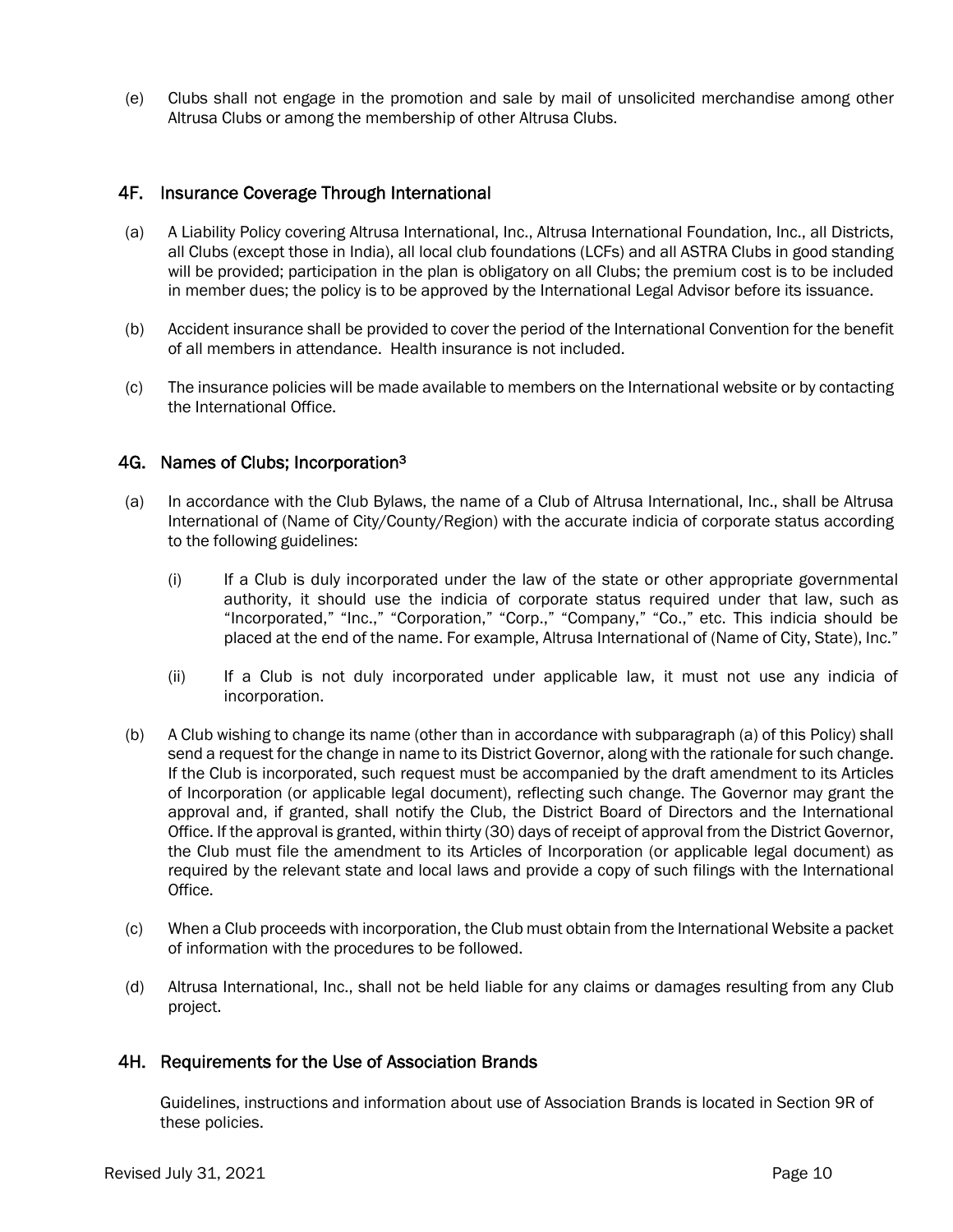# 5. Committees, International4

- (a) An Altrusan's role(s) on certain I nternational Committees will be limited in certain circumstances in order to broaden leadership opportunities among the members.
	- (i) This Policy shall apply to the following International Committees: Service Program Development; Leadership Development and Training; Membership Development; ASTRA Clubs; Communications; Bylaws, Resolutions and Recommendations Committee ("BRR") and other committees established in the Bylaws or by the Board ("Applicable Committees").
	- (ii) This Policy shall not apply to the Finance Committee, Executive Committee, Personnel Committee, Chair of the BRR Committee, the Nominating Committee or Convention Committee Chairs, except as provided in subparagraph (iii).
	- (iii) The Convention Elections Chair, Registration Chair, Credentials Chair, Convention Function Coordinators and Convention Host Chair(s) may not serve in such capacities in consecutive biennia.
	- (iv) For Applicable Committees which have a Chair and a Vice Chair, a Chair in one biennium may serve as Vice Chair on the Applicable Committee in the next biennium and the Vice Chair in one biennium may serve as the Chair on the Applicable Committee in the next biennium, but not both. In other words, the entire leadership of an Applicable Committee which has a Chair and Vice Chair may not be duplicated in two consecutive biennia. A member of an Applicable Committee in one biennium may go on to serve as Vice Chair or Chair of the same Applicable Committee in the following biennium. The provisions of this subparagraph (iv) are in all instances subject to the limitations of subparagraph (v) below.
	- (v) No person, regardless of capacity, may serve on the same Applicable Committee in more than two consecutive biennia. At least one-half of the members serving on any Applicable Committee must not have served on such Applicable Committee in the preceding biennium.
	- (vi) With the exception of the BRR Chair, no person may serve as Chair of an Applicable Committee for a second biennia.
	- (vii) For Applicable Committees which do not have a Vice Chair, subparagraphs (v) and (vi) shall apply.
- (b) No person shall concurrently hold an elected International Office and serve as a member of the following International Committees: Service Program Development; Leadership Development and Training; Membership Development; ASTRA Clubs; Communications; BRR; Nominating and Finance, unless the Bylaws or Policies specifically permit or require such dual roles.
- (c) The provisions of this policy do not apply to District or Club Committees.

#### 5A. Nominating Committee5

- (a) International Nominating Committee and Eligibility for Election.
	- (i) The Nominating Committee is composed of five (5) members elected by the members entitled to vote at Convention from a slate consisting of one (1) nominee from each District, provided that no District shall be represented on two succeeding Nominating Committees. The candidate receiving the highest number of votes cast serves as Chair; the candidate receiving the second highest number of votes cast serves as Vice Chair.
	- (ii) Each District Board of Directors shall establish a procedure for the selection of the District's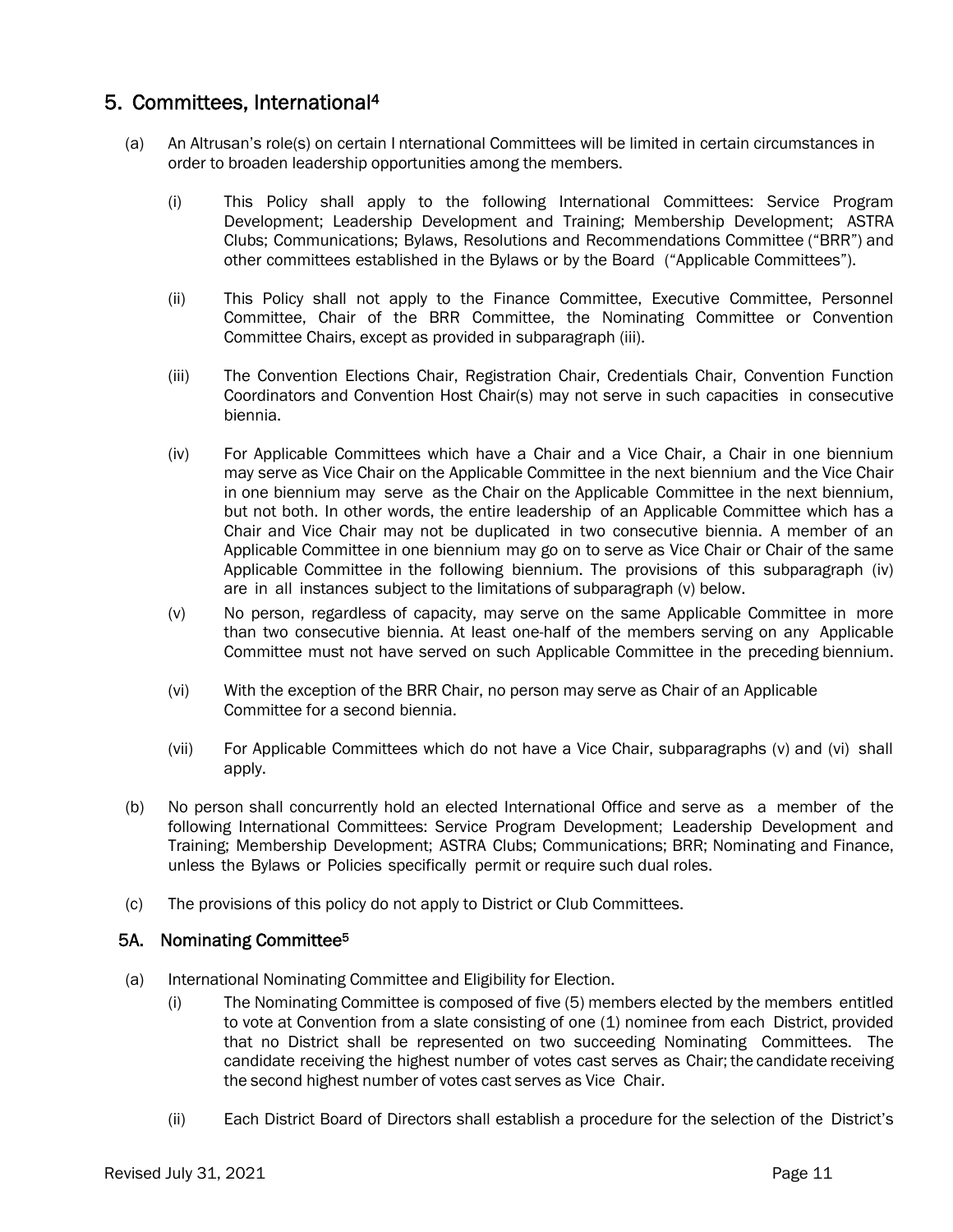nominee for the slate of nominees for the International Nominating Committee.

- (iii) Each District shall forward the name of its nominee for the slate for the International Nominating Committee to the International Office postmarked no later than November 10 of the year prior to the Convention year.
- (iv) The Committee serves for a two (2) year term beginning with the close of Convention at which they were elected. Vacancies are filled by the International Board of Directors. The record of the number of votes cast for each nominee will be kept at the International Office. In the event of a vacancy, the nominee receiving the sixth (6th) highest number of votes will be asked to serve.
- (v) To be eligible for election to the Nominating Committee, a member must be an Active member or a Life Member of a Club and must have served a term as a Club president. No member of the Nominating Committee is eligible to be slated for International office while serving as a Committee member.
- (vi) Refer to Bylaws Article XI Officers and Directors, Section 1 Elected Officers and Directors (f) and (h) for eligibility requirements for election to International Office.
- (vii) For purposes of election to International office, a Past District Governor is defined as a former or current District Governor who has served more than one half (1/2) of a two-year term and whose term will be completed by the time of election.
- (viii) The International Office shall maintain a database of eligible members to be verified by District Governors prior to being forwarded to the Nominating Committee. The list of eligible members, as verified by the District Governors, will be reviewed by the Nominating Committee-and the Legal Advisor.
- (ix) The Chair of the Nominating Committee will contact all eligible members to determine whether they are interested in being slated for office in the coming biennium, and this letter will list all eligibility requirements to be slated for International Office. Eligible members who wish to be considered for nomination will be requested to submit a biographical sketch, which should include:
	- (aa) The year the prospective nominee became a member of Altrusa;
	- (bb) The District or International Officer(s) and Chairs held and the years served, and
	- (cc) Other activities bearing on the prospective nominee's suitability for office.
- (x) The Nominating Committee will forward the list of interested, eligible candidates to the Executive Director who will verify that the candidates meet all eligibility criteria.
- (xi) The Nominating Committee will forward the list of verified interested, eligible candidates for office to all members to provide the opportunity for written statements of support for candidates. Interested and eligible candidates may seek letters of support from other members. Such written statements must be returned to the Nominating Committee by the date specified.
- (xii) The Nominating Committee Chair shall send to all committee members, prior to the finalization of the slate, all communications pertinent to the nominating process, including but not limited to: the resumes of eligible candidates and the statement of support. The slate of proposed candidates shall be finalized with the entire committee participating in the decision.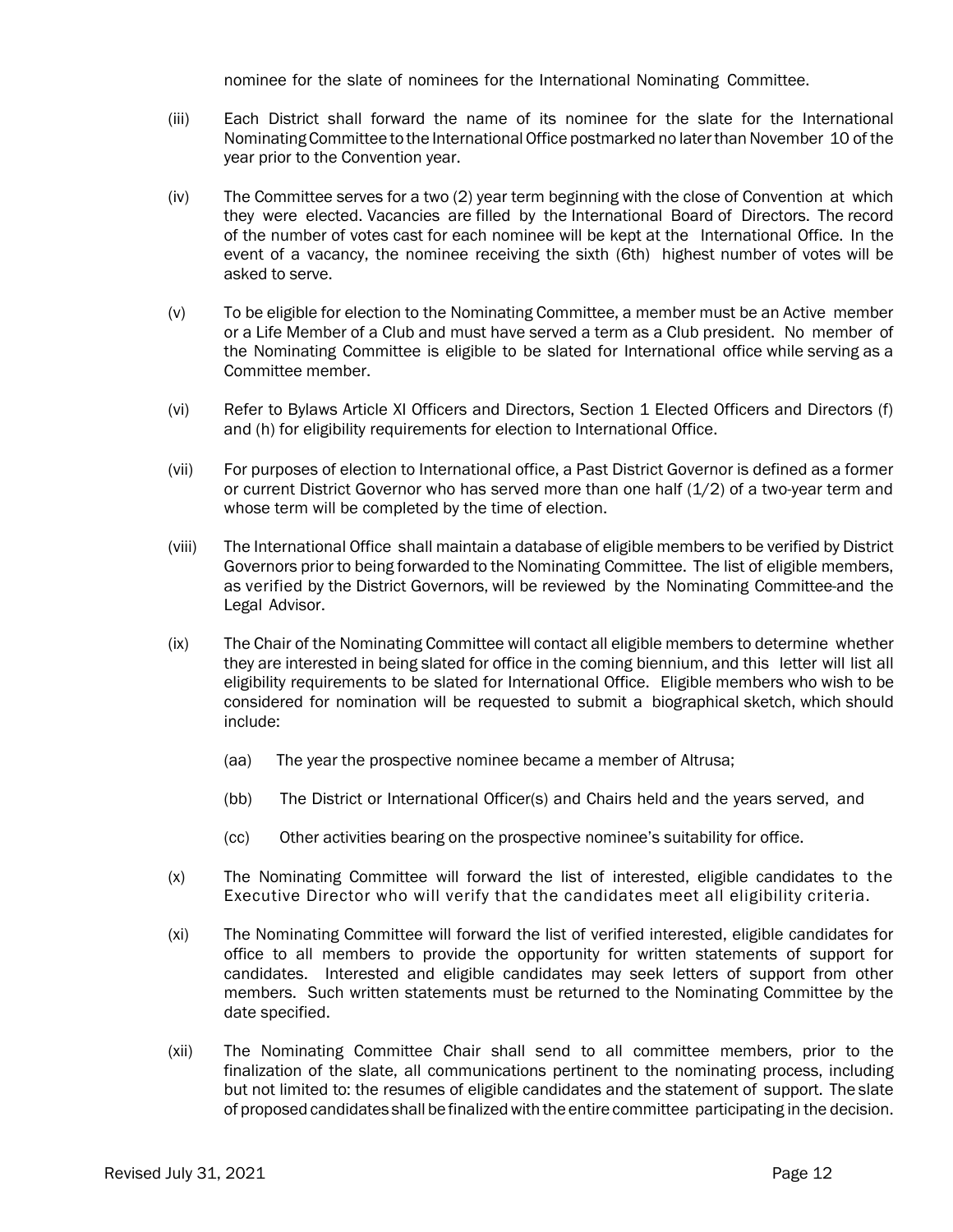- (xiii) It is strongly recommended that the Nominating Committee submit a slate of two (2) candidates for each International Office to the International Board of Directors.
	- (aa) Only one District can have two elected members on the board at any one time; they may not be from the same club.
	- (bb) The Immediate Past President is not an elected member of the board.

The Executive Director will verify that all candidates on the slate continue to meet eligibility criteria. The International Board of Directors shall remove from the slate the name of any candidate not meeting the eligibility requirements and shall direct the Nominating Committee to replace immediately such individual with that of a willing and eligible candidate. This procedure will be repeated if necessary to assure the eligibility of all slated candidates.

(xiv) The Nominating Committee Chair will forward the slate as verified by the International Board of Directors to all members.

The Chair of the Nominating Committee will advise all slated candidates that they shall refrain from publicizing their candidacy until the eligibility of the slate is verified by the International Board of Directors and published to the membership.

- (xv) It is strongly recommended that those wishing to nominate other candidates from the floor notify the Nominating Committee within thirty (30) days of the date of mailing of the slate.
- (xvi) Nominations may be made from the floor of the Delegate Assembly. If a nominee from the floor is from the same District as another person appearing on the Nominating Committee's slate, the nominee from the floor may only be nominated for the same office or offices as the slated nominee(s) from the same District. All other nominees must be from a District not already represented on the Nominating Committee's slate.
- (xvii) Prior to the Candidates' Forum the Executive Director will verify that all candidates (slated and nominated from the floor) continue to be eligible for election.
- (b) District Nominating Committee and Eligibility for Election.
	- (i) Refer to District Bylaws Article IX Committee Section 3 Composition (c) for eligibility and nomination requirements for the District Nominating Committee.
	- (ii) Refer to District Bylaws Article XI Officers Section 1 Elected Officers (i) for eligibility for nomination and election to District office.
- (c) Club Nominating Committee and Eligibility for Election.
	- (i) Refer to Cub Bylaws Article XIV Committees Section 2 Nominating Committee for composition and election of the club Nominating Committee.
	- (ii) Refer to Club Bylaws Article XI Officers, Section 3 Qualifications, for eligibility requirements for election to club office.

#### 5B. Personnel Committee

- (a) The Personnel Committee is composed of:
	- (i) The Immediate Past President, International President, President-Elect, Vice President and Treasurer,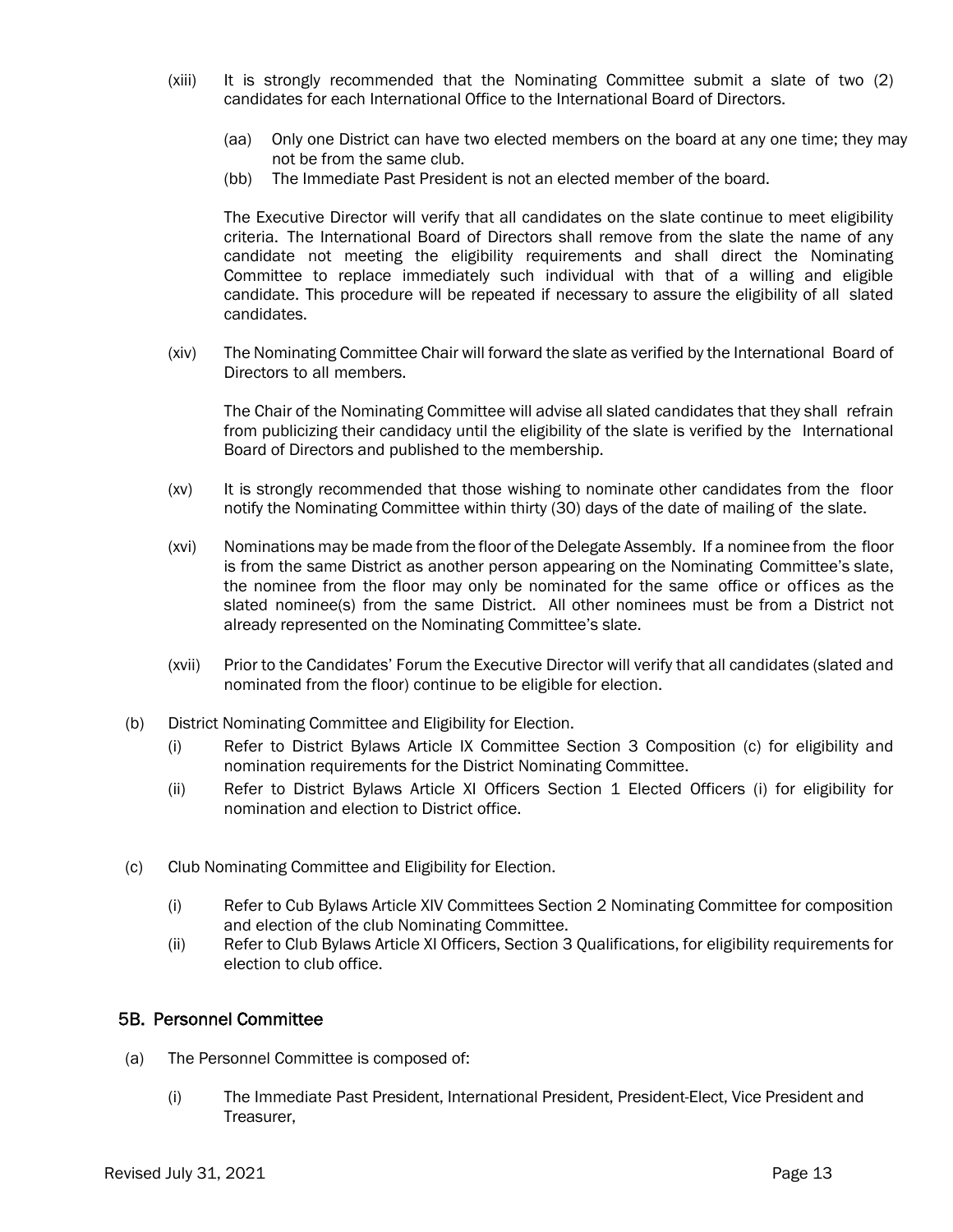- (ii) The Legal Advisor, ex officio, non-voting,
- (iii) The Executive Director, ex officio, non-voting, and
- (iv) An individual with HR expertise, who may be a non-Altrusan, to serve as a consultant to the committee on matters concerning general HR policies and practices, as requested by the Committee, ex officio, non-voting.
- (b) The Immediate Past President will serve as Committee Chair.
- (c) Personnel Committee responsibilities are to:
	- (i) Review the personnel policies and make recommendations to the Board of Directors for updates at least once every biennium.
	- (ii) Perform a review of the overall personnel budget, salary ranges, benefits, etc. once every two (2) years in conjunction with preparation of the upcoming biennium budget.
	- (iii) Review the position description of the Executive Director annually to ensure it accurately reflects current responsibilities.
	- (iv) Review and assess information gathered through the annual Executive Director evaluation process and suggest adjustments in compensation relative to that evaluation to the President and President Elect who conduct the face-to-face performance review.
	- (v) Serve as the core search committee for hiring Executive Director (when needed); and encourage participation of additional ex-officio, non-voting members for this search, including others as needed to provide for necessary expertise.
	- (vi) Review with the Executive Director any complaints of unlawful workplace harassment or discrimination filed by employees or volunteers of International.
	- (vii) Perform other duties related to personnel issues for the well-being of International as approved by the Board of Directors.
	- (viii) Provide regular updates to the Board of Directors on issues that impact International's standing, liability, etc.
	- (ix) Report annually in writing to the Board of Directors regarding committee activities.

#### 5C. President-Elect Committee Appointments

In order to facilitate planning, the President-Elect shall:

- (a) Present the appointments of chairs of the International Standing Committees (Service Program Development, Leadership Development and Training, Membership Development, ASTRA Clubs, Bylaws, Resolutions and Recommendations and Communications) to the International Board of Directors for its approval at the July meeting in the even-numbered year prior to the President- Elect's installation as President;
- (b) Present the appointment of the Legal Advisor, Parliamentarian and chairs of such other committees other than the Standing Committees to the International Board of Directors for its approval at the January meeting prior to Convention; and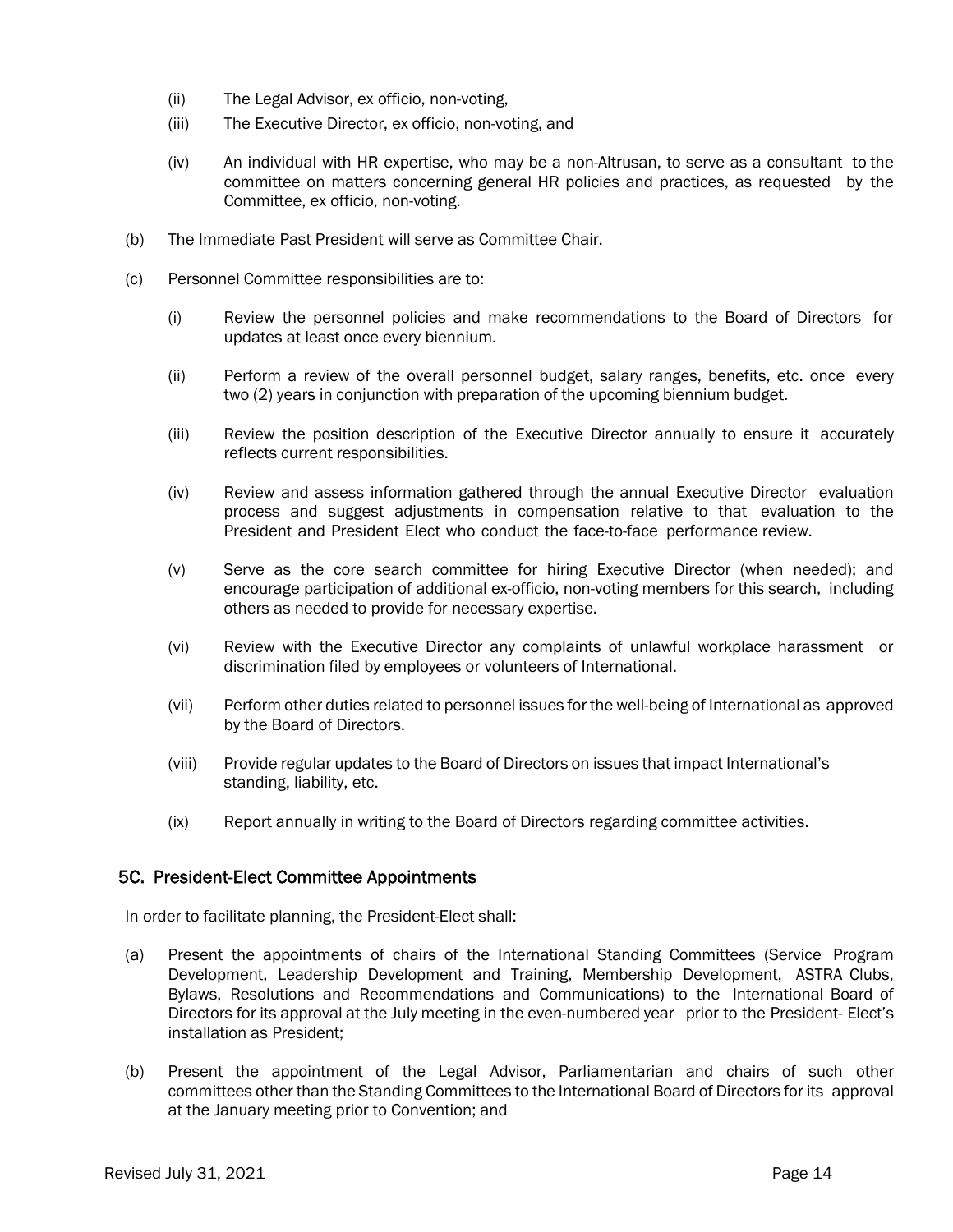(c) Present the upcoming biennium program financial needs to the Finance Committee in time for such needs to be considered and incorporated in the budget preparation process described in Policy 8 G and approved by the International Board of Directors at the January meeting prior to the Convention.

# 6. Convention

#### 6A. Campaigning

- (a) Limited campaigning will be permitted to promote the election of an International candidate by Districts or Clubs in strict accordance with the guidelines listed below:
	- (i) Campaigning may commence following the release of the slate, as prepared by the Nominating Committee, to the membership (see Policy 5A (xv)).
	- (ii) All candidates (slated and those who intend to be nominated from the floor) will have resumes printed in an official publication in standard form.
	- (iii) Each candidate (slated and those who intend to be nominated from the floor) will be permitted to submit an open letter in standard form to the membership, to be published in an official publication with a résumé.
	- (iv) A one- page information sheet by the District and/or Club concerning a proposed nominee may be mailed to the International Officers, Past International Presidents, Past District Governors, District Officers and Clubs.
	- (v) Résumés of all candidates will be posted, in standard form, at the Convention.
	- (vi) All candidates will be presented to the Convention body at a candidates' forum.

(aa) Candidates for the International Board will be permitted to make a five-minute presentation. The Chair of the Nominating Committee will moderate this candidates' forum. Should a candidate not be able to make such a speech at Convention, a member of the candidate's Club or District, but not a past or current International Officer or Director, may make such a speech on the candidate's behalf.

(bb) Candidates for the International Nominating Committee will be permitted to make a twominute presentation at the candidates' forum at Convention. Should a candidate not be able to make such a speech at Convention, no speech may be made on the candidate's behalf.

(cc) Candidates for the International Foundation Board of Trustees will be permitted to make a presentation in accordance with the rules of the Foundation Board. The Foundation Board of Trustees will moderate the presentation of speeches from Foundation Board of Trustees candidates at the candidates' forum at Convention.

- (vii) It is the responsibility of each candidate to be knowledgeable of the guidelines for campaigning and to comply fully. The guidelines will be sent by the Nominating Committee along with the list of eligible candidates.
- (b) After the election results are final, their Clubs and/or Districts may honor the candidates with receptions, donations or similar recognition.
- (c) In cases of alleged campaign violations, the following procedures will be followed:
	- (i) Allegations of campaign violations will be presented in writing to the Chair of the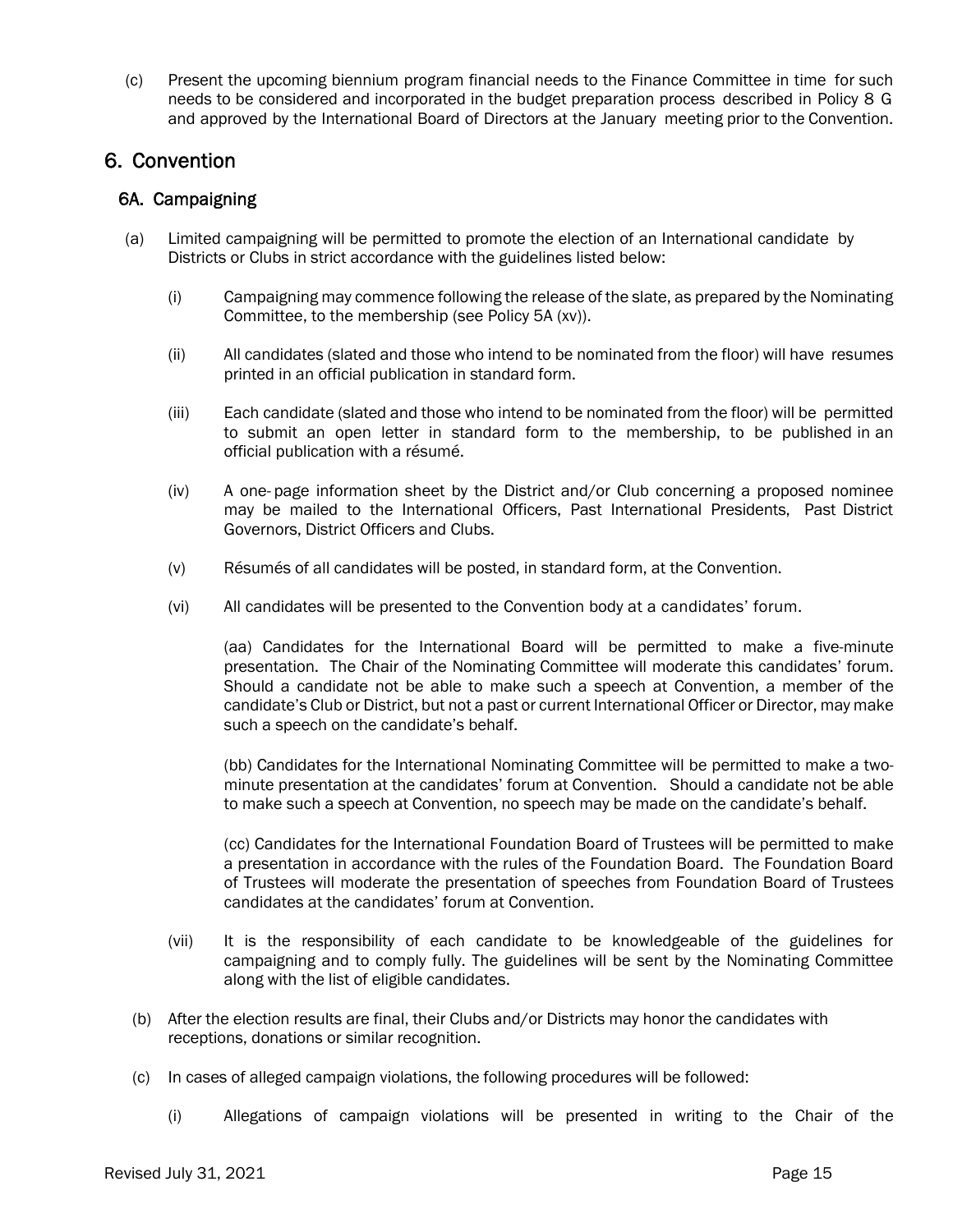Nominating Committee.

- (ii) Charges will be investigated and reviewed by the Nominating Committee.
- (iii) The candidate will be allowed an opportunity to respond to allegations.
- $(iv)$  If the Nominating Committee concludes, by a two-thirds  $(2/3)$  vote, that a serious violation has occurred, it will eliminate the candidate from the ballot.
- (v) The candidate or person alleging the campaign violation may appeal the Nominating Committee's action to the full International Board of Directors.
- (vi) The full Board will review the findings of the Nominating Committee's investigation.
- (vii) The candidate, again, is allowed an opportunity to respond.
- (viii) If the International Board of Directors finds, by a two-third (2/3) vote of members present, that a serious violation has occurred, it will eliminate the candidate from the ballot. If not, the candidate will be reinstated.
- (ix) The decision of the International Board of Directors is final.
- (d) District and Club procedures will parallel International Policies.

#### 6B. Convention Reports

- (a) The following reports shall be submitted to the International Office to be posted on the International website at least 45 days prior to the first Business Session of an International Convention:
	- (i) Proposed biennium budget;
	- (ii) Proposed revisions to Articles of Incorporation, Bylaws and proposed resolutions and recommendations.
- (b) Reports of International Officers, the Executive Director and Committee Chairs shall be posted on the International website at least 10 days prior to the first Business Session of an International Convention.
- (c) Copies of reports (1) dealing with financial or budgetary matters and (2) regarding proposed revisions to Article of Incorporation, Bylaws, proposed resolutions, and proposed recommendations will be available at Convention.

#### 6C. Delegates to Convention6

The number of delegates and alternates to which a Club shall be entitled shall be determined as of paid membership on April 30 of the Convention year.

#### 6D. Elections7

The Elections Committee at Convention shall report the results of the elections to the assembly but shall not report the number of votes cast for any candidate unless requested to do so by a regularly accredited member of the Delegate Assembly.

#### 6E. Exhibits at International Conventions

(a) Exhibits must reflect or enhance the work of Altrusa.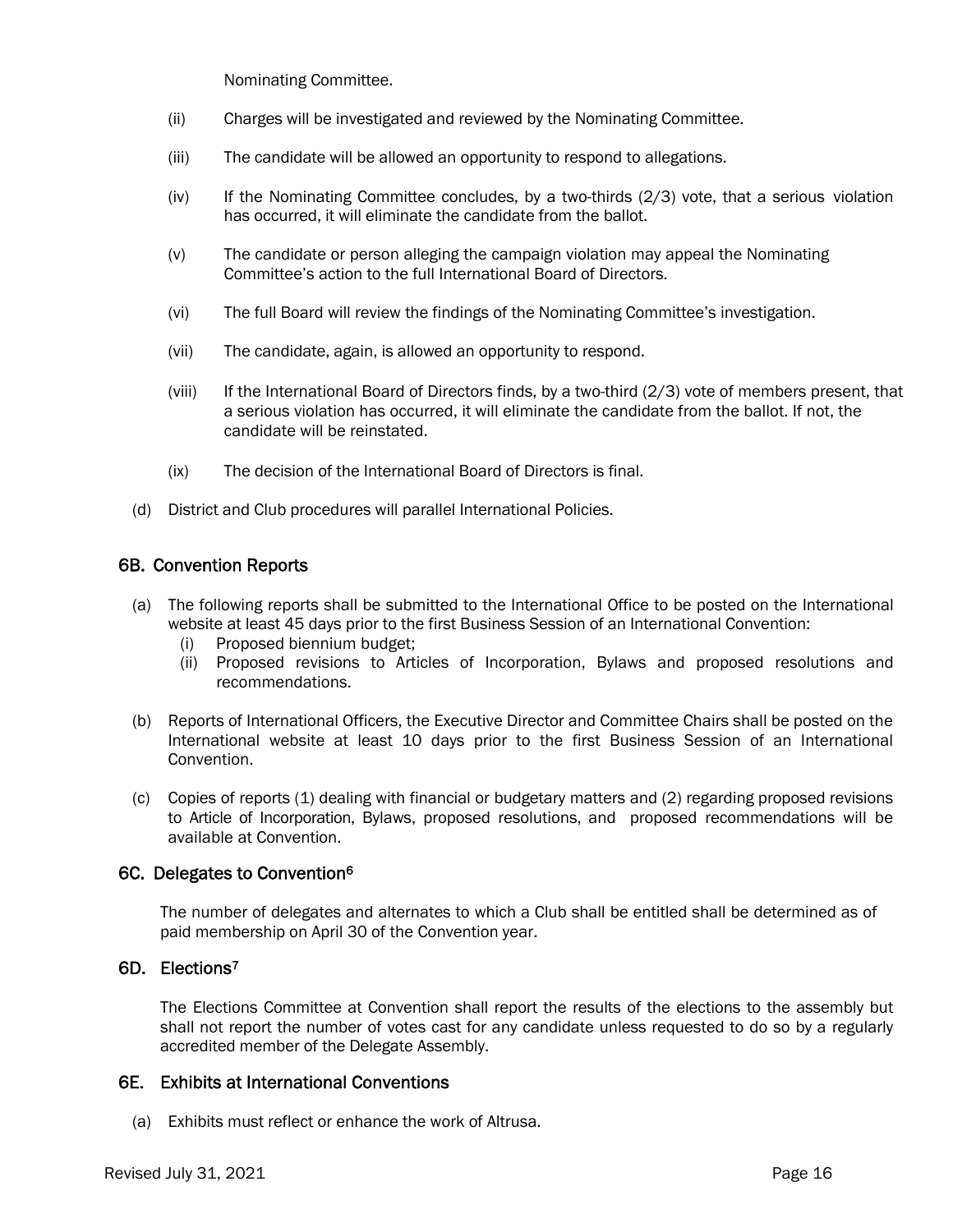- (b) To the greatest extent possible, exhibits should highlight successful Club service and fundraising projects that can be replicated by other Altrusa Clubs. The exhibits should provide detailed handouts, including the name, address and telephone number of the Club's appropriate resource person(s).
- (c) Districts should be encouraged to exhibit examples of Conference materials that can be replicated by other Altrusa Districts. The exhibits should provide handouts including the name, address and telephone number of that District's appropriate resource person(s).
- (d) The Chairs of Standing Committees should be encouraged to develop exhibits to disseminate information and create enthusiasm by Clubs and Districts throughout International. The exhibits should provide detailed handouts, including the name, address and telephone number of the committee's appropriate resource person(s).
- (e) Upon approval of the International President, outside vendors may be invited to exhibit to provide Club, Districts and/or International tangible resource benefits.
- (f) Fees may be charged to outside vendors. Exhibition fees may be charged to Altrusa Clubs, Districts or International exhibitors.
- (g) Altrusa Clubs/Districts may sell items at exhibits.

#### 6F. Notice of Meetings8

- (a) Notice of Meetings of Delegates at Conventions.
	- (i) Notice of meetings of delegates at Conventions, including dates, place and hours, shall be given to each member by "Reasonable Means." "Reasonable Means" shall include any one or more of the following:
		- (aa) Communication in person;
		- (bb) Mail or other method of delivery; or
		- (cc) Other electronic means capable of verification. Members who have opted out of receipt of electronic mail from the Association will be given notice by mail or other method of delivery.
	- (ii) Such notice of Conventions must include a description of matters to be considered at the meeting which, according to Bylaws, Policies or applicable Indiana State law, must be approved by the voting body at Convention.
	- (iii) Notice of Conventions must be transmitted by the International Office no later than sixty (60) days prior to the opening business session of Convention.
	- (iv) In all cases, notice shall be transmitted to members at the address of each such member reflected in the records of the Association as of the date of transmission. It is the responsibility of the member to see that the Association's records reflect the member's current mailing address or electronic mail address at all times.

#### 6G. Past International Presidents' Council

(a) The Purpose of the Past International Presidents' Council is to provide support and counsel to the International Board of Directors. The Council serves as a resource providing background information and guidance where precedent, rationale and intent of previous actions are needed in the deliberation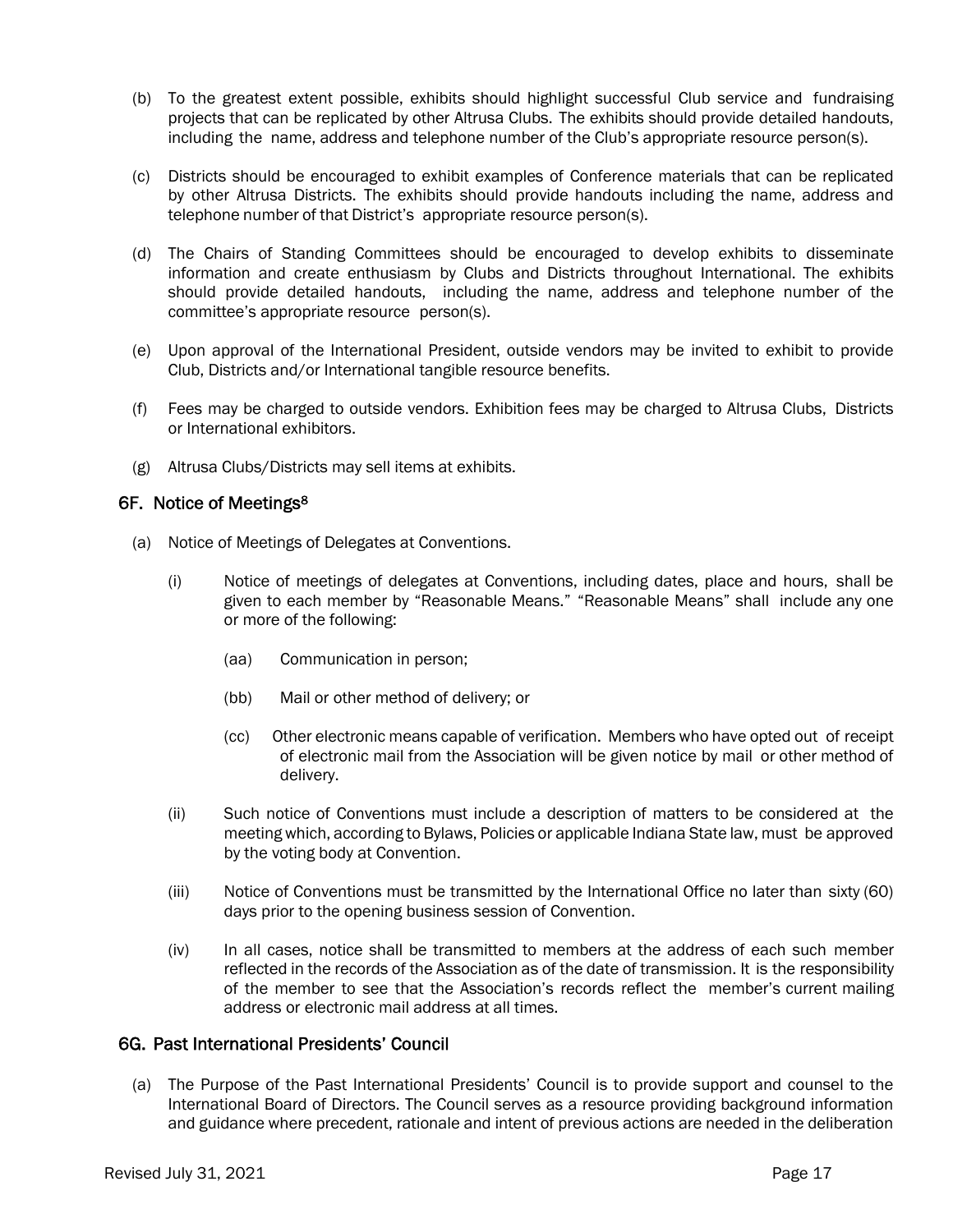process.

- (b) The Council may support the President and the Board by research, or other actions, at the request of the International President, the International Board of Directors, or as an initiative of the Council itself.
- (c) The Past Presidents' Council meets during Convention. The costs of the Past President's Council lunch are met from the Convention budget.

#### 6H. Process for Selection of Convention Site

- (a) Six (6) years prior to a Convention a call for expressions of interest in hosting Convention shall be issued to all Districts. Letters of Interest should stipulate a potential city or cities and venues.
- (b) The Executive Director shall submit requests for proposals to potential Convention sites as identified in Letters of Interest received.
- (c) There are some convention locations where it may be possible to obtain an exemption based on 501  $c(3)$  or 501  $c(4)$  tax status. Requests for proposal from each District must indicate whether a sales tax exemption will be available and the type of items covered under the exemption. While a sales tax exemption is not required; proposals indicating a sales tax exemption will be available, receive a higher priority in the selection process, due to the financial impact on the convention expenses.
- (d) Requests for proposals will be submitted to the International Board for shortlisting. Once that list is created the Executive Director will contact a Certified Meeting Professional (CMP or equivalent experience with the specific needs of the Convention location (number of sleeping rooms, meeting rooms, AV, etc.) In consultation with the Executive Director, the CMP will send out RFP(s) with those requirements and forward those responses to the Executive Director.
- (e) Every attempt will be made to rotate the Convention among the Districts of International.
- (f) The Executive Director will work with the convention service to negotiate the most advantageous Convention Contract with the selected venue in consultation with the International President and International Legal Advisor.
- (g) The International Board is to review and approve the signing of the Convention contract at least four (4) years in advance of the applicable Convention date.

# 7. Districts

#### 7A. Club Visits

The purpose of Club visits is to strengthen District services to Clubs. The Club visit may also determine if a Club has critical areas of need for assistance.

- (a) The District Governor, in consultation with the District Board, should determine a roster of club visits over the biennium taking into account the needs of each of the clubs in the District and available resources.
- (b) If at all possible clubs should be visited at least once during the biennium. The type of visit (business meeting, program meeting, special meeting or club event) and a format of visit (in person, via technology) should be determined by the District in consultation with the club..
- (c) Where possible during their tenure on the Board, the Governor should have visited all clubs in the District at least once.
- (d) In order to ensure the effectiveness of club visits, the District Visitor should:
	- (i) be provided with and review information on the Club, including past reports on Club visits, membership information, and past Club Progress Reports, club newsletters and any other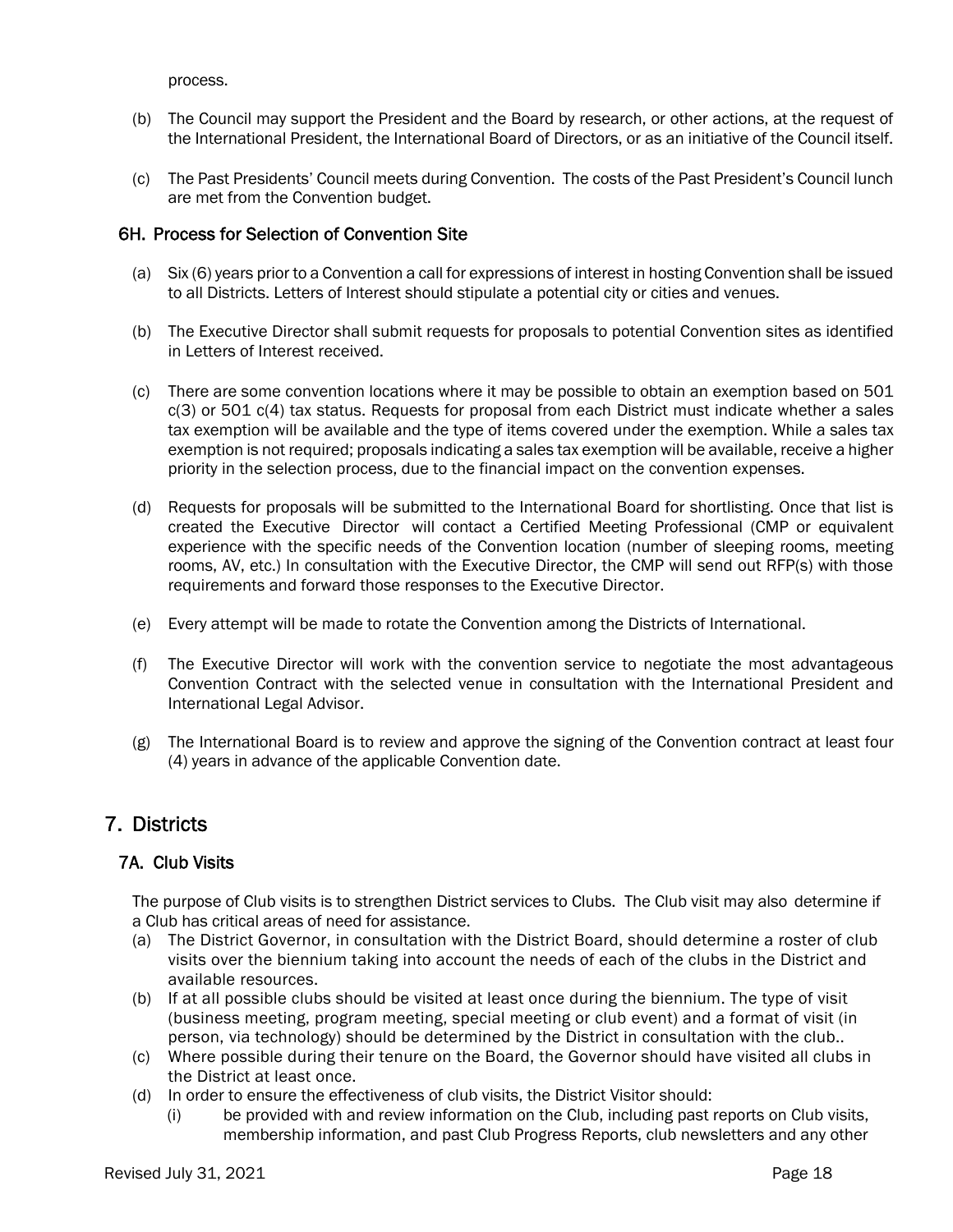materials provided by the District.

- (ii) contact the Club President to schedule the visit and offer assistance to the Club with any specific problems or concerns to the Club.
- (e) The District Visitor shall report promptly to the District Governor on the visit, including an analysis of the conditions of the Club and recommendations for the future work with the Club.
- (f) To supplement club visits, the District should consider the provision of other support to clubs including regular email/phone calls with Club Presidents, conference calls for Club Presidents, and targeted training for Club Leaders prior to taking office and while in office.

#### 7B. District Conference 9

- (a) The District Board of Directors shall arrange for District Conferences at least three years in advance. Each District has regularly assigned dates for its Conferences and must abide by this schedule unless otherwise approved in advance by the International President.
- (b) Invitations from Clubs for District Conference sites shall be accompanied by a confirmation of reserved dates, space, and costs from the proposed Conference hotel.
- (c) When a District is responsible for securing the sites of District Conference, the District Governor (or assigned representative) shall secure a written confirmation of reserved dates, space, and costs from the proposed Conference hotel.
- (d) When Conference dates are confirmed with the Conference Hotel, the District Governor should notify the Altrusa International office.
- (e) The District Governor (or assigned representative) shall obtain a Certificate of Insurance from the Liability Insurance Carrier with whom Altrusa International is insured. In addition, it is recommended that the District Governor or representative shall an event cancellation policy covering the conference.
- (f) An International Representative shall attend District Conferences, as designated by the International President. The International Representative to District Conferences shall complete the approved report form within thirty (30) days after close of the Conference and submit to the International Office for distribution.

#### 7C. New Districts Outside of the United States 10

- (a) When twelve (12) Clubs have been established in a geographical area outside of any existing District, the International President may request approval of the International Board of Directors to organize the Clubs as a new District. Upon approval, the International President will call an organizational meeting at which the Board of Directors for the new District will be elected.
- (b) International will advance funds to support District formation of Clubs outside of the United States, upon verification by the International Membership Development Chair. The amount and source of the funds are to be determined by the International Board of Directors.

#### 7D. Redistricting

The International Board of Directors shall review the growth of the various Districts, the geographical distribution of Clubs and other pertinent factors, and shall order such redistricting as may seem appropriate and in the best interest of the organization, all as authorized by its Bylaws. Such review should take place no less frequently than every four years, commencing after the January 2015 review.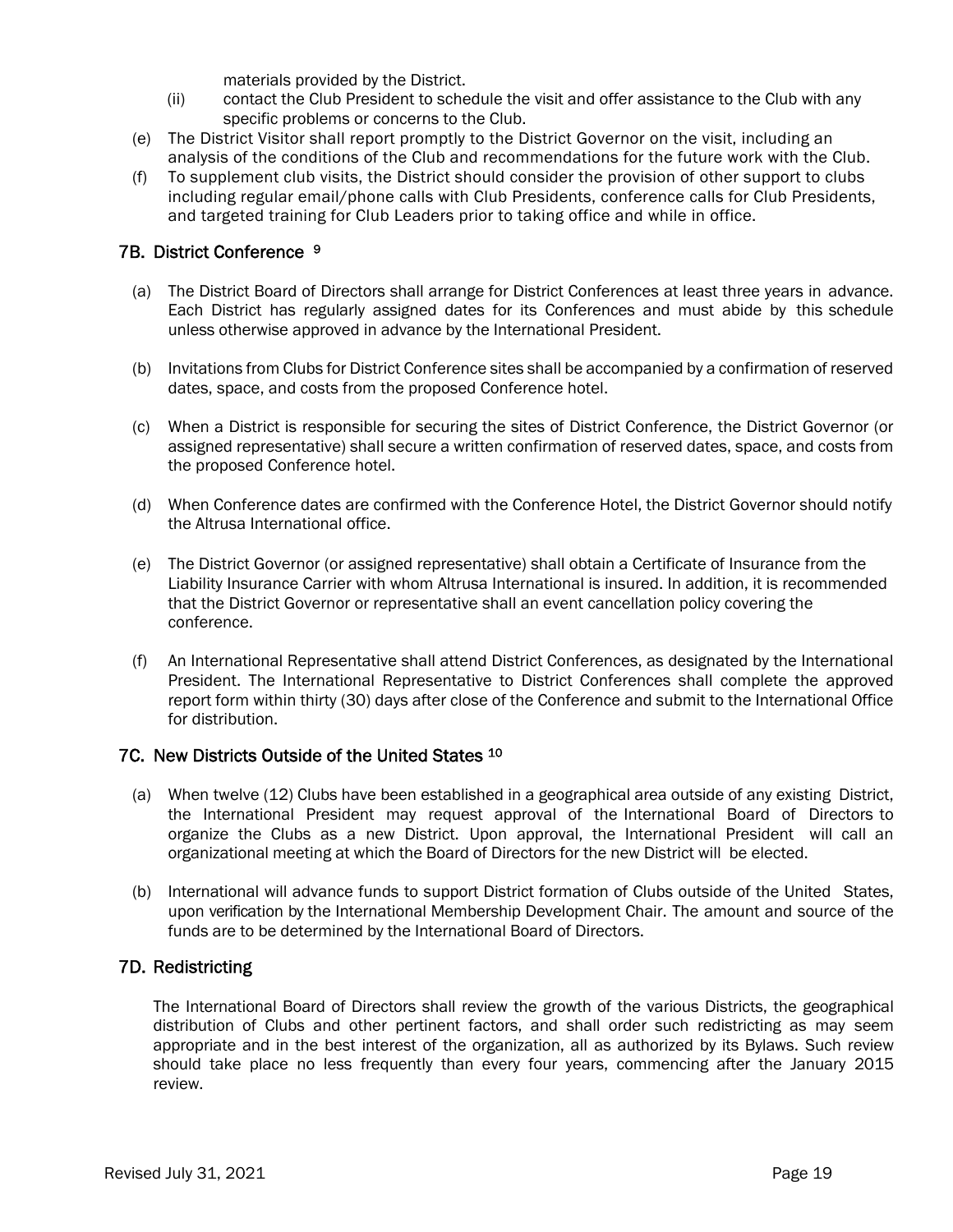#### 7E. Requirements for the Use of Association Brands

Guidelines, instructions and information about use of Association Brands is located in Section 9R of these policies.

#### 7F. Summary of Actions by District Boards

Each District shall distribute to its membership a summary of the actions taken at each of its Board meetings.

#### 7G. Territorial Limits of Districts 11

The territorial limits of the respective Districts are:

- (a) District One. Bermuda, Connecticut, Maine, Massachusetts, New Brunswick, New Hampshire, Nova Scotia, Ontario, (Ottawa east, including Sudbury), Quebec, Rhode Island, Prince Edward Island, Vermont.
- (b) District Two. Delaware, Maryland, New Jersey, New York, Ontario (Kingston west), Pennsylvania, District of Columbia, Virginia, West Virginia.
- (c) District Three. Florida, Georgia, North Carolina, South Carolina.
- (d) District Four. Alabama, Louisiana, Mississippi, Tennessee.
- (e) District Five. Southeastern corner of Ontario (London west), Lower Peninsula of Michigan, Ohio.
- (f) District Six. Illinois, Indiana, Kentucky.
- (g) District Seven. Iowa, Manitoba, Minnesota, Nebraska, North Dakota, Ontario (west of Sudbury), South Dakota, Upper Peninsula of Michigan, Wisconsin.
- (h) District Eight. Arkansas, Kansas, Missouri, Oklahoma.
- (i) District Nine. Texas.
- (j) District Ten. Colorado, New Mexico, Wyoming, Utah.
- (k) District Eleven. Arizona, California, Hawaii, Nevada, Baja California Norte, Baja California Sur, Sonora, Mexico.
- (l) District Twelve. Alaska, Alberta, British Columbia, Idaho, Montana, Oregon, Saskatchewan, Washington.
- (m) Reserved.
- (n) District Fourteen. Puerto Rico and Islands of the Caribbean.
- (o) District Fifteen. New Zealand.

Note: Article XIX: Section 1 of the Bylaws states that the boundaries can only be established or changed by a two-thirds vote of the International Board of Directors.

#### 7H. Voting Privileges of Past Governors<sup>12</sup>

(a) A Past Governor holding Active membership in a Club is entitled to vote only at the Conference in the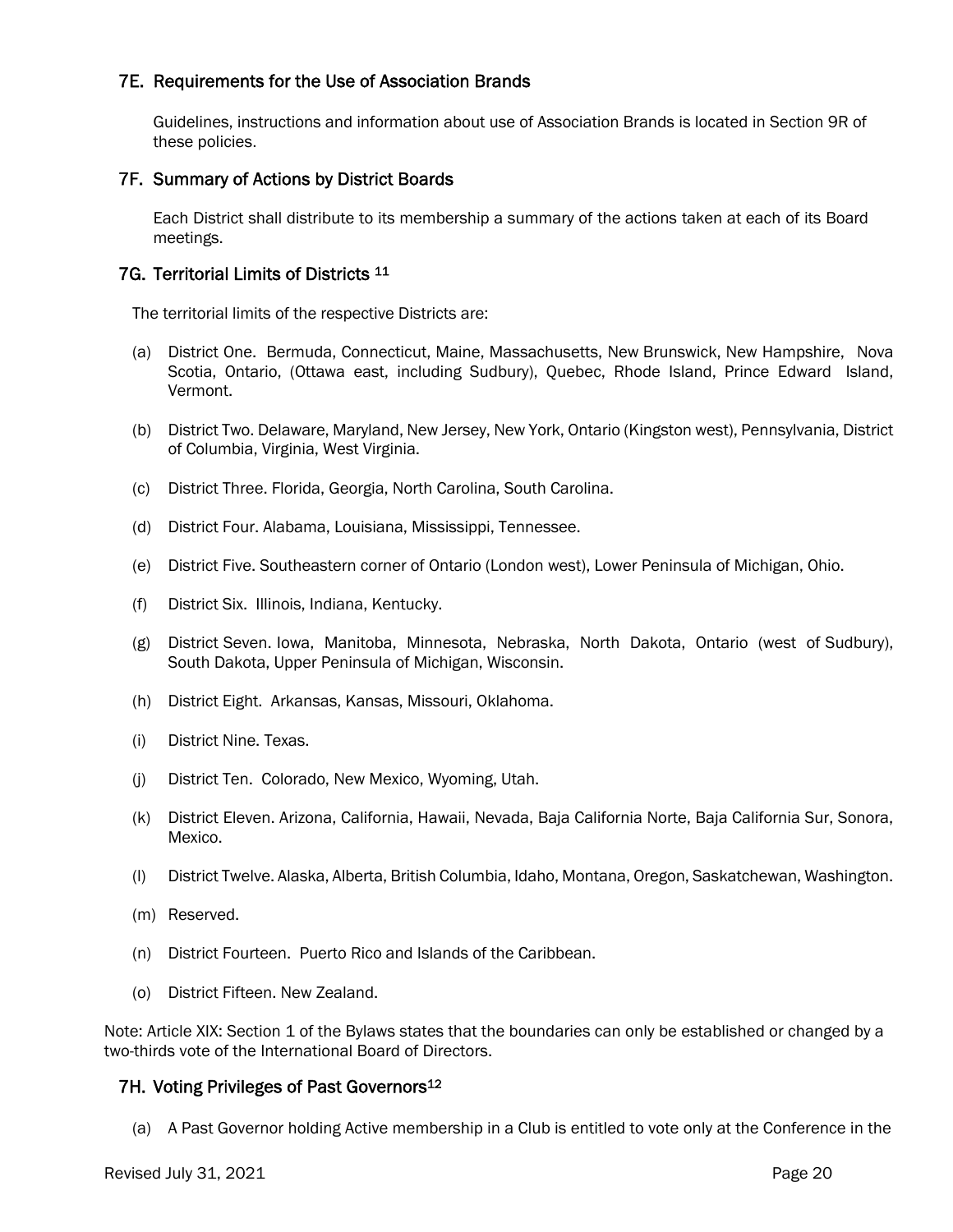District where the Past Governor currently resides. Voting privileges for Past Governors who are Affiliate members are determined by the Bylaws.

(b) A Past Governor holding Active membership shall be entitled to vote at the International Convention.

# 8. Finance

#### 8A. Budgets<sup>13</sup>

- (a) Budget Preparation and Approval.
	- (i) The Executive Director in consultation with the President, President-Elect, and Treasurer shall prepare an Operating Budget for the Association for each biennium to be presented to the Finance Committee for approval. The Operating Budget shall contain estimates of all sources of income, and anticipated expenses and shall be shown in the following sections: International Governance, Member Services and Support Services.
	- (ii) The Operating Budget must be presented as a balanced budget without deficit. No transfer from reserves will be used to balance the budget without prior approval of the Finance Committee.
	- (iii) The proposed biennium Operating Budget shall be presented by the Chair of the Finance Committee to the Board of Directors at the January/February meeting in odd- numbered years or no less than six (6) months prior to the International Convention.
	- (iv) The biennium Operating Budget, including rationale, as recommended by the Board of Directors, shall be mailed to the membership through an International publication, at least sixty (60) days prior to the International Convention. The Operating Budget shall be presented to the Delegate Body at the International Convention for approval. The detailed Convention and Capital Expenditure Budgets for each biennium are not presented to the Delegate Body.
	- (v) The Executive Director shall develop the Capital Expenditure Budget for each biennium in consultation with the President, for approval by the Finance Committee. The Capital Expenditure Budget shall be presented by the Chair of the Finance Committee to the Board of Directors at the January/February meeting in odd- numbered years or no less than six (6) months prior to the International Convention. The Capital Expenditure Budget is subject to the approval of the Board of Directors.
	- (vi) The President, President-Elect and the Executive Director will prepare a Convention Budget for the International Convention to be presented for approval by the Finance Committee. The Convention Budget shall contain estimates of all sources of income and expense. The International Convention Budget shall be presented by the International President and the Chair of the Finance Committee to the Board of Directors for approval no less than one (1) year prior to the International Convention. The Board of Directors shall approve the registration fees.
- (b) Budget Control.
	- (i) Neither Officers, Committee Chairs, Special Appointees, the Executive Director or staff shall incur expenses payable by International other than those which have been specifically budgeted and approved unless special provisions have been approved in advance, as described below.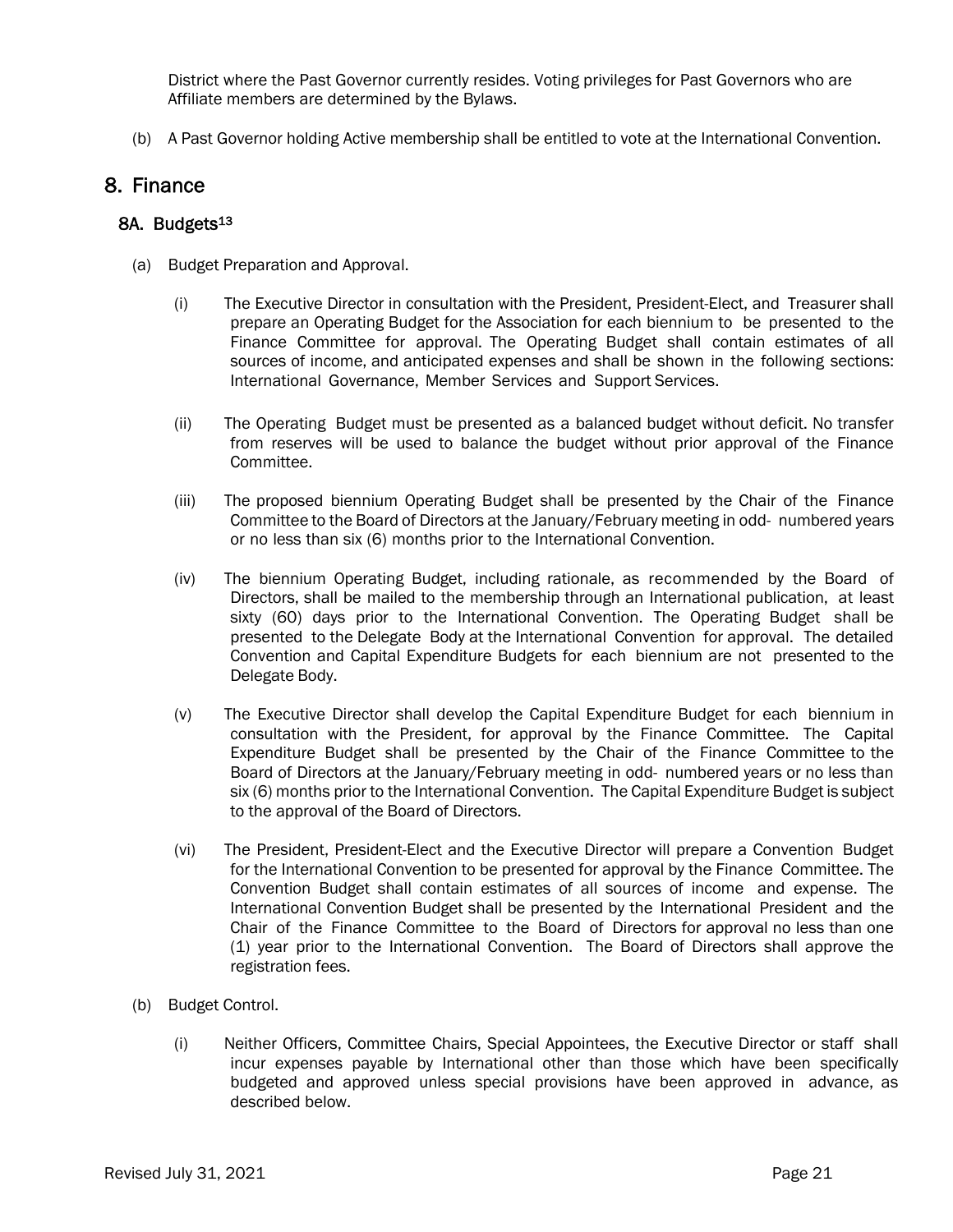- (aa) In managing the operations of the Association, the Executive Director, in advance consultation with the President shall have the authority to adjust line items of expense within the Operating, Capital Expenditure, or Convention Budgets, but not from budget to budget, in order to properly conduct the business of the Association, maintaining no less than the Net Balance of each such approved Budget. The Treasurer shall report to the Board of Directors at its next meeting all such budget adjustments made and line item variances. This will allow for variances which occur due to the geographical location of Board Members, Committee Chairs, and Governors-elect.
- (bb) The budgets established for all Official meetings of the Association, as described in Policy 8 D, cannot be exceeded without prior approval of the Finance Committee. The President shall report to the Board of Directors all such approvals granted at its next meeting.
- (cc) The variance in a line item in the first fiscal year of a biennium shall not change the particular Budget for such line item in such Budget in the second year of that biennium.
- (dd) In exceptional circumstances, where there is a clear case for reallocation of expenditure in the alternate year if a biennium, the President may seek the approval of the Finance Committee for expenditures in excess of the Operating Budget for a line item in one year of a biennium when there is an unspent amount in such Budget in the same line item in the other year of the biennium. There is to be no offset with other line items in this case. In the event the approval is sought for excess expenditure in the first year of a biennium, the expenditure in the second year of the biennium must be adjusted downward accordingly for such line item. The approval of the Finance Committee must be obtained prior to the excess expenditure being incurred.

#### 8B. Expenses for International Committees & Special Appointees

Expense for International Committees and Special Appointees – Members of International Committees and Special Appointees shall be reimbursed for certain expenses required for carrying out their duties in accordance with the following:

- (i) Expenses will be approved in writing by the President before such expense is incurred in order to receive reimbursement. Reimbursements must be within the budget established.
- (ii) To receive reimbursement for any expense, an expense report accompanied by receipt(s) shall be sent to the International Office no later than sixty (60) days after incurring the expense. When no receipt(s) has been issued, no reimbursement will be made.
- (iii) International Committees may meet via teleconferences periodically in accordance with the operating budget. Other communication should be restricted to email or other alternate free communication methods e.g. Skype.

#### 8C. Fiscal Policies for International Convention

- (a) Budget Management.
	- (i) The President and Executive Director are authorized to manage income and expense of the Convention in accordance with the Convention Budget adopted by the Board of Directors one year in advance of the Convention, maintaining no less than the Net Balance of the approved Convention Budget. The President and/or the Executive Director shall report to the Board of Directors within thirty (30) days of the date on which each such budget adjustment was made.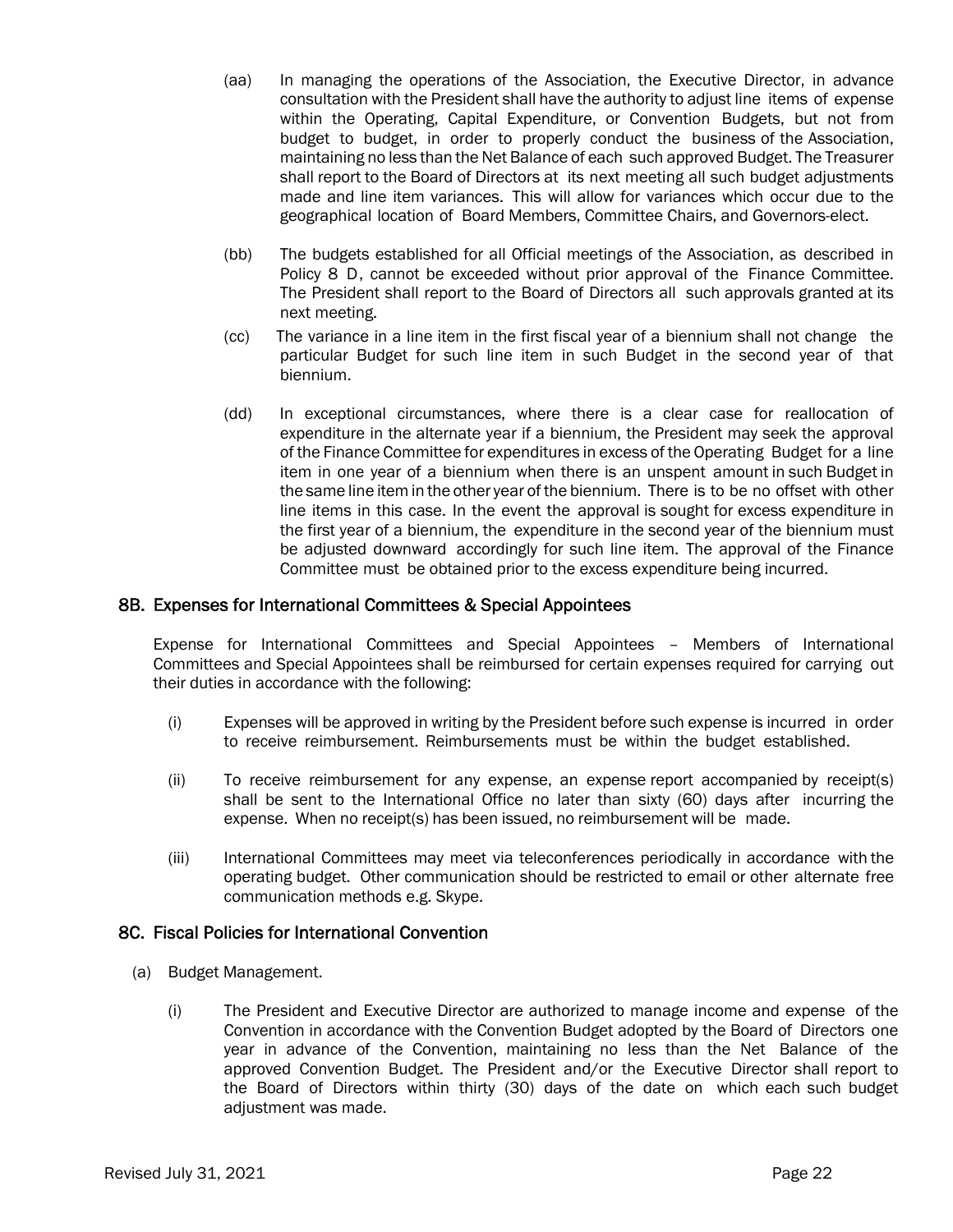- (ii) The Association shall carry excess Convention insurance. The coverage provided by this policy will be as detailed in the policy agreement.
- (iii) The Executive Director shall provide an interim accounting of Convention income and expense to the Board of Directors within ninety (90) days of the close of the Convention. The final Convention financial report shall be presented to the Board of Directors within one hundred twenty (120) days of the close of Convention.
- (iv) The Convention shall be self-supporting and if possible generate income. However, neither surplus nor deficit shall be carried over to the next convention budget.
	- (aa) The Convention Budget shall be approved by the Board of Directors at least one year prior to the Convention.
	- (bb) Any income over expense from the Convention shall be transferred to the Operating Profit and Loss Statement of the Association.
- (b) Expenses.
	- (i) The annual Convention fee shall be established by the Board of Directors and payment shall be due from Clubs at the International Office by June 15 of each year. Failure to pay the convention fee will forfeit the club's standing as defined in the International Bylaws Article XIX, Section 2, Clubs in Good Standing.
	- (ii) All expenses for meetings of the Executive Committee, Finance Committee, Personnel Committee, Board of Directors, Program Committee and Governors' Council held at the Convention shall be charged to the Association's Operating Budget.
	- (iii) On the days of Convention where meals are provided, reimbursement may only be claimed for meals that are not provided as part of the standard registration.
- (c) Allowable Convention Expenses.
	- (i) Paid Convention Registrations.

Except as provided elsewhere in this subparagraph (c), Convention registrations paid by the Association under current policy do not include any optional events. On the days of Convention where meals are provided, reimbursement may only be claimed for meals that are not provided as part of the standard registration. Costs for attending optional events shall not be reimbursed.

(ii) Association Board of Directors.

For the members of the Association's Board of Directors (including the Legal Advisor, Parliamentarian and the BRR Chair (if the BRR Chair is required by the International President to attend the International Board Meeting)), the allowable Convention expenses shall not include their travel to and from the Convention site inasmuch as all of it is included in the Association's Operating Budget. The allowable Convention expenses shall include one-half (1/2) of a double room (room charge and tax only) for the official days of the Convention (those members requesting single accommodations shall be billed for the difference between one- half of a double and the single room), and the Convention registration fee.

(iii) Convention Committee Chairs.

Full Convention Registration will be paid for the Convention Host Chair, the Chair of the Registration and Credentials Committee and Convention Functions Coordinator for the Convention. These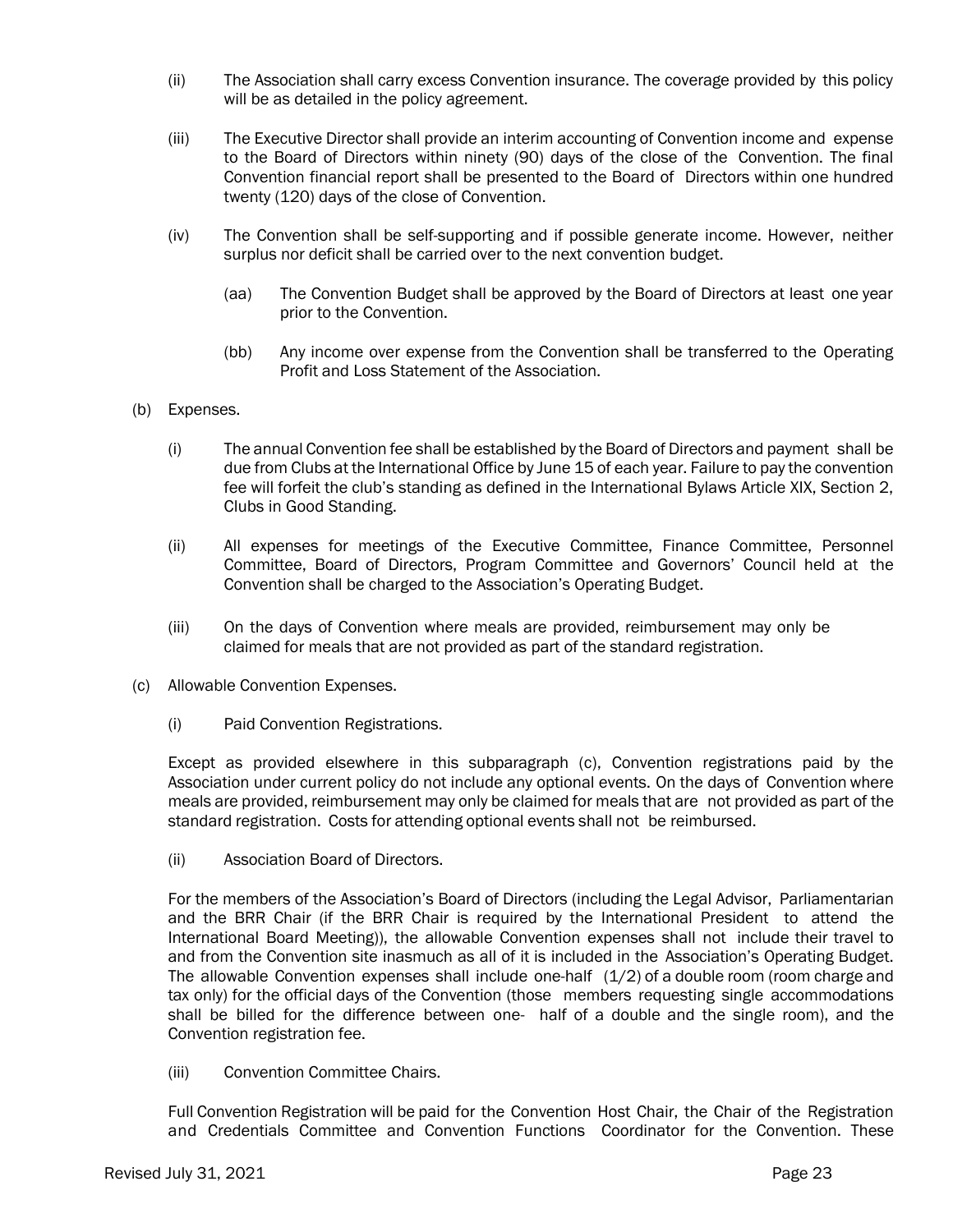expenses will be paid out of the Convention Budget.

(iv) Chairs and Vice Chairs, Standing Committees

Full Convention Registration will be paid for the Incoming Chairs and Vice Chairs of Service Program Development, Leadership Development and Training, Membership Development, ASTRA Clubs, Communications and BRR committee. These expenses will be paid out of the Convention Budget

(v) Other Meetings Held at the Convention.

No equipment, food or beverage service or meeting rooms shall be provided at the expense of the Association for any meetings held at the Convention, with the exception of the meetings of the Executive Committee, Board of Directors and Finance Committee, Governor's Council or other meetings approved in advance by the Board of Directors.

(vi) ) Foundation Expenses at Convention

Any expenses for meetings of the International Foundation before, during and after the Convention shall be the obligation of the International Foundation.

(vii) ) International Foundation Representative to the Association Board

All expenses of the International Foundation's representative to the Association's Board of Directors during the Convention, including the pre- and post-Convention Board of Directors meetings, and at face to face board meetings, shall be the obligation of the International Foundation.

#### 8D. Fiscal Policies for Official Meetings, Travel, Committees and Appointees

- (a) Reimbursement of Expenses: Expenses shall be reimbursed in accordance with Policy 8 G (i) Travel expenses; (ii) Accommodation expenses and (iii) Meals and Local Transportation. Reimbursement checks shall be issued within fifteen (15) working days.
- (b) Allowable Expense for Official Meetings Official meetings include: Executive Committee, International Board of Directors, Finance Committee, Special Meetings approved by the Board of Directors and Governors-Elect Training Seminars.
	- (i) All Meetings The following policies apply to all Official Meetings.

The President, President-Elect and Treasurer shall be reimbursed for expenses for additional days before and after the official meeting dates if required for conducting the business of International.

- (ii) Executive Committee, Finance Committee and Association Board of Directors Meeting — Travel and accommodations, meals and incidentals for the official meeting dates and for one day before and one day after shall be reimbursed for all attending in accordance with Policy 8 G (a), except as set forth below:
	- (aa) Post-Convention Board Meeting Accommodations, meals and incidentals are allowable for the official meeting dates and the day following only.
	- (bb) Newly Elected Officers Travel for this meeting is not an allowable expense for those Officers newly elected at the Convention and for ex-officio members.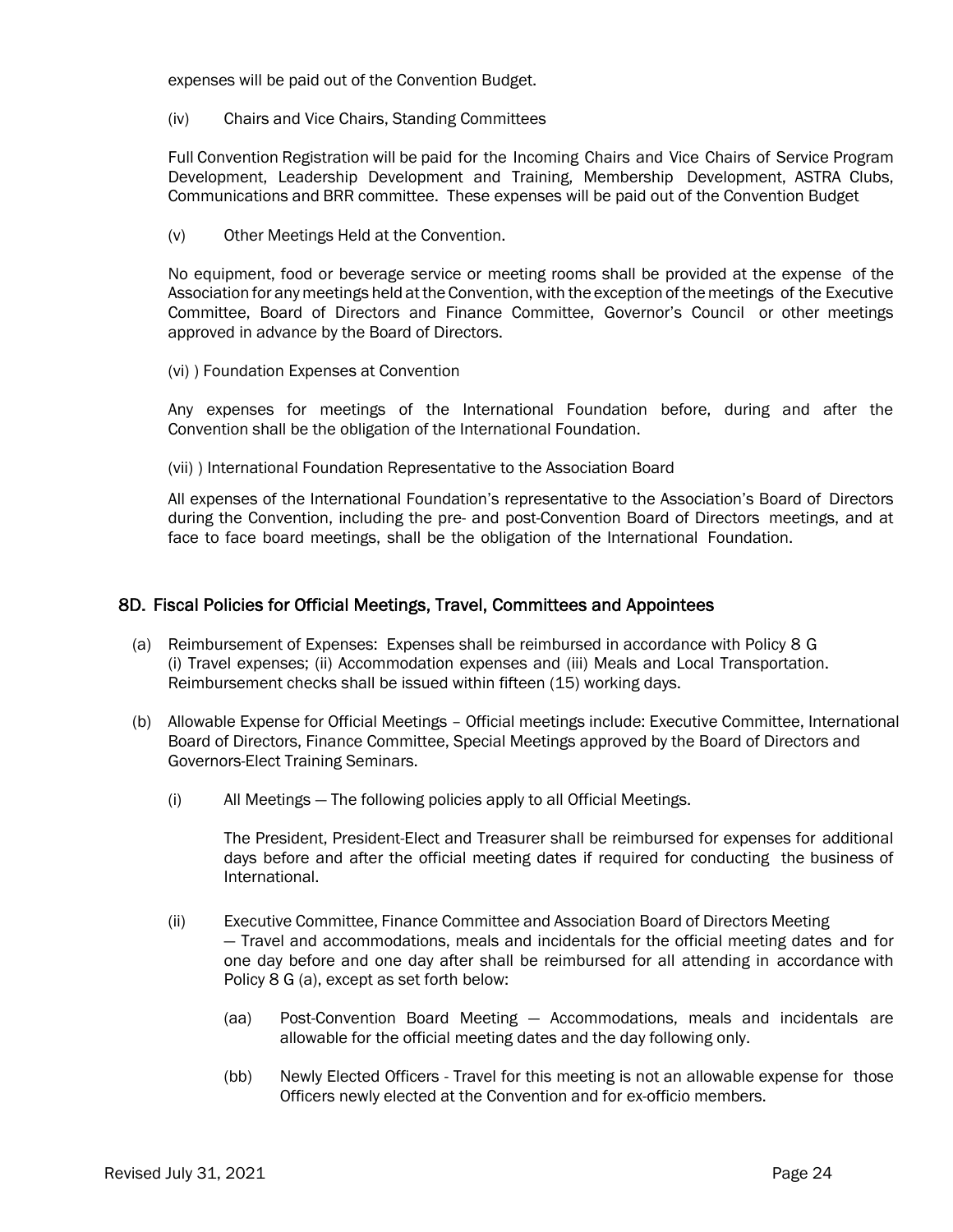- (cc) Non-Board Members The President may request the attendance of non- Board members at these meetings, provided the resulting expense is within the budget as required by fiscal policy and that the attendance of these individuals is necessary to conduct the business of the Association. Meals and accommodations for these individuals are allowed only for the day of their attendance and the day before.
- (iii) Governors-Elect Training Seminar Shall be held as specified in the Policies and shall not exceed two days in length, including the period designated for auditing a meeting of the Board of Directors. Expenses for travel, accommodation and meals shall be paid to the Governors-Elect Trainers appointed by the President and attending Governors-Elect in accordance with Policy 8 G (a).
	- (aa) Governor-Elect Trainers Travel, accommodations, meals and incidentals shall be reimbursed for the official meeting dates and for one day before for up to two (2) trainers, in accordance with Policy 8 G(a).
- (iv) Special Meetings Special meetings include all other committee meetings, conferences or workshops approved by the Board of Directors, excluding those presented as part of the International Convention program. Reimbursement of expenses shall be provided as specified by the Board of Directors.
- (v) Service Club Leaders Conference (SCLC) If the President, President-Elect, or Executive Director attends the SCLC, costs of travel, accommodation and meals will be reimbursed in accordance with the provisions of Policy 8 G (a).
- (c) Allowable Expenses for International Representatives to District Conferences Only travel to and from the Conference site, in accordance with Policy 8 G (a), shall be paid. Accommodations, meals and local transportation are to be paid for by the District in accordance with District policy. In the event that the District does not provide accommodation, the Board member should advise the International President at the earliest opportunity prior to the Conference.
- (d) Visits to Clubs-At-Large Travel, accommodations, meals and local transportation for the International President, or representative, all in accordance with the provisions of Policy 8 G(a) shall be paid for visits to the Clubs-At- Large. These visits shall only be scheduled within the limits of the operating budget.
- (e) International Foundation Representative to the Association Board All expenses of the International Foundation's representative to the Association's Board of Directors during the Convention, including the pre- and post-Convention Board of Directors meetings, and at face to face board meetings, shall be the obligation of the International Foundation
- (f) Association Representative to International Foundation All expenses of the Association Representative to the International Foundation's Board of Directors for attending International Foundation meetings shall be reimbursed by the Association in accordance with the provisions of policy 8 G(a) from the operating budget.
- (g) International Officer Visits to International Office Travel, accommodation, meals and local transportation in accordance with the provisions of Policy 8G (a) shall be paid for:
	- (i) up to three (3) visits per year to the office by the International President
	- (ii) one (1) visit to the office by the International Treasurer in the first quarter of the biennium.
- (h) Board Attendance at events

Board members should attend club special events whenever possible.

(i) Reimbursement for travel and accommodation expenses will be paid for the International President or a selected official representative attending new club charter events. Funds for this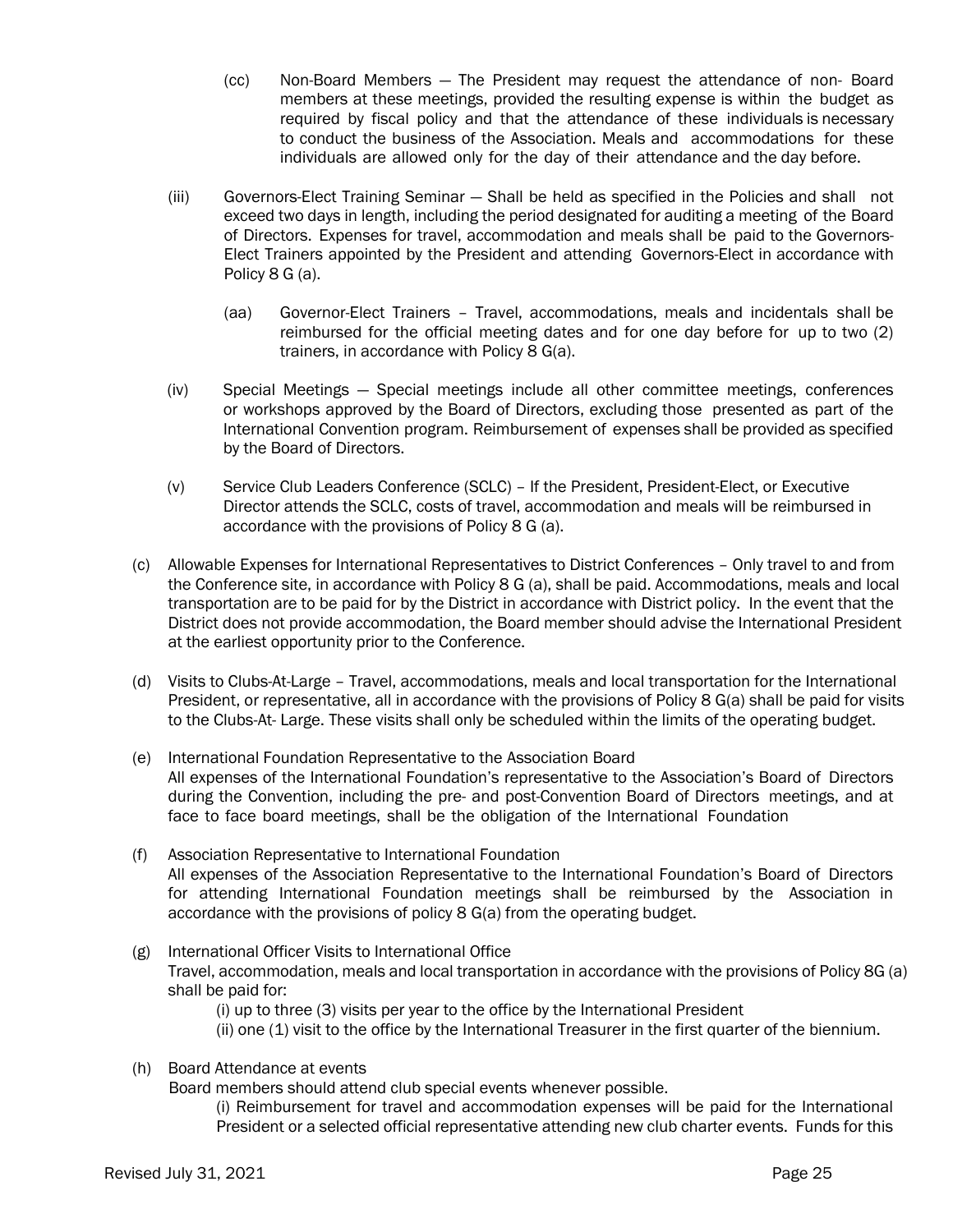purpose should be allocated in the budget.

(ii) All other attendances to club special events are at the board member's expense.

#### 8E. Fiscal Policies of International<sup>14</sup>

(a) Fiscal Year.

The fiscal year of International is June 1 through May 31.

(b) Fiscal Currency.

All financial reports and budgets shall be expressed in US dollars. All financial transactions shall be transacted in US dollars.

(c) Fiscal Impact.

All requests for funds, whether to the Board of Directors, Executive Committee, Finance Committee or Delegate Body, must include the fiscal impact before action is taken. If this is not included, the request shall be referred to the Finance Committee which shall provide this information.

(d) Finance Committee.

The International Bylaws (Article X, Section 3(b)) sets forth the composition of the Finance Committee.

- (e) Cash Control.
	- (i) The Board of Directors shall have the authority to open bank accounts in the name of the Association. The Executive Director shall be responsible for establishing banking relationships as shall be determined by the Board of Directors.
	- (ii) The Executive Director shall provide the Association's financial institutions with the resolutions and signatory authorizations approved by the Board of Directors.
	- (iii) The Executive Director is authorized to invest the Association's funds in financial institutions that are insured by the U.S. Federal Government, the balance of the accounts not to exceed the amount insured by the FDIC. The Executive Director shall report to the Finance Committee at each of its meetings the balances of funds invested with each of the various financial institutions.
	- (iv) The Executive Director shall supervise the accounting system of the Association, in consultation with the Finance Committee, and shall utilize the procedures provided in the Financial Procedures Manual to insure proper financial management systems are maintained.
	- (v) The Executive Director shall be responsible for receipt and deposit of all funds of the Association into its bank accounts as shall be determined by resolutions of the Board of Directors. Payroll disbursement policies and procedures shall be established by the Executive Director, in consultation with the President, with the approval of the Personnel Committee, to be ratified by the Board of Directors at its next meeting.
	- (vi) All checks, drafts or other orders for payment, notes or other evidences of indebtedness, issued in the name of the Association shall be countersigned by such officers and agents of the Association as determined by the resolutions adopted by the Board of Directors.
- (f) Operating Reserves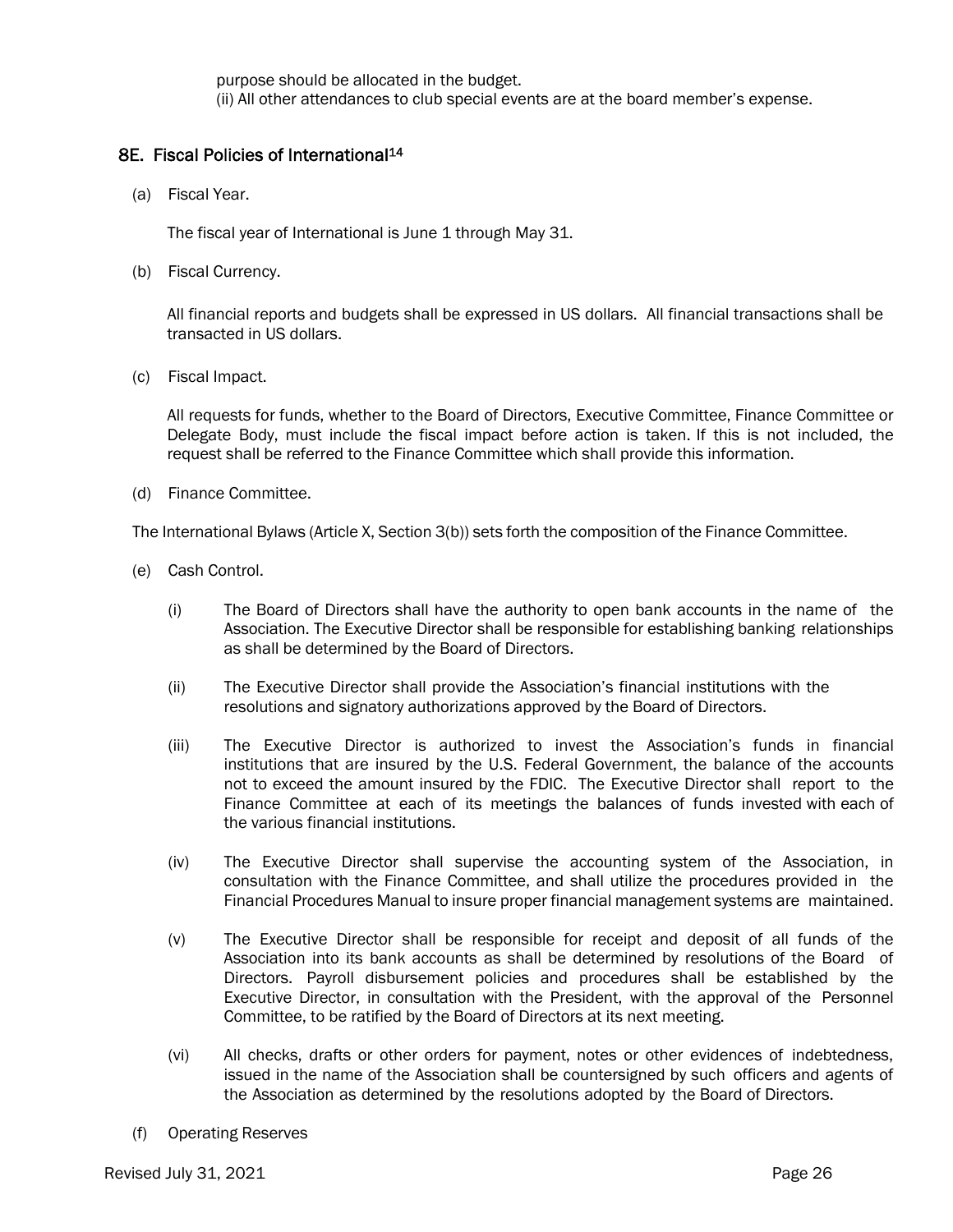#### (i) Purpose

The purpose of this Operating Reserve Policy for Altrusa International Inc. is to build and maintain an adequate level of unrestricted net assets to support the organization's day to day operations in the event of unforeseen shortfalls. The reserve may also be used for one-time, nonrecurring expenses that will build long-term capacity, such as staff development, research and development, or investment in infrastructure. Operating reserves are not intended to replace a permanent loss of funds or eliminate an ongoing budget gap. The organization intends for the operating reserves to be used and replenished within a reasonable period of time. This Operating Reserve Policy will be implemented in conjunction with the other financial policies of the organization and is intended to support the goals and strategies contained in those related policies and in strategic and operational plans.

#### (ii) Definitions and Goals

The Operating Reserve Fund is defined as the designated fund set aside by action of the Board of Directors. The minimum amount to be designated as operating reserve will be established in an amount sufficient to maintain ongoing operations and programs for a set period of time, measured in months. The operating reserve serves a dynamic role and will be reviewed and adjusted in response to internal and external changes.

The target minimum Operating Reserve Fund is equal to 6 months of average recurring operating costs. Average recurring operating costs is average operating costs for the two prior financial years.

In addition to calculating the actual operating reserve at the fiscal year-end, the operating reserve fund target minimum will be calculated each biennium after approval of the biennial budget. These reserves will be reported to the Finance Committee and Board of Directors, and included in the regular financial reports.

#### (iii) Accounting for Reserves

The Operating Reserve Fund will be recorded in the accounting system and financial statements as Board Designated Operating Reserve. The Operating Reserve Fund will be funded and available in cash or cash equivalents. Operating reserves will be comingled with the general cash and investment accounts of the organization.

#### (iv) Funding of Reserves

The Operating Reserve Fund will be funded with surplus unrestricted operating funds. The Board of Directors may from item to time, direct that a specific source of revenue be set aside for operating reserves. Examples may include one-time gifts or bequests, special grants, or special appeals.

The Executive Director will identify the need for access to reserve funds and confirm that the use is consistent with the purpose of the reserves as described in this Operating Reserve Policy. Determination of needs requires analysis of the sufficiency of the current level of reserve funds, the availability of any other sources of funds before using reserves, and evaluation of the time period for which the funds will be required and replenished.

#### (v) Authority to use Operating Reserves

The Executive Director will submit a request to use operating reserves to the Finance Committee. The request will include the analysis and determination of the use of funds and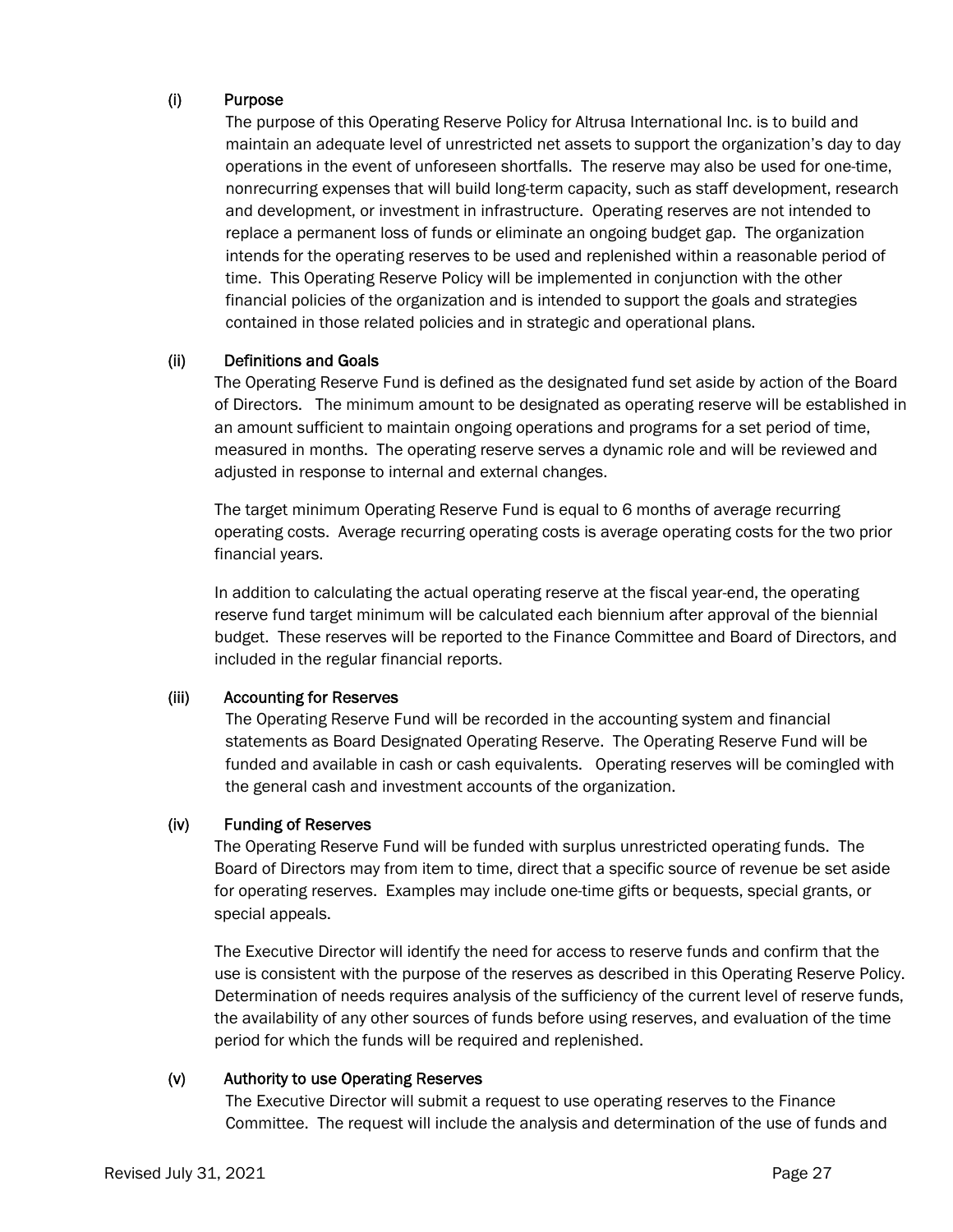plans for replenishment. The organization's goal is to replenish the funds used within 12 months to restore the Operating Reserve Fund to the target minimum amount. If the use of operating reserves will take longer than 12 months to replenish, the request will be scrutinized more carefully. The Finance Committee will either approve or modify the request and recommend the request to the Board of Directors.

#### (vi) Reporting and Monitoring

The Executive Director is responsible for ensuring that the Operating Reserve Fund is maintained and used only as described in this Policy. Upon approval of the use of operating reserve funds the Executive Director will maintain records of the use of funds and plan for replenishment. The Executive Director will provide quarterly reports of progress to restore the fund to the target minimum amount to the Finance Committee and the Board of Directors.

The Executive Director will annually discuss what additional risk factors might be considered for the organization, the impact of budgeting on operating reserve levels, and any requirements with the Board of Directors.

#### (vii) Relationship to Other Policies

The Executive Director shall maintain the Associations Investment, Risk Management, Fiscal and Budgeting policies which may contain provisions that affect the creation, sufficiency, and management of the Operating Reserve Fund.

#### (viii) Review of this Policy

This Policy will be reviewed by the Finance Committee at least once per biennium at a minimum, or sooner if warranted by internal or external events or changes. Changes to the Policy will be recommended by the Finance Committee to the Board of Directors and will be published together with other Association International Policies. The Finance Committee is established by the Altrusa International Inc. Board of Directors to recommend financial policies, strategies, and budgets that support the mission, values and strategic plan of the organization. Its purpose is to ensure the financial health and integrity of the organization in pursuit of its mission.

#### (g) Accounting.

- (i) Financial statements will be prepared in accordance with US generally accepted accounting principles.
- (ii) The Association's accounting records and financial statements shall be maintained on an accrual basis.
- (iii) Expenses that are easily and directly associated with a particular program or supporting service are allocated directly to that functional category. General and administrative costs are allocated to the various programs or supporting service based either on staff hours worked on the program's or supporting service's functional category or on a percentage basis established by the Board of Directors.
- (iv) Furniture, equipment and fixed assets shall be recorded at cost and depreciated on a straight line basis over the items' estimated useful lives. Items deemed to have useful lives greater than one year will be capitalized if the cost is in excess of \$500. Charges relating to maintenance and repairs of items which neither materially add to the value of the item nor appreciably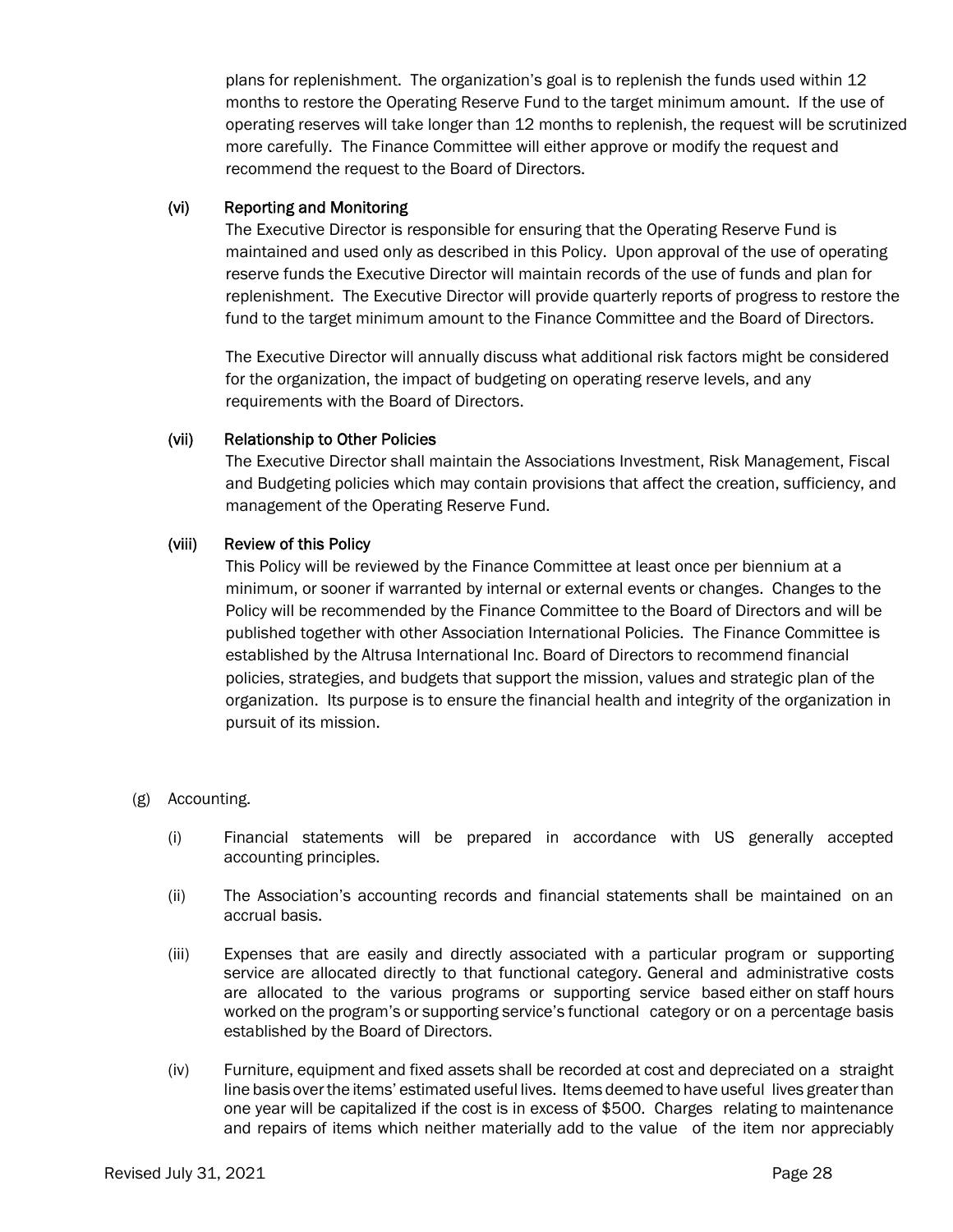prolong its life shall be charged to expenses as incurred.

- (v) Overdue accounts of Clubs, Districts and members shall be reviewed quarterly and shall be removed from accounts receivable with the approval of the Executive Director after all efforts for collection have been exhausted. A report of accounts receivable written off shall be provided by the Executive Director for review by the Finance Committee at its next scheduled meeting.
- (h) Reports.
	- (i) The Board of Directors shall provide for biennial audit of the Association by independent auditors. The auditors shall be engaged by contract with the Association with approval of the Board of Directors.
	- (ii) The Treasurer shall report to the Board of Directors twice annually. These reports shall include:
		- (aa) A review of the Association's biennial audit and the auditor's management letter at the Board of Director's meeting immediately following the issuance of the audit report and management letter.
		- (bb) A review of the status of the Association's biennium Operating Budget, Capital Expenditures Budget and Convention Budget.
		- (cc) A summary of all expense adjustments authorized by the President and/or the Finance Committee to the Operating Budget, Capital Expenditures Budget and/or Convention Budget.
		- (dd) A review of the International Convention Budget at the pre-Convention meeting and a review of the Convention's final statement of income and expense within one hundred and twenty (120) days after the conclusion of the International Convention.
	- (iii) The Executive Director shall provide the Board of Directors with monthly financial statements, indicating income and expense compared to the approved Operating Budget and expenditures under the Capital Expenditure Budget compared to the approved Capital Expenditure Budget.
	- (iv) International shall publish its audited biennial financial statements, within two weeks following receipt and review thereof by the International Board, to be provided to the membership through an Association publication and/or the Association website.
- (i) The Association's Services to Altrusa International Foundation, Inc. ("International Foundation").
	- (i) The Association shall provide suitable office space, equipment, services and staff support for the operation of the International Foundation. The International Foundation shall pay a monthly administrative fee to reimburse the Association for expenses incurred on its behalf.
	- (ii) The amount of the monthly administrative fee for each fiscal year shall be determined, using the formula as developed by mutual agreement between the Board of Directors of the Association and the Board of Trustees of the International Foundation and shall be outlined in detail in a letter of agreement signed by the Association's President and the Chair of the International Foundation, biennially.
	- (iii) The Association's budget shall contain the International Foundation's annual administrative fee as a line item of income and shall contain a line item for the expenses of the International Foundation which shall be reimbursed by the annual administrative fee.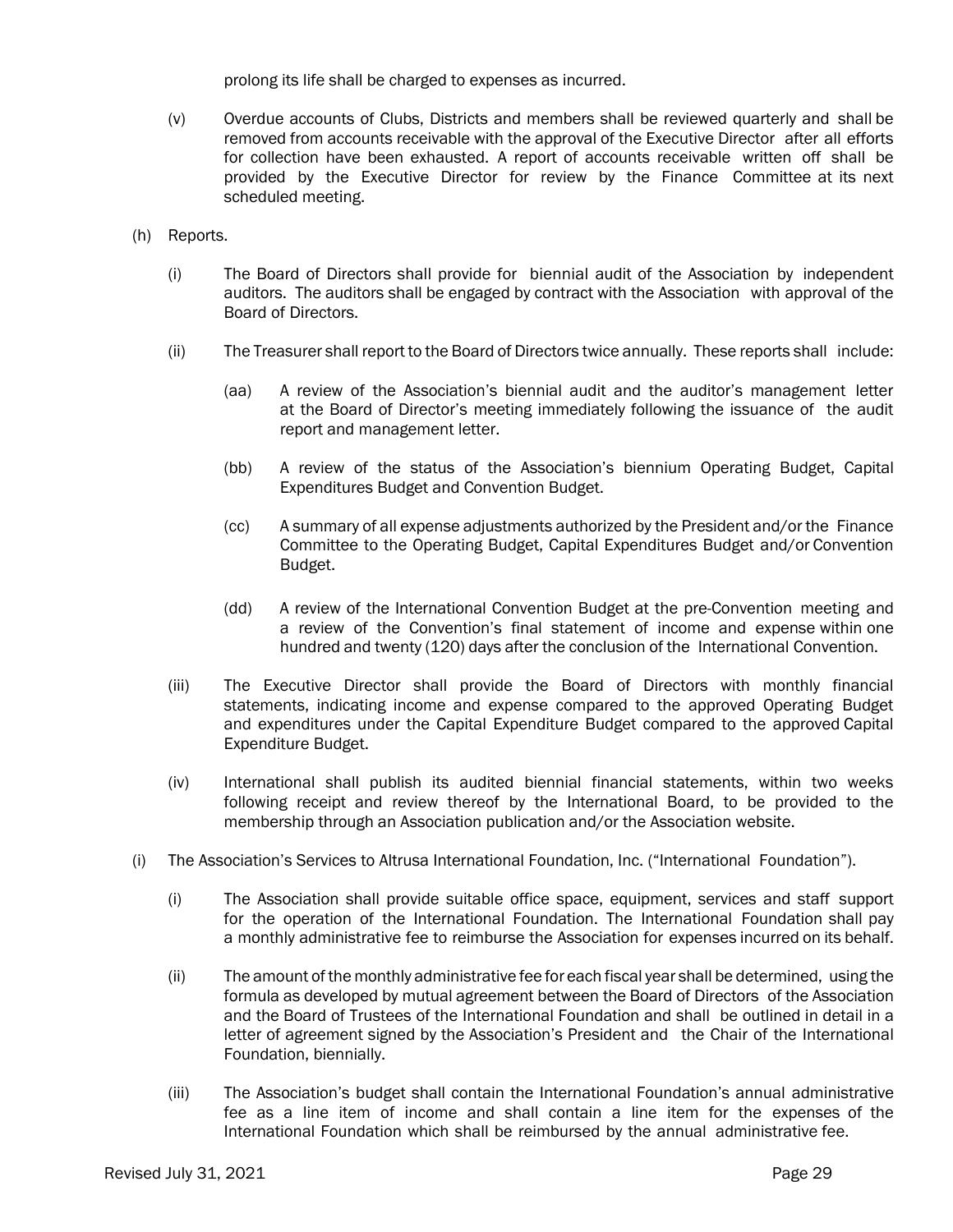#### (j) Financial Procedures Manual.

The Association shall maintain a comprehensive Financial Procedures Manual which shall document all key financial processes. The Finance Committee shall review the Financial Procedures Manual at least once per annum. Any amendments proposed by the Finance Committee shall be submitted to the Board of Directors for approval at its meeting in July each year by the Finance Committee. Any such amendments do not need to come through the BRR Committee process. A copy of the current Financial Procedures Manual shall be made available to all Board Members, the Executive Director, other members of the staff and the auditor.

#### 8F. Governor-Elect Training Fee

The Board of Directors shall establish a registration fee to be used by the International Office to pay the transportation costs of the attending Governors-Elect. This fee shall be calculated by computing the average transportation cost for the Governors-Elect incurred by all Districts. The Board of Directors shall set this fee by January 1 of each odd-numbered year and the Districts shall pay the fee by July 1 of each even-numbered year. The funds generated by the registration fee are used to reimburse the actual transportation costs of the Governors-Elect in accordance with Policy 8 G. Each District is required to pay their equalized share of the Governors-Elect training regardless whether their Governor-Elect has attended the training.

#### 8G. Reimbursement of Expenses

(a) Reimbursement of Expenses.

To receive reimbursement for any expense item(s) not billed directly to the Association, an expense report accompanied by receipt(s) shall be sent to the International Office no later than sixty (60) days following the close of the Convention. If no receipt is provided, no reimbursement will be made. Reimbursements checks will be issued within fifteen (15) working days.

- (i) Travel When it is the policy of the Association to pay the travel expenses of an individual, these expenses shall be paid in accordance with the following:
	- (aa) Travel shall be arranged in the most economical way possible. Economy class or equivalent shall be used for all travel. The cheapest fare (plus the cost of one suitcase where luggage is not included in the ticket price) for the required time of travel should be booked regardless of carrier or fare type. Whenever possible, bookings should be made at least 22 days in advance to obtain the best fares. Any costs for upgrading, stopovers, unnecessary indirect travel routes or penalties for ticket changes shall be the responsibility of the member. Whenever possible, international travel bookings shall be made at least three (3) months in advance. Costs of transfer from airport to hotel shall be confined to the least expensive method, such as bus or shuttle over private taxi/Uber/Lyft. Shared taxis are permitted. Where possible consideration should be given to choosing a method of transfer from airport to the hotel that is both cost effective and safe.
	- (bb) When traveling by private car, reimbursement shall be made at the rate per mile established by the U.S. Internal Revenue Service. Reimbursement for traveling by private car shall not exceed the lower of the cost of the lowest air fare between destinations or the cost of a rental car and fuel.
	- (cc) The Association shall reimburse the cost of medical insurance, up to \$150, if the member's insurance carrier does not provide coverage outside of the individual's home country.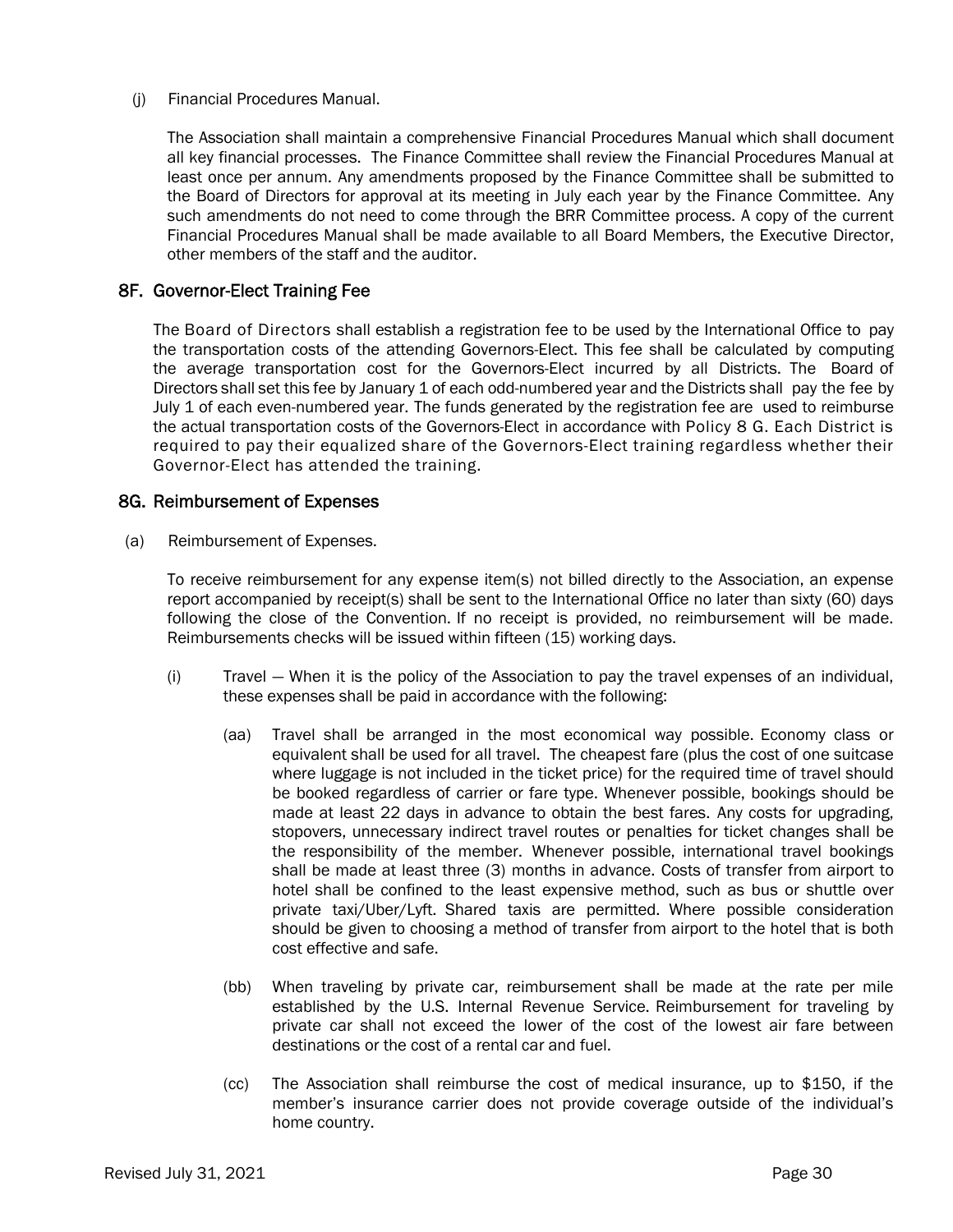- (dd) The Association requires members travelling on Association business to purchase travel insurance, prior to reimbursement of travel costs, and shall reimburse the cost of the travel insurance.
- (ii) Accommodations Arrangements for accommodations shall be made by the Executive Director. When it is the policy of the Association to pay for accommodations, the following shall apply:
	- (aa) The Association shall pay for the daily room charge and tax only of one-half of a double room. Those requesting a single room shall be responsible for paying the cost difference.
	- (bb) All hotel costs, other than daily room charge and tax, are the responsibility of the individual and must be paid at the time of checkout.
	- (cc) When situations arise in which arrangements are made independently, reimbursement shall not exceed the rate negotiated by the Association at the hotel selected by the Association.
	- (dd) If, because of a reduction in air fare, it is determined to be more economical to pay expenses for a longer stay than for the period that would otherwise be allowed, the member may be eligible for expenses for the additional days with the approval of the President.
- (iii) Meals and Local Transportation These expenses shall be reimbursed as set forth below and include the actual costs of all meals, tips and local transportation.
	- (aa) Actual expenses for meals and tips shall be reimbursed up to the following limits:
		- Breakfast \$10 each day
		- Lunch \$15 each day
		- Dinner \$30 each day

Claims for meals must be accompanied by receipts. No reimbursement will be provided in cases where a meal was provided as part of the event or meeting, even if the person chooses not to participate in the meal offered. This amount is not transferable from one meal to another, or one day to another. Tipping is discretionary and should not in any circumstances be extravagant. Tips should be separately identified on the receipts and expense claim form. Any expenditure on meals above these limits are considered the member's personal expense.

- (bb) No reimbursement shall be provided for alcoholic beverages.
- (b) Reimbursement for Meetings Held in Conjunction with Each Other Whenever an expense is incurred as a result of required attendance at more than one meeting, expense shall be allocated proportionately between the meetings involved.

# 9. International

#### 9A. Conforming Amendments<sup>15</sup>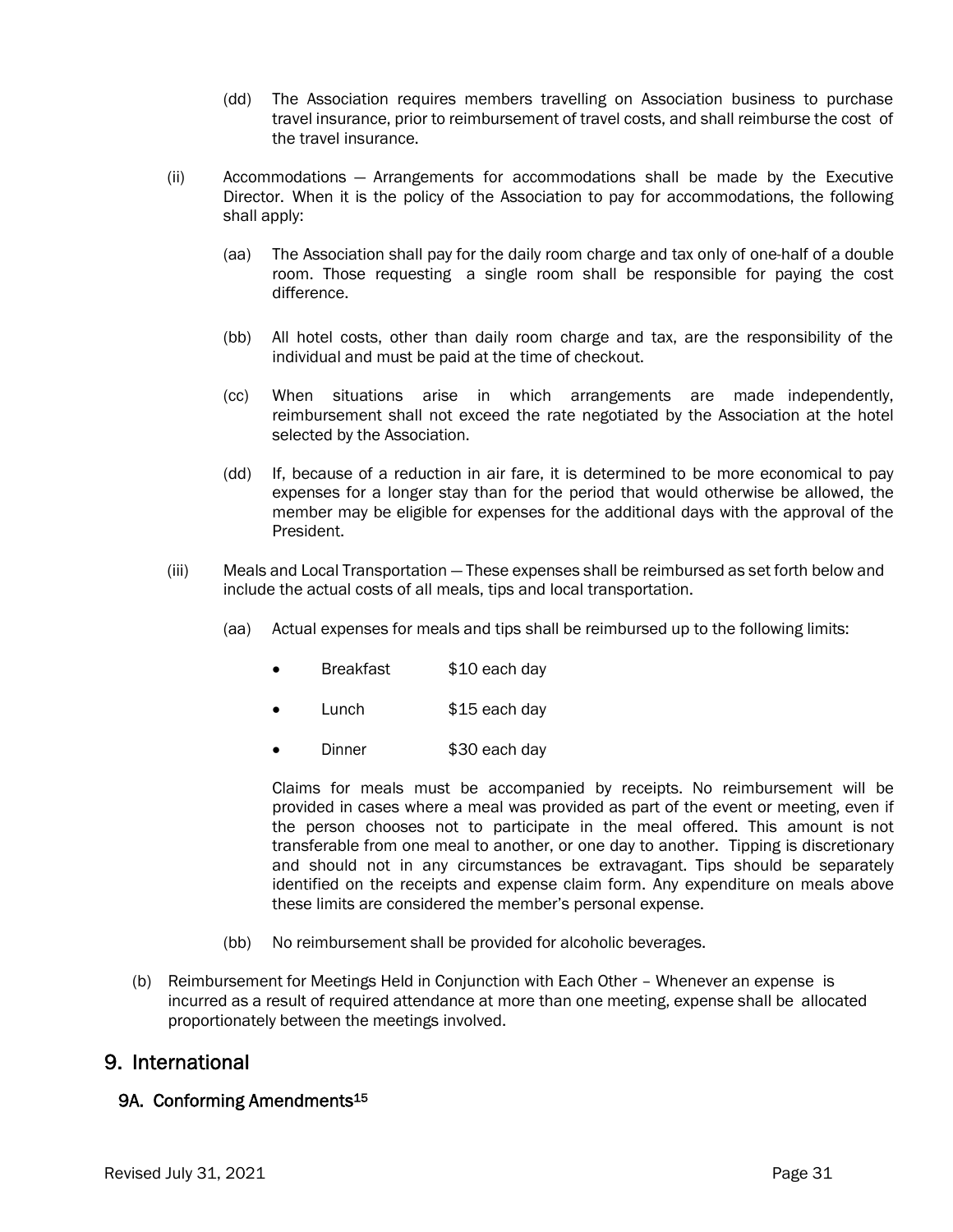- (a) Altrusa Policies, publications, manuals and other materials will be deemed automatically amended as necessary to conform to amendments to the Articles and Bylaws approved by the delegate body.
- (b) The BRR Committee, assisted by the International Office staff is authorized to implement such revisions in Policies, publications, manuals, and other materials, including website text, as is necessary for such documents to be consistent with amendments to the Articles and Bylaws approved by the delegate body. Such changes including, but not limited to, document titles, captions, dates and similar clerical changes. Such changes shall be provided to the Board of Directors for review and approval.
- (c) Such conforming changes shall be reflected in a document posted on the website captioned BRR Committee Revision History or some similar title for the benefit of the members.
- (d) This Policy is to be read in conjunction with other Policy provisions relating to the work of the BRR Committee.

#### 9B. Foundation Representative to Association Board

- (a) The purpose of the Foundation Representative to the Association Board of Directors is to provide further communication and transparency between the Association and the Foundation, and between the leaders of the two organizations. The Foundation Representative will be an ex officio representative and will have no voting rights.
- (b) The Foundation Representative must be a member of the Foundation Board of Trustees. The Foundation Board of Trustees will be responsible for selecting the person to serve as the Foundation Representative and they may select such person in any manner they choose.
- (c) The term of the Foundation Representative will coincide with the Association's Biennium beginning at the Post-Convention Association board meeting and concluding at the following Pre-Convention Association board meeting. Should a Foundation Representative be unable to complete a term, the Foundation Board of Trustees shall fill the vacancy.
- (d) The Chair of the Foundation Board of Trustees will advise the Association President-Elect of the Foundation's selection no later than January 1 of the Convention year.
- (e) A brief orientation will be provided for the Foundation Representative by the Executive Director and the President (or the latter's designee) prior to the Foundation Representative's first meeting.
- (f) The Foundation Representative is expected to be present at all Association Board meetings, both telephonic and face-to-face, to present reports on Foundation activities to the Association Board and to make recommendations, as appropriate.
- (g) The Foundation Representative will maintain confidentiality about Association matters as though the individual were a full-fledged voting member of the Association Board.
- (h) All the expenses associated with the Foundation Representative's term shall be the responsibility of the Foundation.

#### 9C. Governors' Council

- (a) The Governors' Council is designed to maintain a strong relationship between International, the Governors and Districts.
- (b) The Governors' Council is composed of the Governors of the Districts of International. The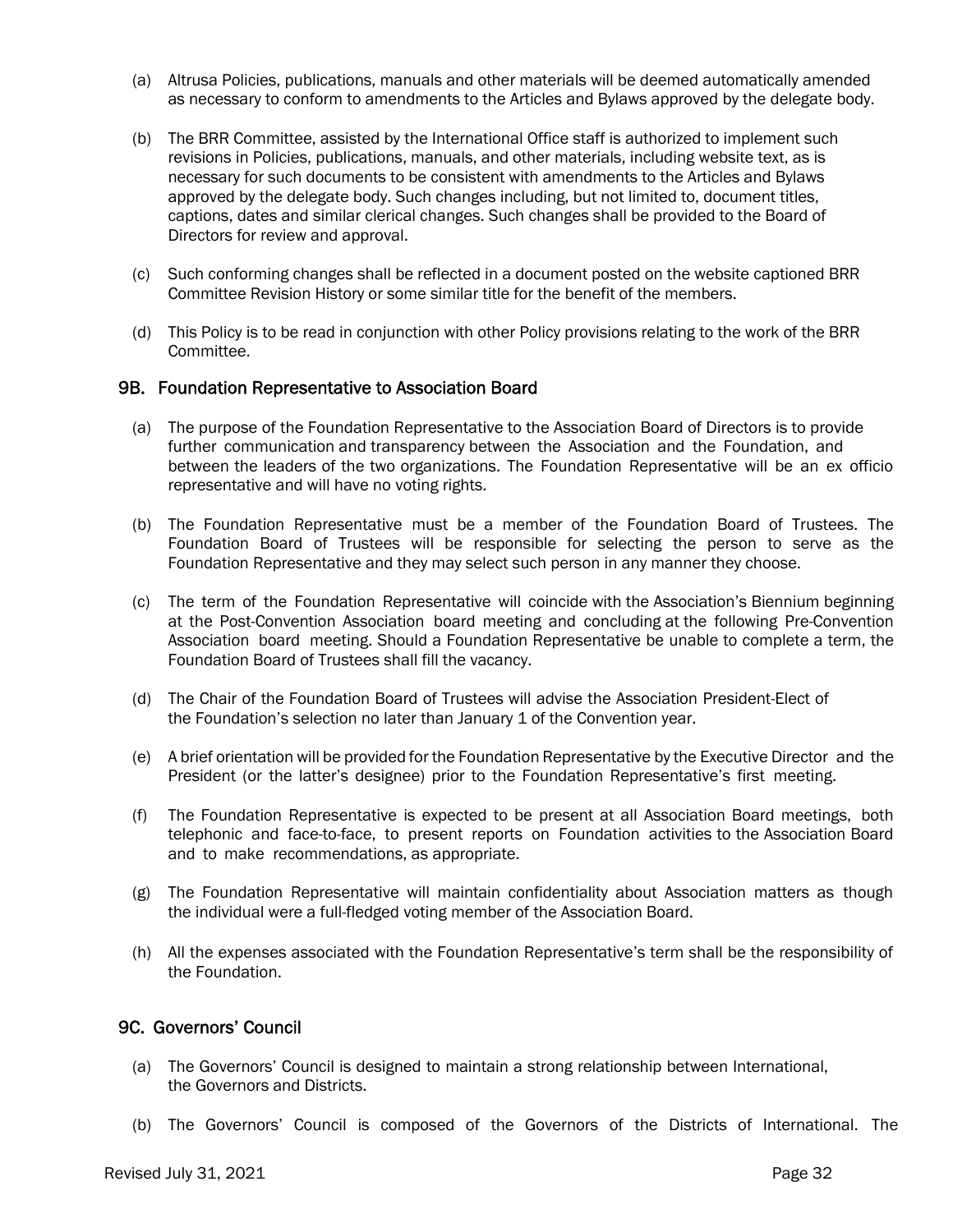International President, President-Elect, and the Executive Director are advisory members. The Council is encouraged to invite Governors-Elect to audit relevant portions of the Council Meetings and Governors' Council Workshop.

- (i) The International President-Elect will appoint the chair and co-chair of the Governors' Council for the next biennium and will present the appointments at the January Board meeting in the odd numbered year.
- (ii) The first Governors' Council Meeting will be held at Convention. The Association will pay the expenses of the meeting materials and lunch from the operating budget.
- (iii) The Council is an informal body with no decision or policy-making authority. The Governors' Council will be included in the call for agenda items prior to each Board meeting. Copies of any received agenda items not scheduled for Board discussion will be forwarded to Board members with a disposition note.
- (iv) The Chair of the Governors' Council will submit a Council Report for each Board Meeting.
- (c) The duration of the Governor's Council is from May 15 in the odd numbered year until the same time in the next odd numbered year.

#### 9D. Governors-Elect

- (a) Following their election, Governors-Elect shall be expected to attend the next Governors-Elect Training held concurrently with an International Board of Directors meeting and other training provided by International.
- (b) A Governors-Elect workshop will be held at Convention.
- (c) Governors-Elect will be provided with an opportunity to audit part of the Governors' Council meeting at Convention.

#### 9E. Insurance Coverage Through International

- (a) A Liability Policy covering Altrusa International, Inc., Altrusa International Foundation, Inc., all Districts, all Clubs (except those in India), all local club foundations (LCFs) and all ASTRA Clubs in good standing will be provided; participation in the plan is obligatory on all Clubs; the premium cost is to be included in member dues; the policy is to be approved by the International Legal Advisor before its issuance.
- (b) Accident insurance shall be provided to cover the period of the International Convention for the benefit of all members in attendance. Health insurance is not included.
- (c) The insurance policies will be made available to members on the International website or by contacting the International Office.

#### 9F. International Board of Directors Meetings16, Attendance at

- (a) Every member of the International Board of Directors is expected to attend the Board meetings.
- (b) Should a member of the International Board of Directors be unable to attend a face-to-face Board meeting, they are encouraged to attend via phone, Skype or other electronic means.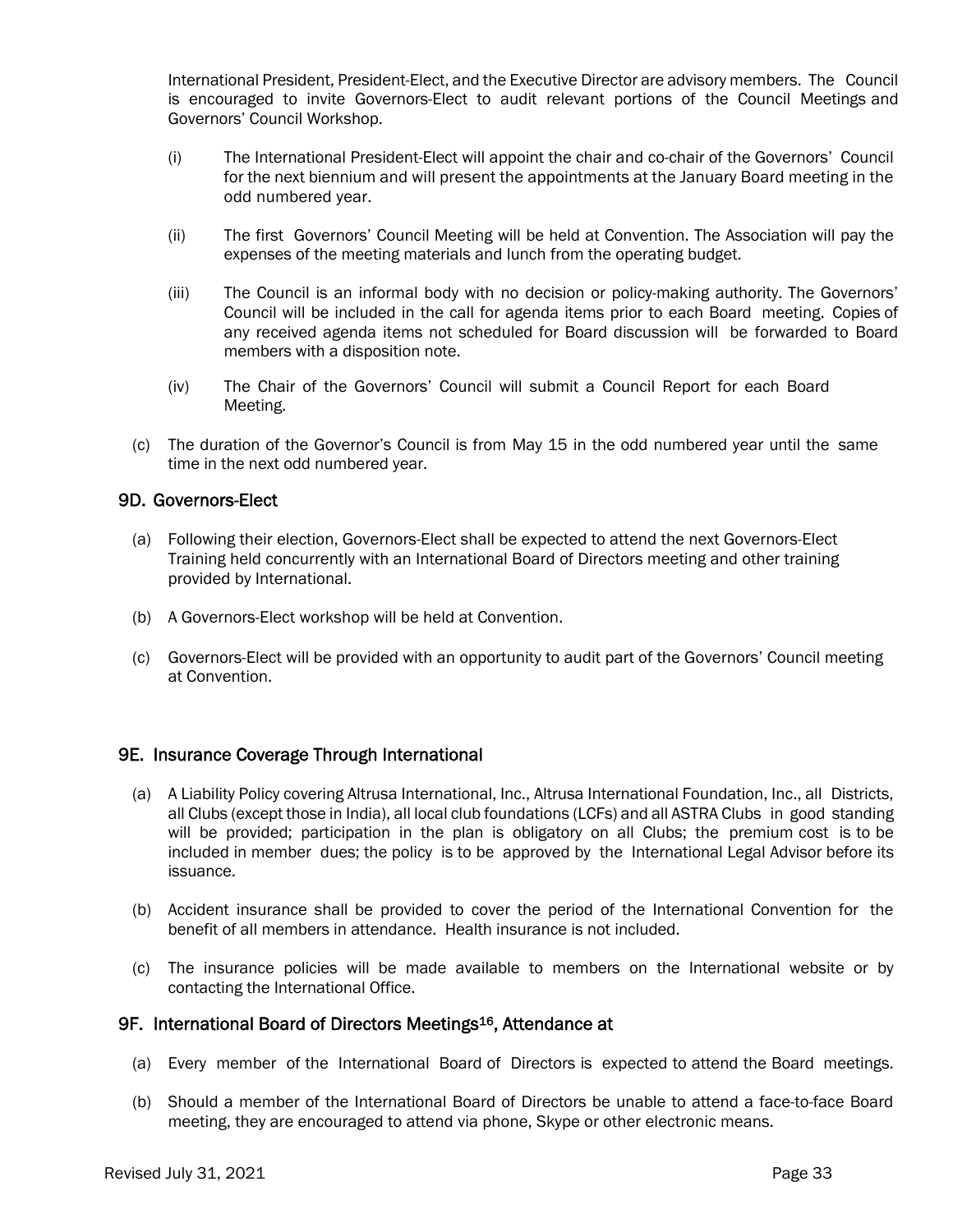(c) Nominees for International office, who are not serving on the Board of Directors at the time they are nominated, will be invited to audit the Board meeting immediately preceding the Convention by invitation of the International President, the expense of the attendance to be borne by the individual involved.

#### 9G. International Board of Directors Altrusa International, Inc., Reports of Meetings

- (a) The meetings of the International Board of Directors and International Convention Business Sessions ("the meeting(s)") shall be electronically recorded by the staff and the minutes of the meetings shall be prepared by the staff according to Robert's Rules of Order, Newly Revised, Section 48, Minutes and Reporting of Officers, resorting to the recordings in the event of ambiguity. The recordings shall be destroyed after the end of the biennium.
	- (i) A listing of all reports and other materials submitted to the Board of Directors (delegate body for Convention) and referred to in the minutes of the meeting shall be included at the end of the minutes of such meeting.
	- (ii) A copy of the reports and other materials so listed shall be attached to the original of such minutes and shall be identified within the body of the minutes as lettered Attachments for easy reference.
	- (iii) All motions made during the meeting shall be made in writing on motion forms provided for such purpose and the text of the motion shall be set forth in the body of the motion form, so that the text of the motion can be ascertained by reference to the motion form itself. Each motion form shall be numbered in numeric order of its introduction and shall be submitted to the Presiding Officer before they are voted upon.
	- (iv) During teleconference or electronic meetings, the motions will be reflected as presented in the recordings.
	- (v) Motions for extension of time will not be recorded in the minutes.
	- (vi) Withdrawn motions will not be recorded in the minutes.
- (b) Within one week following the adjournment of the meeting (not applicable to Convention meetings), the Legal Advisor shall prepare a Meeting Synopsis (synopsis) of all actions taken at the Meeting, which shall include any defined tasks, general-consensus actions and actions taken on all motions, other than those for the extension of time or those that were withdrawn. The motion forms shall be forwarded simultaneously to the International Office to be preserved with the synopsis. The synopsis shall be distributed, by the International Office, to the Board of Directors, Legal Advisor, Parliamentarian and BRR Committee Chair, Past International Presidents, Governors, Governors-Elect, and Club Presidents immediately upon receipt from the Legal Advisor.
- (c) Within one week following the distribution of the synopsis (not applicable to Convention meetings,) the Executive Director shall circulate to the Board of Directors and the Legal Advisor, the Parliamentarian and the BRR Committee Chair a list of assignments made at the meeting ("Future Actions"), together with the person or persons assigned to each task and any deadlines assigned, so that all parties are aware of such assignments as soon as possible following the meeting. Any questions or requests for clarification shall be directed to the President.
- (d) Within two weeks of the adjournment of the meeting (not applicable to Convention meetings,) the President will notify anyone, other than the Members of the Board, who haves submitted any recommendations as to the action taken on the recommendations.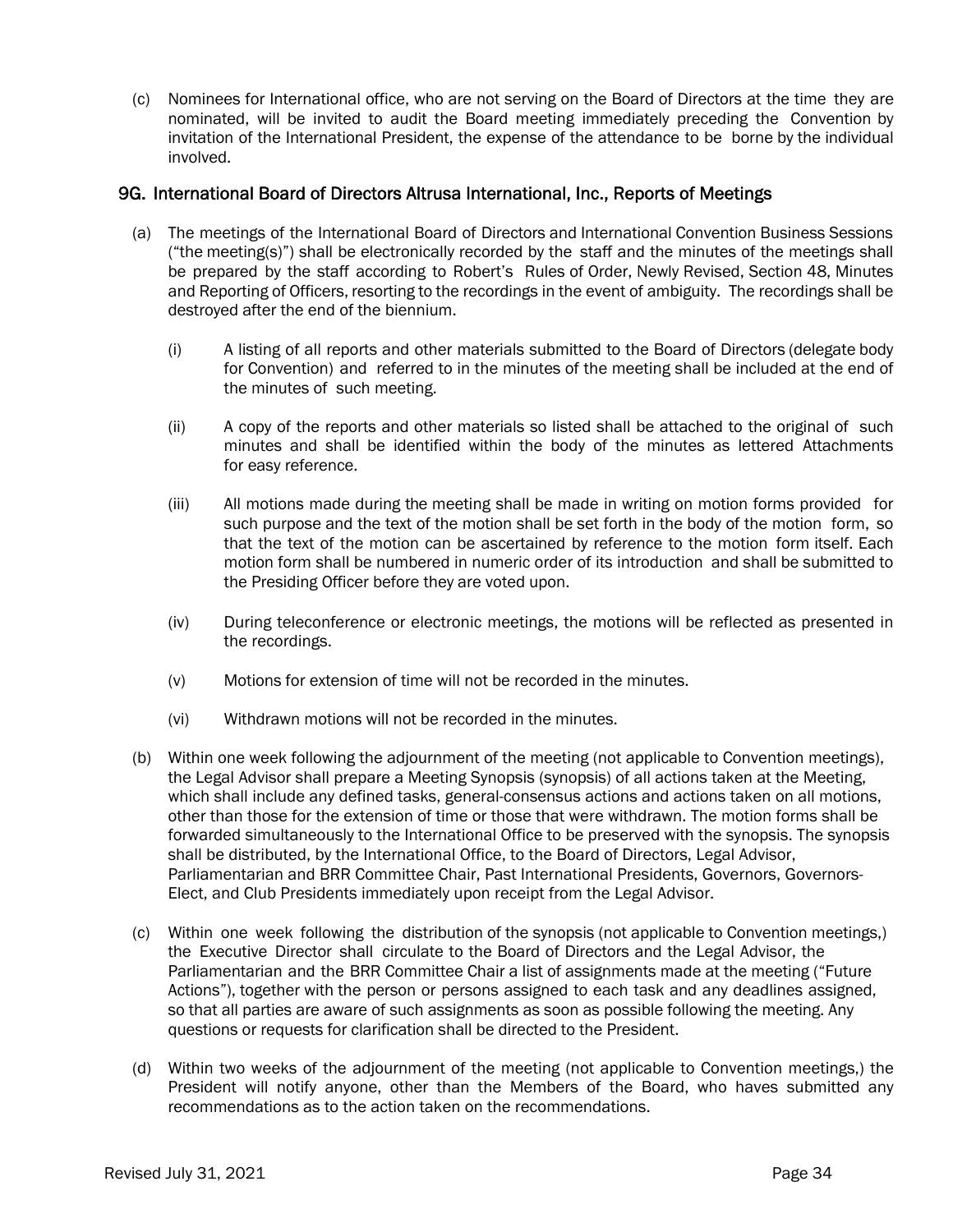- (i) As needed, The Bylaws (Convention only) and Policies documents will be updated by International Office Staff based on approved bylaw and policy changes as reflected in the Meeting Synopsis and associated motion forms or the list of results of the proposals voted on by the delegate assembly at a Convention.
- (ii) The updated official bylaw and policy documents will be sent to the Legal Advisor, Parliamentarian and BRR Committee Chair for verification that the approved motions are accurately reflected in the updated documents. Following corrections, if any, the updated documents will be posted on the Altrusa International website. No further Board approval is required for either document prior to posting.
- (e) Within thirty (30) days following the adjournment of the meeting, the draft minutes shall be provided to a reading committee ("Reading Committee") consisting of at least two (2) persons appointed by the President, one of whom shall be the Parliamentarian, provided the Parliamentarian was in attendance at the meeting. The other members shall be individuals who also were in attendance at the meeting. (For the meetings held at an International Convention, the reading committee shall be the Legal Advisor, Parliamentarian and BRR Committee Chair serving at the Convention start.) The Reading Committee shall review the draft minutes and provide corrections and recommendations for revision to the Executive Director within fourteen (14) days of receipt of the draft.
- (f) One week after receipt of any corrections, the draft board minutes, with corrections made, shall be sent by the Executive Director to the Board of Directors, and Special Appointees, for their review and comment. Members of the Board of Directors and the Special Appointees shall provide any comments or corrections within fourteen (14) days of receipt of the draft minutes.
	- (i) For minutes from meetings held at an International Convention, following verification by the Legal Advisor, Parliamentarian and BRR Chair, Convention minutes are added to the Convention Proceedings which are approved by the Board of Directors when complete.
- (g) When corrections to the draft minutes are complete, they will be marked Final Draft and presented for approval at the next meeting of the Board of Directors. The minutes of the Convention meetings are archived at the International Office. A copy of the Convention minutes is submitted to the International Archives at Ball State at the close of the biennium. Following Board approval, the final Convention minutes shall be posted to the International website as Convention Minutes MM/YYYY.
- (h) Within two weeks of the adjournment of the meeting, the President will notify anyone, other than the Members of the Board, who have submitted any recommendations as to the action taken on the recommendations.
- (i) All actions taken at the meetings of the Executive Committee, including budget items, shall be reported to the Board of Directors at the next meeting of the Board of Directors, or within thirty (30) days after the Executive Committee meeting, whichever occurs first.

#### 9H. Jewelry - International Officer Pins

- (a) The International Board of Directors recognizes the following as official jewelry of Altrusa International, Inc.:
	- (i) Member Pin The Altrusa Emblem in blue and gold on white enamel.
	- (ii) Honorary Member Pin The Altrusa Emblem in blue and gold on white enamel with a gold bar with the words "Honorary Member" Below.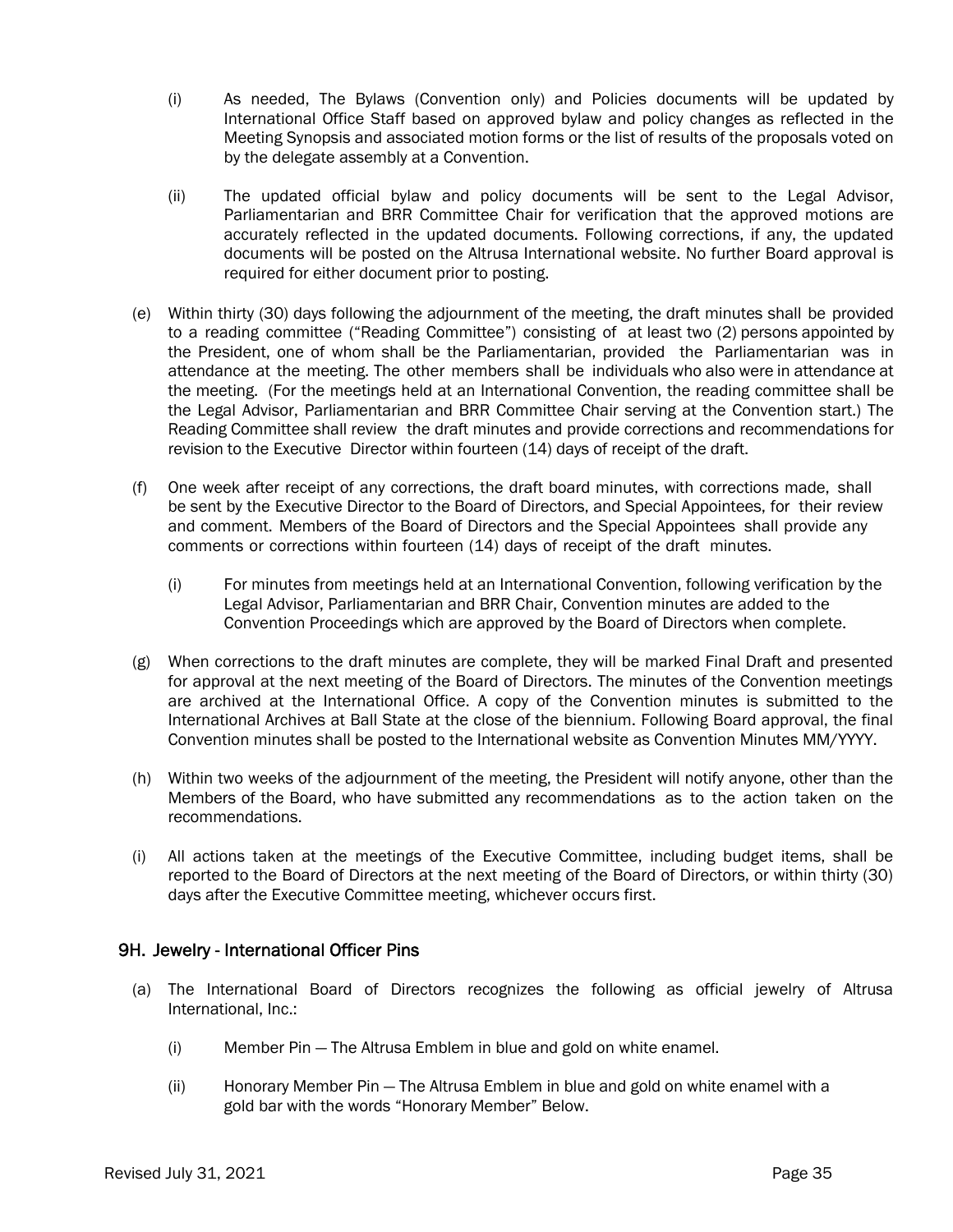- (iii) Club President's Pin The Altrusa emblem in blue and gold encircled with pearls.
- (iv) District Governor's Pin The Altrusa Emblem in blue and gold surrounded by pearls and sapphires.
- (v) International Director Pin The Altrusa emblem in blue and gold on white enamel with the words: "International Director".
- (vi) International President-Elect, Vice President and Treasurer Pin The Altrusa Emblem in blue and white enamel on white gold, enriched with sapphires.
- (vii) International President's Pin The Altrusa emblem in blue and white enamel on white gold, encircled with diamonds.
- (viii) Executive Director's Pin The Altrusa emblem in blue and gold on white enamel with a gold bar with the words "Executive Director" below.
- (ix) ASTRA Member Pin The ASTRA emblem in gold, a star burst with the word ASTRA in the middle.
- (b) International shall present to each International Officer and Director the appropriate pin for their office.
- (c) International Presidents shall retain their pins for life.
- (d) Advancing International Officers shall pass their pins to their successors at the time of installation.
- (e) International Officers and Directors retiring from the Board shall retain their pins.

#### 9I. Long Range/Strategic Planning

At the first board meeting of the second year of a biennium in an even year, the International Board and Governors-Elect in a joint planning session shall review the Long Range Strategic Plan for the Association for the next six (6) years. The first major review to take place in July 2016 with interim reviews in the following two (2) biennia before another major review takes place to set the LRSP for a further six (6) years.

In October/November of even years of the biennium, the incoming International Program Committee Chairs and Vice Chairs in consultation with the President-Elect will prepare a biennium plan for the following biennium, which will provide details of programs and supporting actions for the LRSP.

In odd years of the biennium, the International Board will review/revise and approve the six (6) year strategic plan and the next biennium plan.

## 9J. Manuals

The International Office shall prepare and regularly update manuals for the purpose of enriching Club activity and member leadership development and will be available free of charge on the International website.

#### 9K. Notice of Meetings<sup>17</sup>

Notice of Meetings of Board of Directors.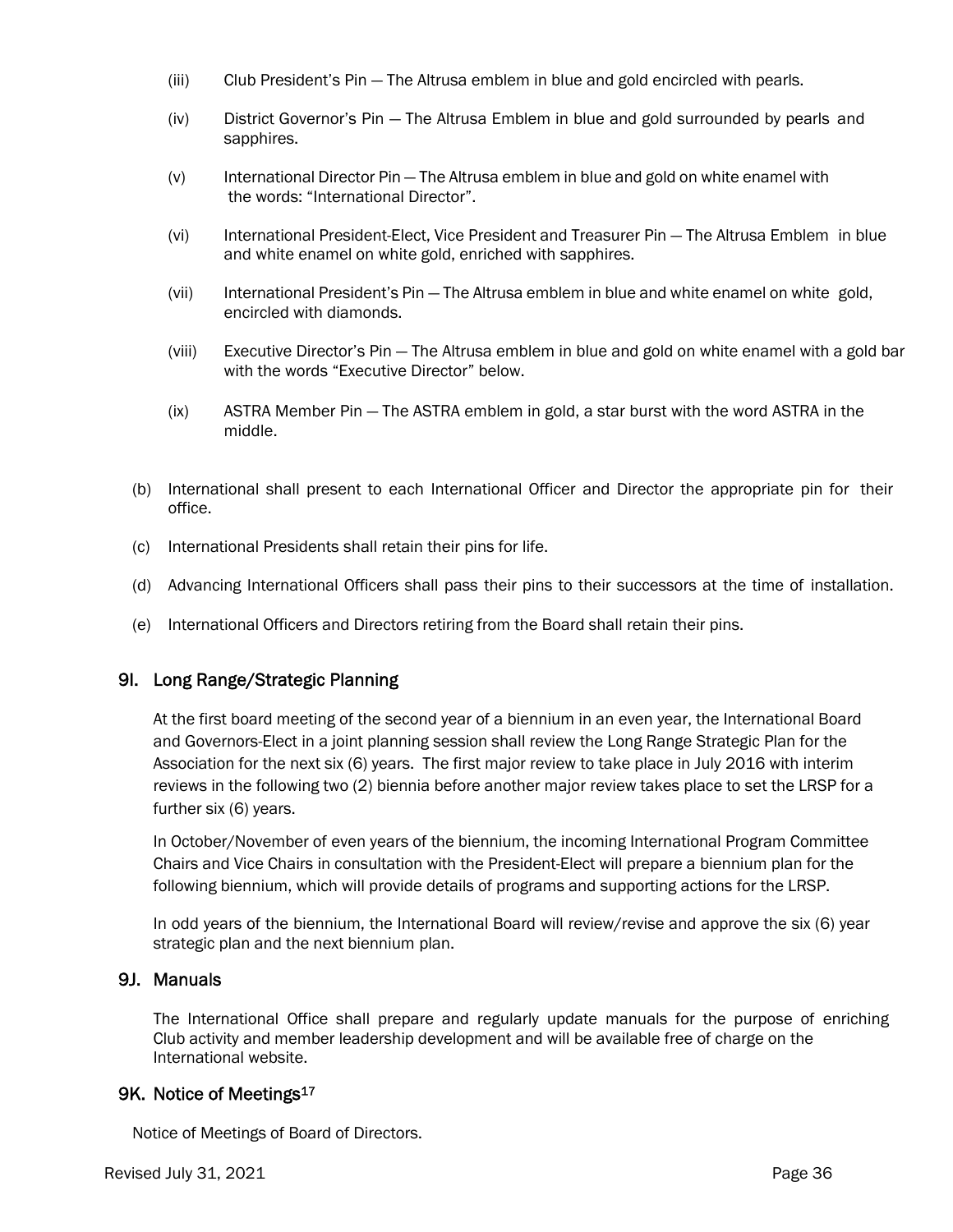- (a) Notice of meetings, including dates, place and hours of the Board of Directors which constitute meetings of members in non-Convention years, regular meetings of the Board of directors and special meetings of the Board of Directors shall be given to each member of the Board of Directors, including Special Appointees, by "Reasonable Means". "Reasonable Means" shall include any one or more of the following:
	- (i) Communication in person
	- (ii) Mail or other method of delivery; or
	- (iii) Other electronic means capable of verification. Members who have opted out of receipt of electronic mail from the Association will be given notice by mail or other method of delivery
- (b) Notice of meetings must include a description of matters to be considered at the meetings of the Board of Directors which constitute meetings of members in non-Convention years, which, according to Bylaws, Policies or applicable Indiana State law, are required to be described in the notice. Notices of special meetings must include the purpose or purposes for the special meeting.
- (c) Notice of meetings must be transmitted by the International Office no later than thirty (30) days prior to the first day of the meeting.
- (d) In all cases, notice shall be transmitted to members at the address of each such member reflected in the records of the Association as of the date of transmission. It is the responsibility of the member to see that the Association's records reflect the member's current mailing address or electronic mail address at all times. member's current mailing address or electronic mail address at all times.

#### 9L. Parliamentarian

A Parliamentarian shall be appointed by the President to be present at all meetings of the International Board of Directors and the Delegate Assembly. The Parliamentarian may also be present at Executive Committee meetings at the discretion of the President. Such Parliamentarian may or may not be a member of Altrusa International, Inc., and must be a credentialed Parliamentarian.

#### 9M. Parliamentary Procedure in Clubs Outside U.S.18

When the Bylaws refer to *Roberts Rules of Order Newly Revised,* Clubs outside the U.S. may interpret the reference according to their customary rules of parliamentary procedure.

#### 9N. Position Descriptions, Revisions

The position descriptions for all Officers, International Directors, Chairs and Committees shall be reviewed and revised if necessary. Any revisions shall be approved by the Board of Directors.

#### 9O. Publications

Official Publications include, but are not limited to:

- (a) The International Altrusan, a periodic publication authored by the Association's Officers, International Committee Chairs, and International Office staff.
- (b) Altrusa Compass, an International publication that includes information from the International Board and International Chairs, updates from the International Office, and details of International Convention.
- (c) The Gavel, newsletter for Governors & Governors-Elect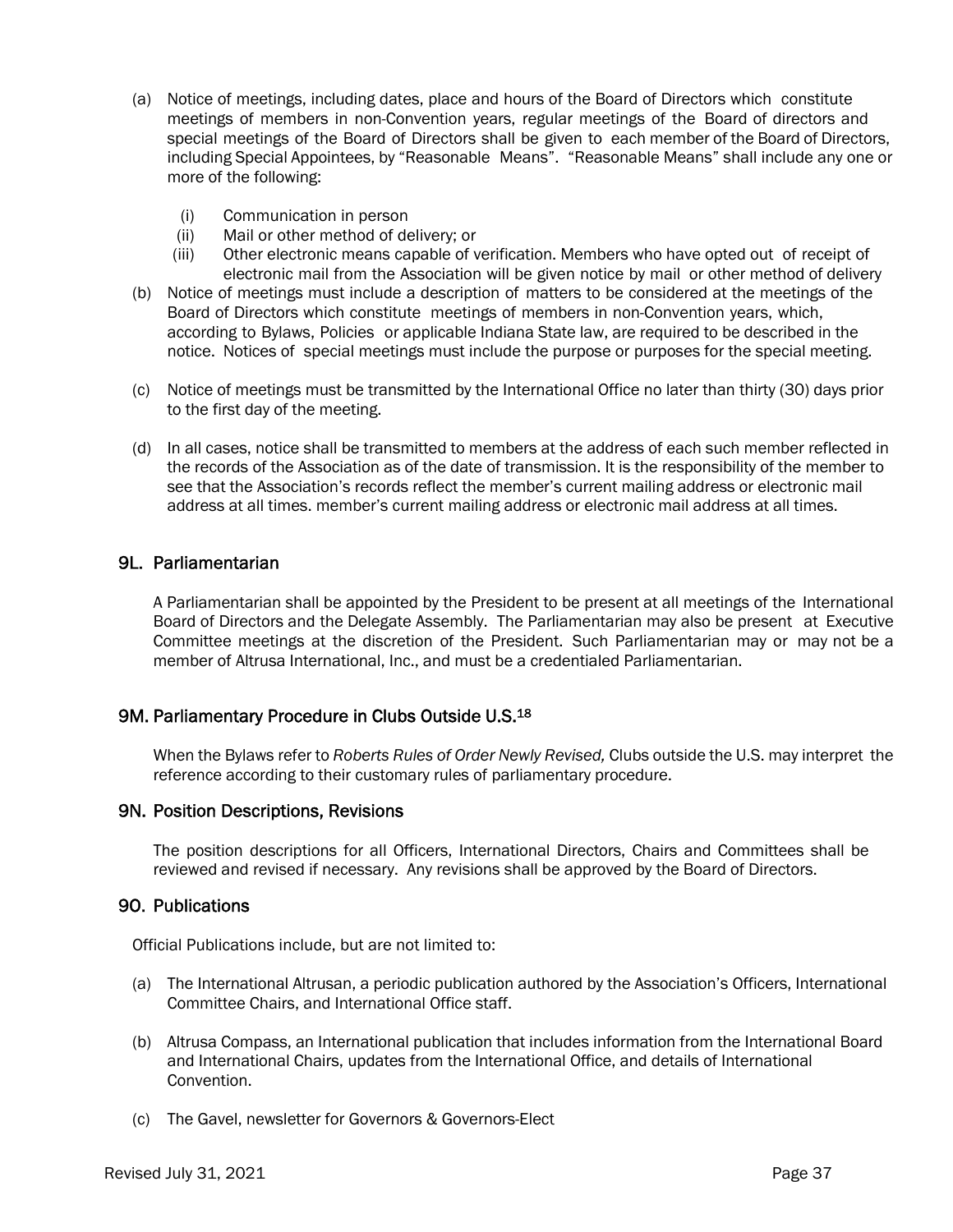(d) The Accent, newsletter for Club Presidents & Club Presidents-Elect.

#### 9P. Redistricting

The International Board of Directors shall review the growth of the various Districts, the geographical distribution of Clubs and other pertinent factors, and shall order such redistricting as may seem appropriate and in the best interest of the organization, all as authorized by its Bylaws. Such review should take place no less frequently than every four years, commencing after the January 2015 review.

#### 9Q. Requirements for the Use of Association Brands

- (a) Definitions
	- (i) The term "Trademark" includes Word Marks as identified below, and includes both designs and words.
	- (ii) "Association Brands" include the below-referenced Trademarks, and any variations thereof that have the name of a Club or District or local club foundation in close proximity to the Trademarks, common law trademarks, and marks that are otherwise associated with the Association, such as the term ALTRUSAN.
	- (iii) "Member" means all categories of membership of the Association, of an ASTRA Club, the Foundation or an LCF.
	- (iv) "Purchaser" means a Club, a District, a Member, a local club foundation or an ASTRA Club, as well as committees of any of the foregoing, who seek to acquire an item of any type which bears a Trademark or Association Brand.
	- (v) "Third Party Supplier" or "Supplier" means any source, whether wholesale or retail, including Members or Purchasers, that is not Doc Morgan, Inc. For the sake of clarity, the Foundation and every LCF is included within the definitions of Member, Purchaser, Third Party Supplier and Supplier.
	- $(vi)$  "Local Club Foundation" or "LCF" means a foundation that has been formed by a club and has a Sublicense from Altrusa International Foundation, Inc.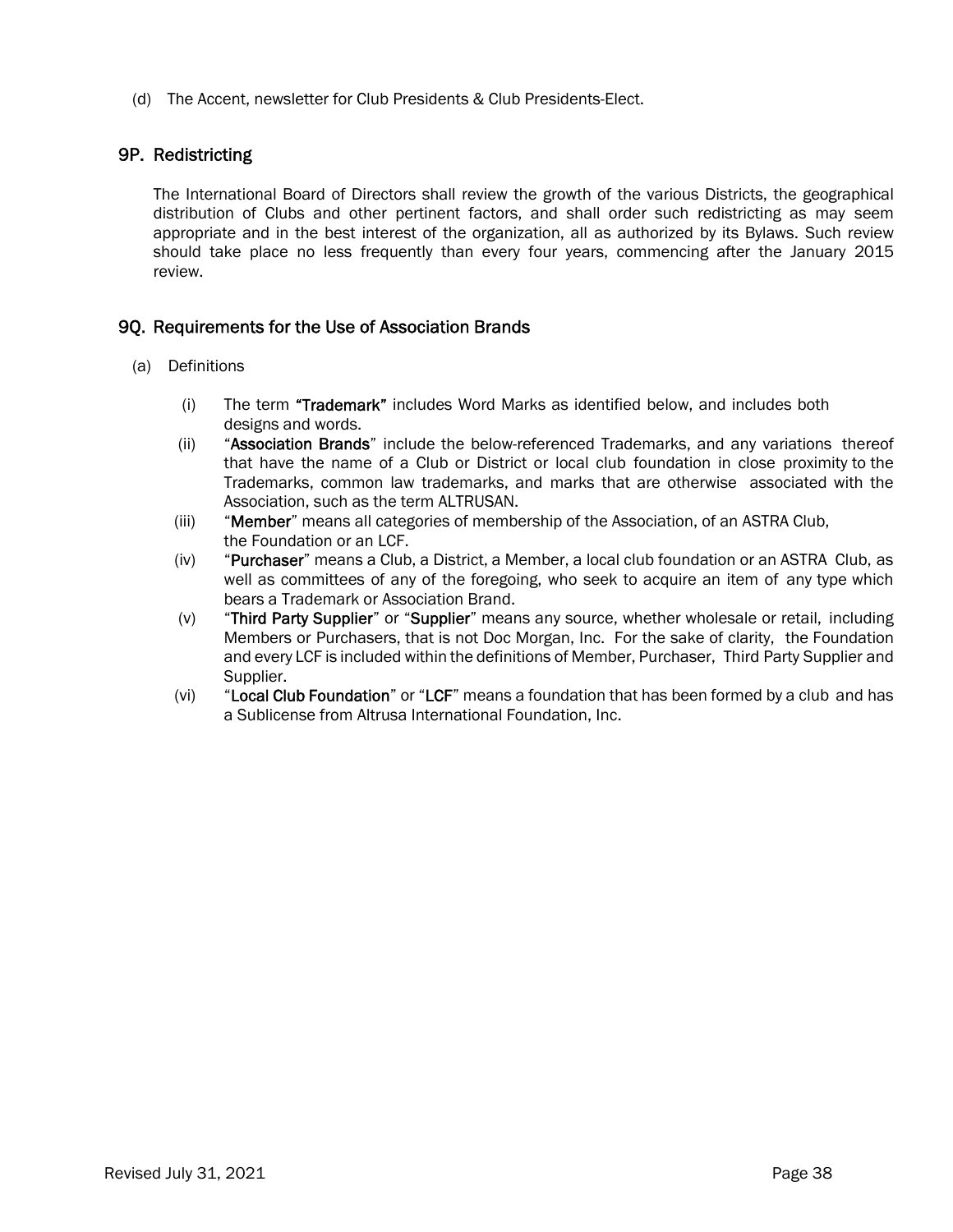(b) Association Trademarks.

The Association owns certain Trademarks and Word Marks which are produced below:









Brand Logo **Stacked Logo** ASTRA Stacked Logo

ASTRA® Word Mark



LEADING TO A BETTER COMMUNITY® Word Mark





LIDERANDO HACIA UNA MEJOR COMUNIDADSM Spanish Word Mark (also referred to as "Spanish tag line"

ROUTE VERS UNE COMMUNAUTE MEILLEURESM French Word Mark (also referred to as "French tag line")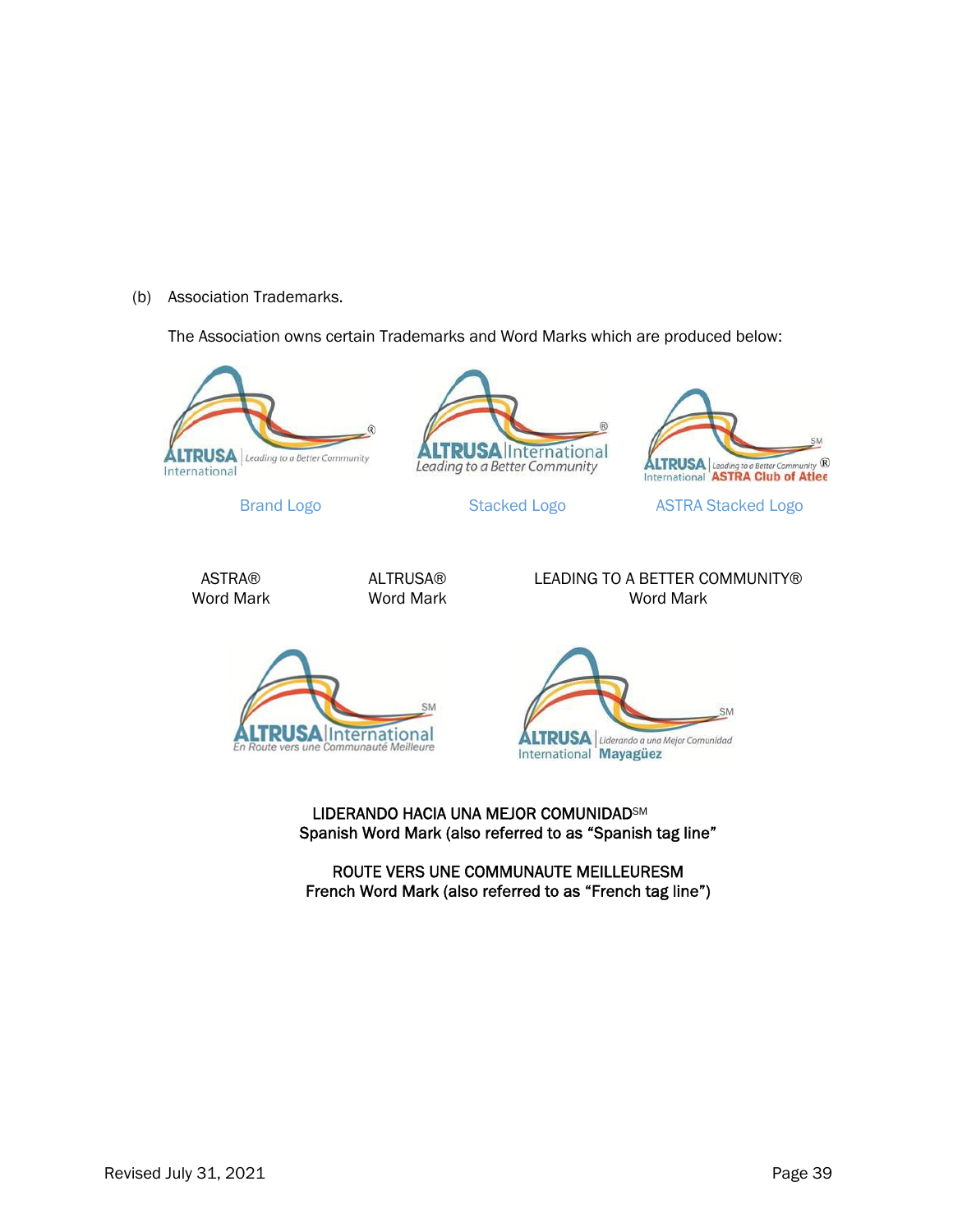- (i) Whenever a Trademark is used, it must be used in exactly the form reproduced above, without alteration, except as provided in the Altrusa International Logo Usage Guidelines.
- (ii) The two logos below, the Emblem and ASTRA and Design (also referred to as the ASTRA Emblem), are Trademarks owned by the Association and are registered with the USPTO. The Emblem is used on the Association jewelry and will continue to be used on Association jewelry. The International Office may grant additional uses of the Emblem and the ASTRA Emblem.



EMBLEM **EMBLEM ASTRA EMBLEM** also known as (ASTRA & DESIGN)

(iii) The Association owns the Lamplighter Mark, and it falls within the definition of Trademarks as used herein. Clubs, Districts, Members and local club foundations may not use the Lamplighter Mark without a sublicense from the Foundation per the foundation license agreement.



LAMPLIGHTER MARK

- (iv) The Foundation License Agreement permits the Foundation to grant sublicenses ("Sublicenses") to those of its local club foundations which are and remain in good standing as such term is defined in the Foundation License Agreement. Such local club foundations which have been granted Sublicenses are referred to herein as "LCFs". The Foundation maintains a current list of LCFs. Each LCF will have received and signed a written acknowledgement between it and the Foundation outlining its responsibilities under the Sublicense.
- (c) Rights to Use Association Brands. The Members, clubs, Districts, Foundation and Local Club Foundations (LCFs) in good standing as per the Association Bylaws and Foundation Bylaws, have rights to use the Association Brands when used in strict compliance with the law, this Policy, the Foundation License Agreement and the Altrusa International Logo Usage Guidelines.
- (d) Policy relating to Doc Morgan, Inc. Doc Morgan, Inc. has an exclusive license to manufacture or supply jewelry imprinted with the official emblem or logo, banners and road signs. In the event Doc Morgan, Inc. cannot source one of these items desired by a Purchaser, the Purchaser must contact the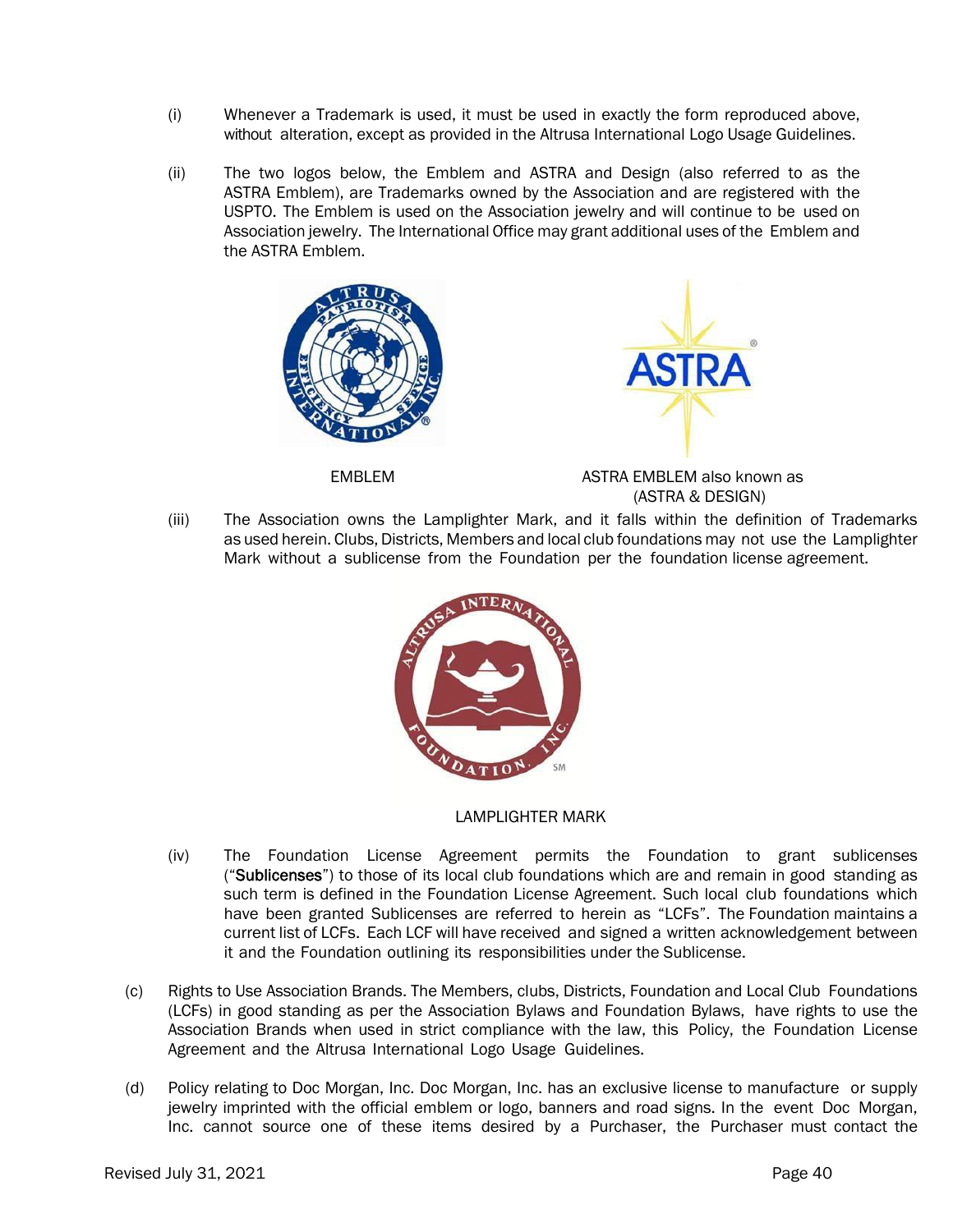Executive Director for prior written permission to purchase an item from a source other than Doc Morgan, Inc.

- (e) Purchasing Items from Sources Other than Doc Morgan, Inc.
	- (i) Members, clubs, Districts, foundations and LCF who wish to purchase items bearing Association Brands from a Supplier other than Doc Morgan, Inc., must follow the Altrusa International Logo Usage Guidelines. Logo files can be obtained from the International website or by requesting a file from the International office.
	- (ii) A Supplier not engaged by a member, club, District, Foundation or Doc Morgan agrees to pay to the Association Royalty ("Royalty") equal to 10% of the base selling price, exclusive of taxes, setup/tooling and shipping, for each item bearing the Association Brands sold by the Supplier. The Royalty shall be remitted to the Association within 60 days of the end of the calendar quarter in which the Purchase is made; such calendar quarters ending March 31, June 30, September 30 and December 31.
	- (iii) If there is any delay or difficulty in receipt of the Royalty from the Supplier, the Association is entitled to look to the Purchaser for the Royalty and the Purchaser shall remit the Royalty to the Association and thereafter look to the Supplier for reimbursement of the Royalty. The risk of the Royalty not being timely paid by the Supplier is on the Purchaser, not the Association.
- (f) Ownership of Artwork produced by a Supplier. Any artwork produced by Doc Morgan, Inc., or by any other Supplier, for a specialized item is the property of that Supplier, and cannot be used by a Purchaser in its original form or in modified form for any reason, including to source the item from a Third Party, without the prior written permission of the Supplier. To do so may constitute copyright infringement and is a violation of this Policy.
- (g) Penalties for Non-Compliance. In the event any portion of this p olicy is violated by a Purchaser, as defined above, the Association is entitled to any remedies available to it under the law including seizing and destroying the goods or items that violate the Policy, without recourse to the party who purchased the goods or items or has the goods or items in their possession.
- (h) Implementation and Effective Dates. All provisions of this Policy are effective February  $2^{nd}$  2019. The provisions permitting use of the Association Brands and Trademarks by LCFs are effective as the Foundation and each such LCF has entered into a Sublicense.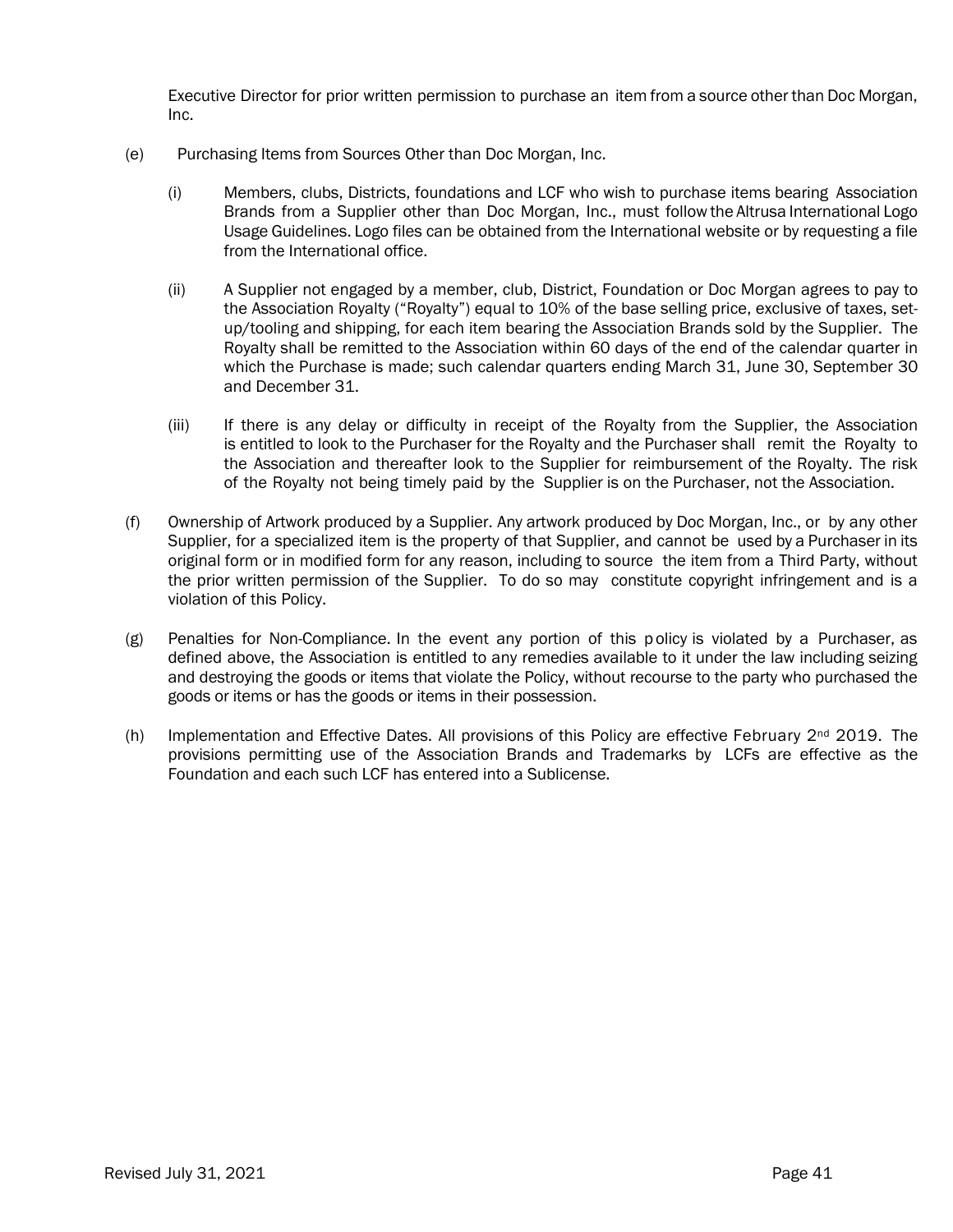# Altrusa International Logo Usage Guidelines

The minimum height of the logo is .75" (3/4")

A guide to the color palette is below and must be used whenever the logo is printed.





There should be clear space around the logo at all times, as outlined above.

Whenever possible, the minimum clear space should be the same width as the letters "ALTR" in the word mark Altrusa.

# Altrusa International Logo Dos and Don'ts:

- Don't change the proportions of any aspect of the logo.
- Don't turn the logo at an angle.
- Don't add shadow or glow to the logo.
- Don't place the logo on 'busy backgrounds.
- Don't place the logo over a high contrast photo.
- Never add elements (graphic or other types) inside of the logo and its clear space.
- Do include the symbol ®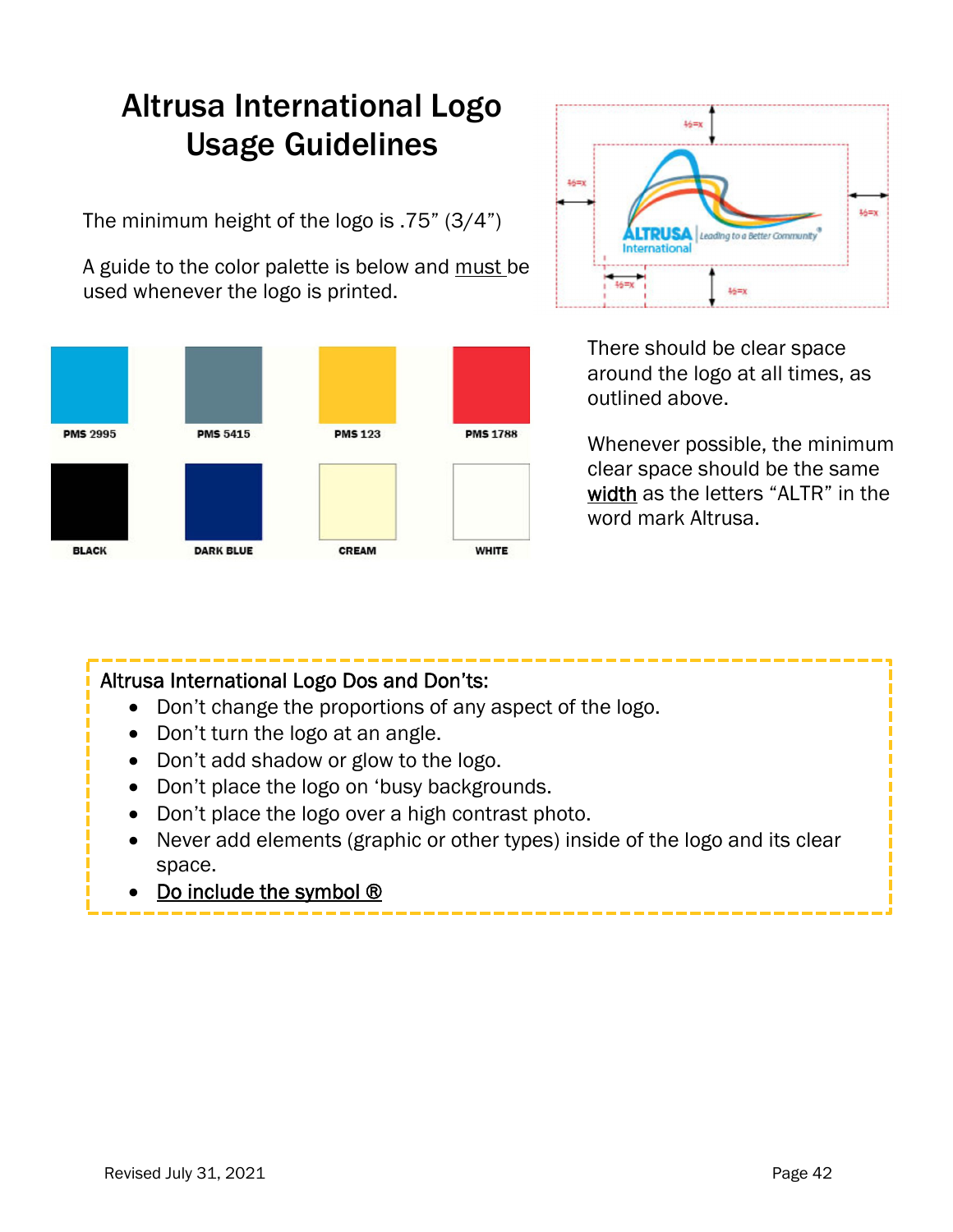#### 9R. Social Media

- (a) The International President shall designate all persons responsible for the social media accounts and online activities for the Association. This must include at least one administrator on each account from the International Office staff to ensure continuity. Only those persons designated may create new accounts and/or respond to comments via the social media on behalf of Altrusa International. Those designated persons, in consultation with the International President, have final say on selection of new social media tools.
- (b) At all times the content of social media communication shall conform with Altrusa International Guidelines.
- (c) The Association designated persons shall follow the practices enumerated here below:
	- (i) Monitor social media outlets.
	- (ii) Ensure accuracy in discussing Altrusa or its programs.
	- (iii) Correct mistakes found on Social Media sites under the name of Altrusa International in an open and timely manner.
	- (iv) Encourage consideration and courtesy.
	- (v) Respect the mission and purpose of Altrusa.
	- (vi) Follow branding and trademark guidelines.
- (d) Altrusa International reserves the right to delete any content at any time. Users who persist in violating Altrusa Guidelines may be barred from posting to the Association's social media sites.
- (e) Each District Governor will approve access as well as designate responsibilities and guidelines for persons maintaining their District and Club pages under the International website. These websites shall be maintained according to recommended branding policies and practices to provide brand consistency.

#### 9S. UNA/USA

International shall continue to participate in the activities of the United Nations Association of the United States of America, Inc., provided that no commitment is made that is contrary to Altrusa's established policy.

### 10. Membership

#### 10A. Address Information

- (a) Personal information for Altrusa members will be used only for Altrusa purposes.
- (b) Address information includes both surface and electronic mail addresses. This policy is applicable to information obtained from the Altrusa International, Inc. website using the appropriate user id and password as well as requests made directly to the International Office. The information once obtained is to be used only for the purposes indicated below.
- (c) Through login to the Members Only website the information available to other members with administrative rights will be name, home address, phone number, email address, city/state/zip, Club, and District. Members can only see their individual information. Members may opt out of having this information publicly displayed by requesting this on their Altrusa Profile page or by contacting the International Office.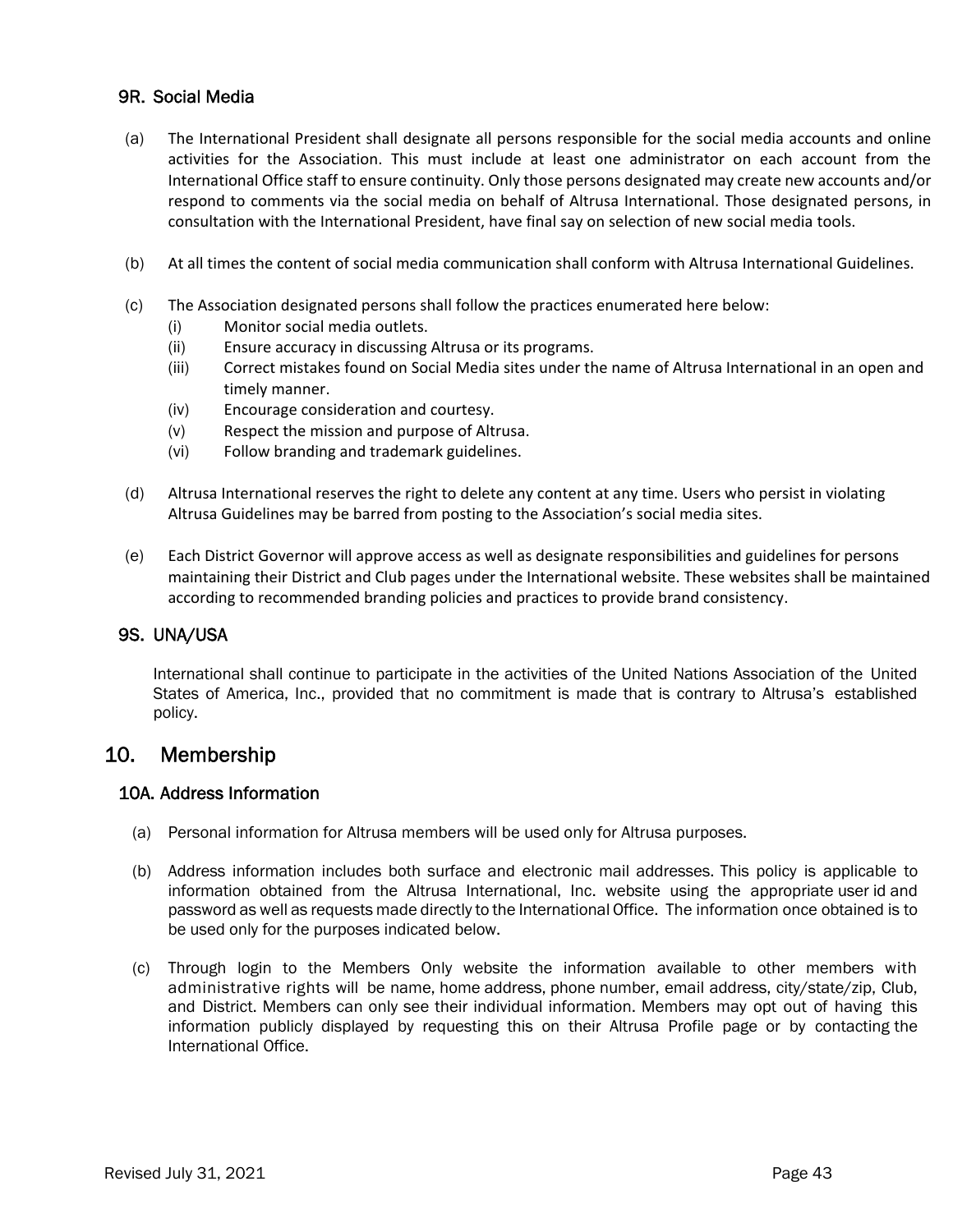(d) It is the responsibility of any member who accesses personal information on Altrusa members to protect that information. Members should take precaution to ensure that all downloaded personal information is securely protected. Once no longer needed, personal information should be deleted.

#### 10B. Dues and Membership Processing Fees19

- (a) Dues.
	- (i) The annual International dues for all Active and Affiliate members residing in a District is \$55, payable each June 1 to the International Office in U.S. dollars.

Young Adult Membership Incentive Program: Members ages 30 and younger are eligible for a 50% reduction (\$27.50) in dues from the regular rate. Any member not willing to document their date of birth will be charged the full regular rate of \$55.

 On or about April 15 each year, the International Office will send an annual dues billing to the treasurer of each Club, as reflected on the records of the International Office as of March 31 of the same year, with copies to the Club president and the Governor of the District in which such Club is located. Failure to receive such billing shall not excuse timely payment of dues. Dues for new members are as follows:

- (aa) New members whose dues are paid to the Club between June 1 and November 30 pay full dues.
- (bb) New members whose dues are paid to the Club between December 1 and March 31 pay one-half annual dues.
- (cc) New members whose dues are paid to the Club between April 1 and May 31 pay full annual dues which represent all dues payable until June 1 of the following year.
- (ii) The annual International dues for all members residing outside of a District is one-half the annual amount, payable in U.S. dollars, as described in (i) above.
- (iii) A member who pays International, District and Club dues to/through one Club and then becomes a member of another Club shall not be required to pay any dues in the second Club (or District or International) until the expiration of the period for which such dues have previously been paid.
- (iv) Annual International dues shall include the cost of Liability Policy as described in Policy 9 F.
- (v) Dues may not be advanced by any Club for any member, nor shall the Association refund dues or transfer dues from one member/Club to another.
- (vi) Club must collect International and District dues from members for submission to the Association and the District. Dues may be collected on a monthly or other basis, provided that remittances to the Association and to the District shall be in accordance with the provisions in the International and District Bylaws. Club treasurers shall enforce all provisions concerning deadlines for payment of dues.
- (vii) Clubs that pay International dues to the Association with a credit card will be assessed a bank fee.
- (viii) Dues statements will be sent electronically by the International Office to all Affiliate members.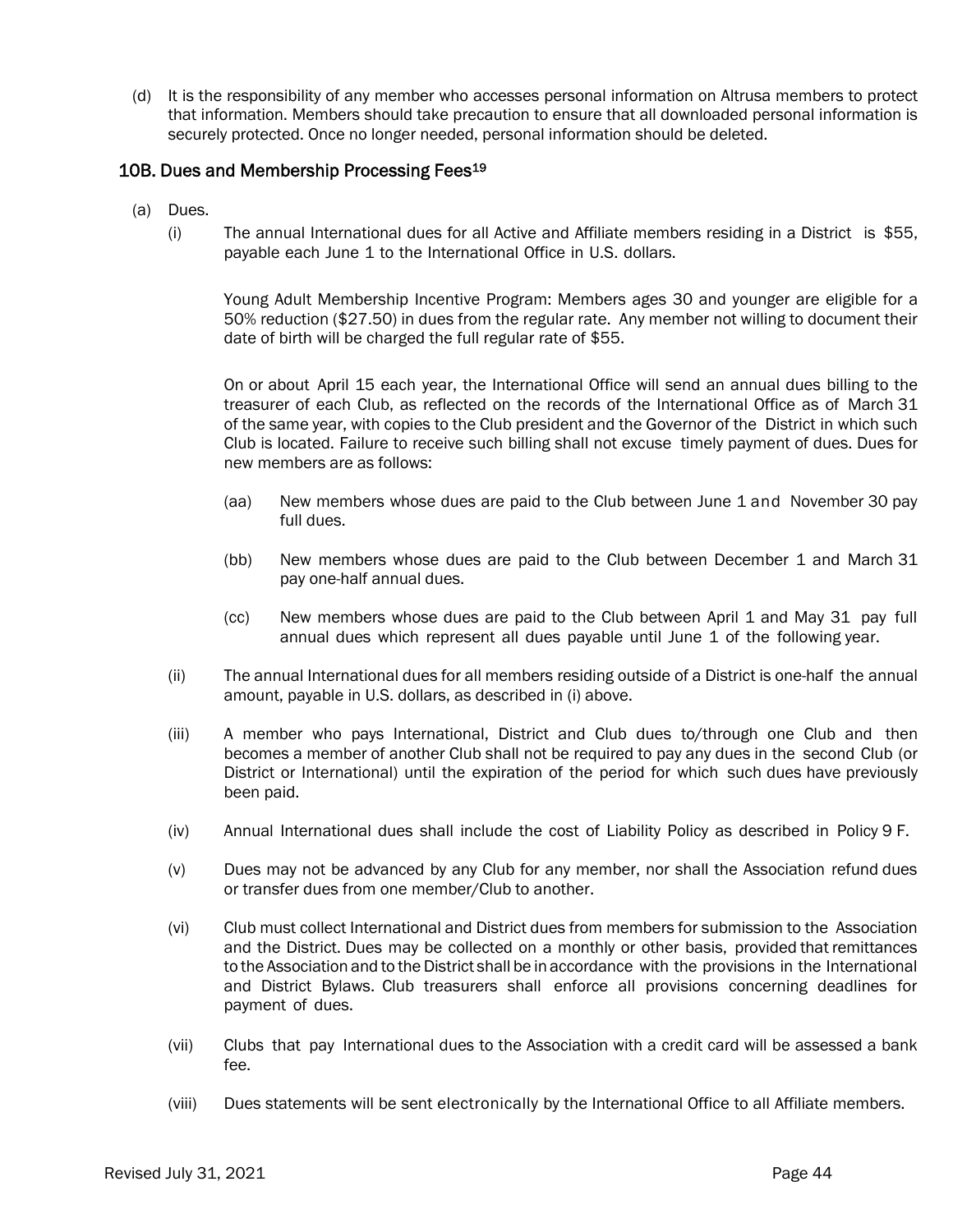- (ix) A late fee of five dollars (\$5.00) shall be assessed as of June 15 in each year for any member whose International dues have not yet been received by the International Office. If the dues plus late fee is not received by the International Office by July 10, a delinquency notice for such amounts will be sent to the Club treasurer for delinquent Club members or entire Clubs or to the Affiliate member (with copies to the District Governor for members of Clubs and Affiliate members within the District, and to the Chair of the International Membership Development Committee for Affiliate members residing outside a District) and all services will be suspended to such member and the member will be deleted from the membership rolls. If all members of a Club are delinquent, all services will be suspended to all members of the Club and the Club will be deleted from the membership roll of active clubs, unless such Club is a Club-At-large. Reinstatement of these members will require payment of a processing fee in addition to the annual membership dues for each member.
- (x) Clubs-at-Large will not be removed from membership rolls until full International dues, late fees and reinstatement fees have not been received for two consecutive club years.
- (xi) Each District Governor is responsible to work with the Clubs in the District and with Affiliate members residing in the District to ensure that they fulfill their financial obligations to International. The Chair of the International Membership Development Committee is responsible to work with the Clubs-At-Large to ensure that they fulfill their financial obligations to International.
- (b) District Dues: Each District may establish annual dues, late fees and reinstatement fees.
- (c) International Fees.
	- (i) The membership processing fee shall be ten dollars (U.S. \$10.00) per person.
	- (ii) Applications for new members must include an International processing fee.
- (d) Returning Member: In order to be treated as a new member for purposes of the net membership gain calculation, a former member returning to a Club must have been absent from any Club rolls for not less than two (2) years.
- (e)

### 10C. Emeritus Members 20

- (a) Emeritus status is an honor that may be conferred upon an Altrusan who can no longer contribute actively due to debilitating health or other restrictions which limit the Altrusan's activities. The local Club with the approval of the District Board of Directors bestows this honor upon the Altrusan.
- (b) Altrusans who become eligible for Emeritus status are those who meet the qualifications set forth in International Bylaw Article IV. Section 3 (a)
- (c) A Club should forward the request for approval of Emeritus status to the District Governor detailing the member's qualifications for that status. The District Governor will expedite the request for action at the next District Board meeting. The District is encouraged to recognize Emeritus members through its publications and/or at District Conference.
- (d) A member shall be returned to Active status upon notification to the Club that the member is again able to participate as an Active member. The club shall update the status in Group Tally and advise District and International of such change.
- (e) If an Emeritus member's Club disbands, the Emeritus member may remain an Emeritus member of the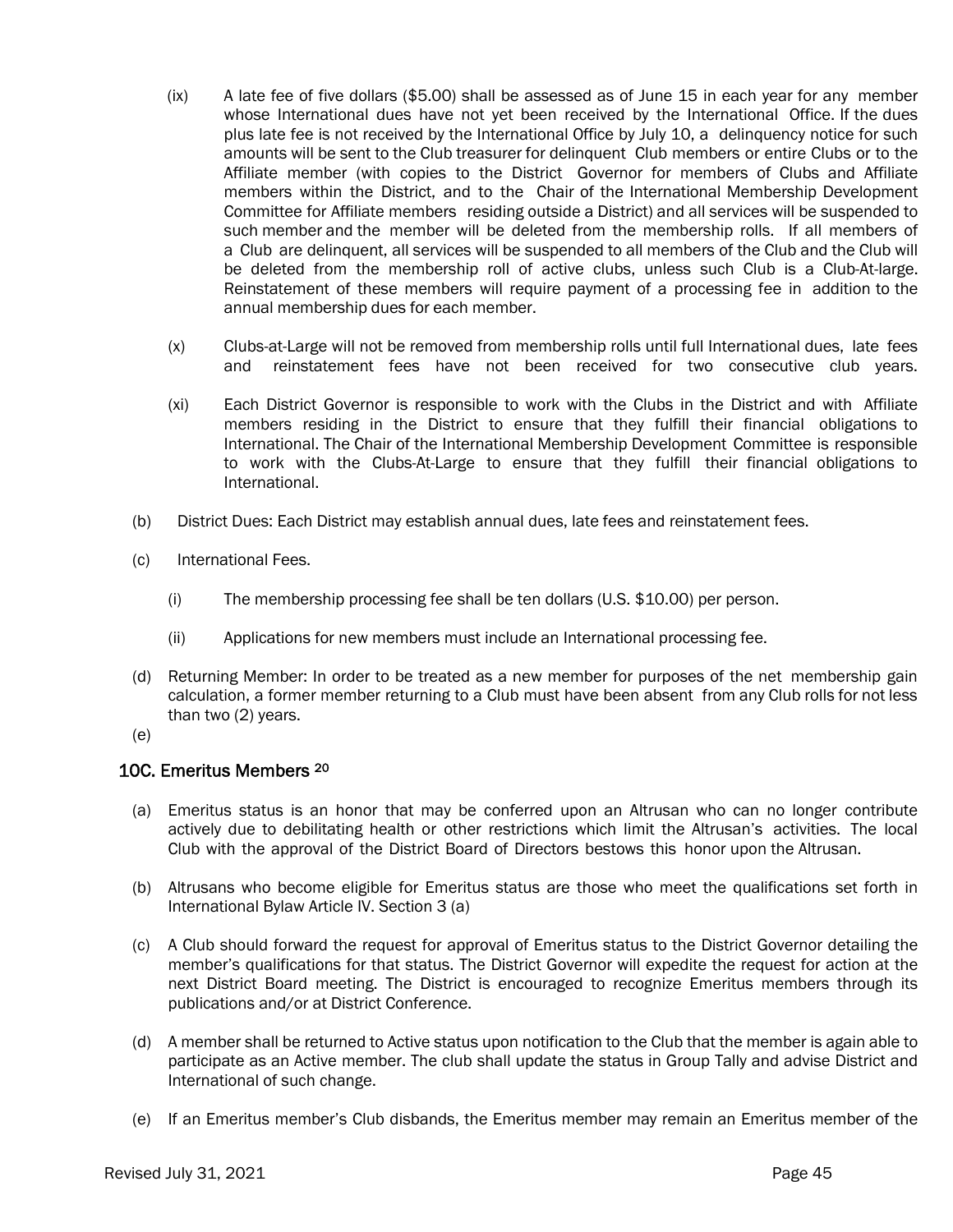District in which the disbanded Club was located, and may purchase such services as the member elects or may choose to become an Affiliate member and pay International dues and District dues (if within a District).

(f) If an Emeritus member passes away, the Club should advise the District and International as soon as possible.

#### 10D Life Members

If a Life member passes away, the Club should advise the District and International as soon as possible.

#### 10E. Membership, Affiliate21

- (a) Applications for affiliate status may be submitted to the District Governor if the prospective affiliate lives within the geographical limits of a District or to the Chair of the International Membership Development Committee if the prospective affiliate does not reside within a District. Applications must be accompanied by a check for District dues, if applicable, and a check for International dues. International shall thereafter bill Affiliate Members who reside within a District after the District's authentication of their status.
- (b) Applications, approved by Governors or Chair of the International Membership Development Committee, along with checks for International dues will be forwarded to International by the Governor or Chair of the International Membership Development Committee.
- (c) Affiliate membership will be reviewed annually by the Governor of the District within which an affiliate resides. If eligibility is authenticated, the District will bill the affiliate directly for District dues.
- (d) Affiliate membership is also granted to members of a Club in development. Processing of their applications is per the New Club Building Manual.

#### 10F. Membership Development/New Club Building/Virtual Club

- (a) Planning New Club Building
	- (i) The International Membership Development Committee is responsible for coordinating the organization of Altrusa Clubs.
	- (ii) The District New Club Building Chair will complete a new club building assessment each biennium and present a report to the District Board of Directors for its approval.
	- (iii) Approved District New Club Building reports will be forwarded to the International Membership Development Chair and the International Office.
- (b) Organizing a New Club
	- (i) The organizing Club or individual(s) will complete a New Club Building Proposal and submit it to the District Governor for approval. The District Governor will send the approved form to the International office, the International Membership Development Chair, District Membership Development Chair and District New Club Building Chair. All District New Club Building projects must be approved by the District Governor.
	- (ii) For approved New Club Building projects, the District will award to the organizing Club or individual Altrusan responsible for the project a specific amount of money, approved by the International Board of Directors and provided through Altrusa International. The award will be distributed to the organizing Club or individual(s) in the following manner: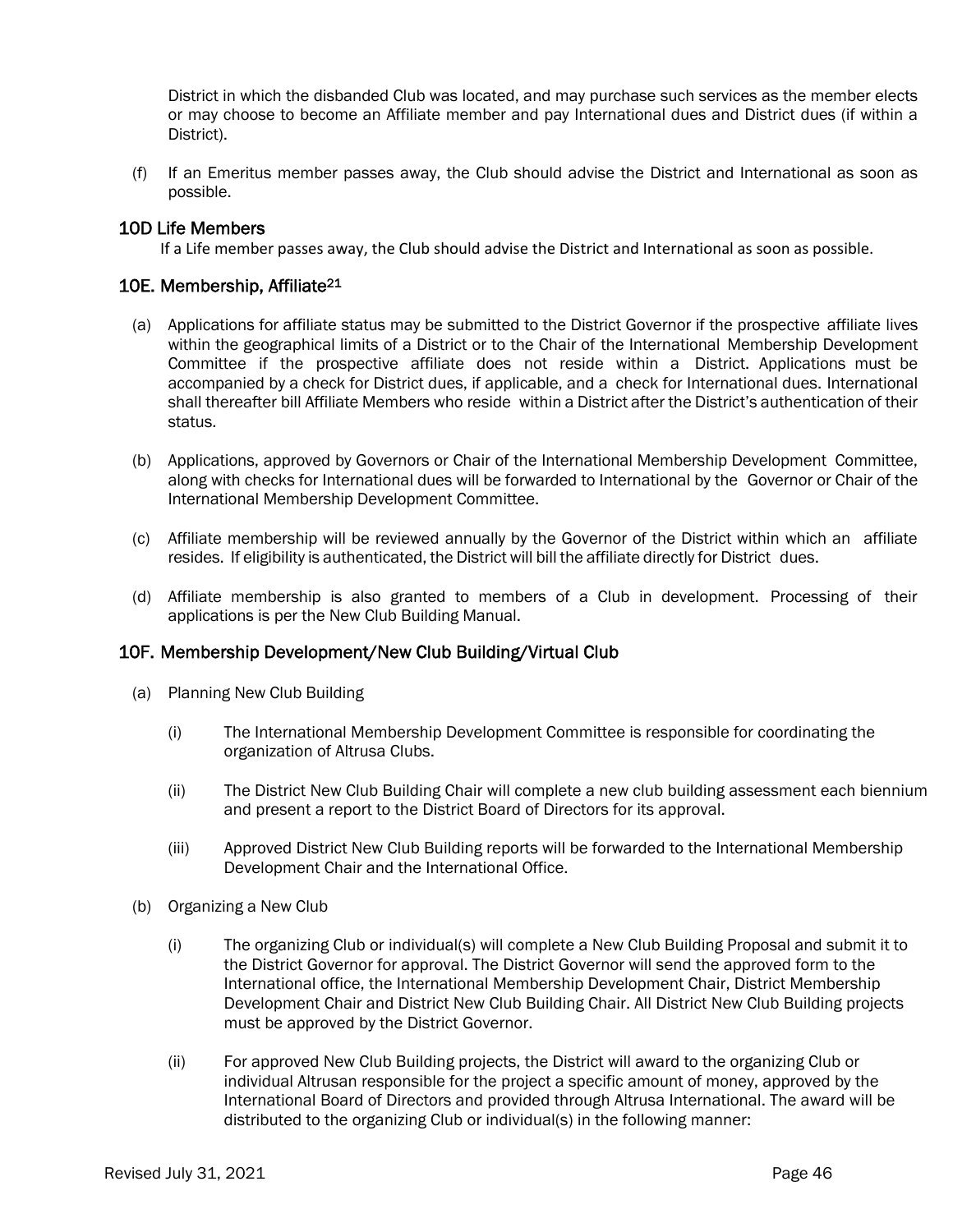- (aa) One fourth (1/4) after completion and approval of the New Club Building Proposal form and after conducting the first organizational meeting.
- (bb) One fourth (1/4) when five (5) prospective charter members have joined the club in formation.
- (cc) One-fourth (1/4) when ten (10) prospective charter members have joined the club in formation.
- (dd) One-fourth (1/4) when fifteen (15) prospective charter members have joined the club in formation.
- (c) Chartering a New Club
	- (i) No Club may be chartered with fewer than fifteen (15) members and at least eight (8) members shall have primary membership in the club and the remaining members may be non-primary members.
	- (ii) Clubs-In-Formation.
		- (aa) While a Club is in formation, prior to official recognition, new members shall apply to become Affiliate members of Altrusa International. Those Affiliate and non-primary members may vote in Club elections, hold Club office, serve on Club committees and have interest in the property or funds of the Club under formation. They are entitled to wear the insignia of International. The Affiliate membership ends when the Club becomes officially recognized as an Altrusa Club. If for any reason the Club does not become officially recognized, any funds accrued shall be disbursed as per Policy 4C.
		- (bb) Once the Club-In-Formation has five members, the club name and logo will be sent from the International office and may be used in promotion of the new Club-In-Formation.
		- (cc) A new Club-In-Formation is officially recognized as an Altrusa Club when it has agreed to the International Articles of Incorporation and Bylaws, has adopted the required local Club Bylaws, has elected officers and signed its charter application at an organizational meeting, and when its signed charter application and all members' dues and processing fees have been received at the International Office. The International office will provide a copy of the charter to the District Governor.
	- (iii) At least six (6) weeks in advance of the new Club's charter presentation event, the organizing Club shall notify the International Office giving the date of the charter presentation event, the name and address of the new Club President and the name(s) of the organizer(s). This information will be transmitted to the International Membership Development Chair.
	- (iv) Upon receipt of this information, together with the required dues and membership processing fees, the International Office shall notify all Altrusa Clubs of the planned charter event and provide the new Club with the official charter, Charter Membership Certificates, and a complimentary President's Pin.
- (d) International New Club Building/Clubs at Large
	- (i) International New Club Building Procedures. The International Membership Development Chair will be responsible for the development of new Clubs-At-Large. The clubs will be organized the same as New Club Building with the addition of:
		- (aa) Clubs will be organized only in nations permitting individual freedom of assembly, expression and action.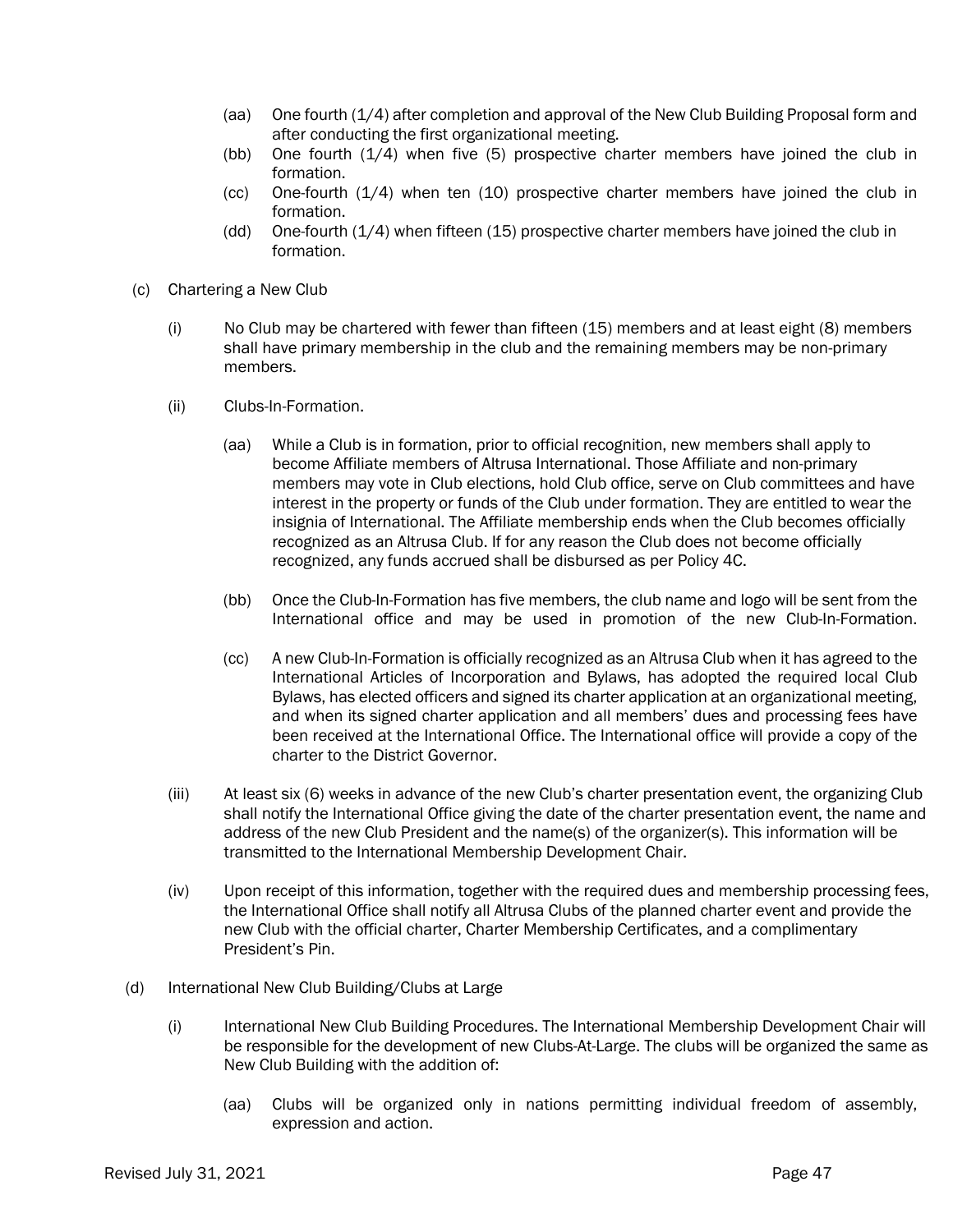- (bb) The International Office will determine the exchange rate with all money paid in USD.
- (e) New Club Support
	- (i) During the first year:
		- (aa) The District Membership Development Chair and/or District New Club Building Chair will directly communicate with the new Club president to reassure and/or identify areas requiring special attention.
		- (bb) The Sponsoring Club/District Organizer(s) will maintain close contact, including some personal contact, with the new Club. They shall be knowledgeable of the progress the Club is making in its organization; Board, officer and committee functions, fundraising activities, internal communication, service projects and its developing image within the community, and will see that the Club follows through with its contacts to International.
		- (cc) The International and/or District Membership Development Chair will work with the Organizer(s) to establish a close working relationship with the Club. Each will receive information of Club activities through newsletters, copies of minutes and/or other desired material.
	- (ii) At the end of the first and second year the International Membership Development Chair and District New Club Building Chair will evaluate the position of the new Club and the ongoing work of the Organizer(s) to determine if there is need for further involvement of the International/District Membership Development Chair.
- (f) Virtual Clubs
	- (i) Individuals interested in organizing a Virtual club will complete a Request for Organizational Authority for Virtual Club.
	- (ii) The core team should contact the International Membership Development Chair and District New Club Building Chair to seek guidance and inform the Chairs that a new virtual club is in the discussion stage. In addition to working with the District Governor, the Chairs will provide current materials related to creating a new club including the specific guidelines and required paperwork.
	- (iii) Dues will be the same as a traditional club including International and district dues.
	- (iv) A Virtual club will be considered official when the International office receives dues for the club and required paperwork has been submitted.

#### 10G. Membership, Non-primary

- (a) If an Active or Life Member wishes to be a member of more than one Altrusa Club, the member may become a member of additional Club(s) at the invitation of the non-primary Club(s) and, if the Clubs are in different District(s), with the concurrence of the non-primary District(s). The rights and duties of such nonprimary memberships shall be defined by the non-primary Club(s) as to the Club matters and by the District(s) as to District matters.
- (b) Non-primary members shall be reported to International by the non-primary Club(s) or the non-primary District(s) and shall be counted in determining charter strength. Non-primary memberships shall not be counted in determination of delegates for District Conference, or International Convention nor shall nonprimary members be a delegate from a non-primary Club to District Conference or Convention. An active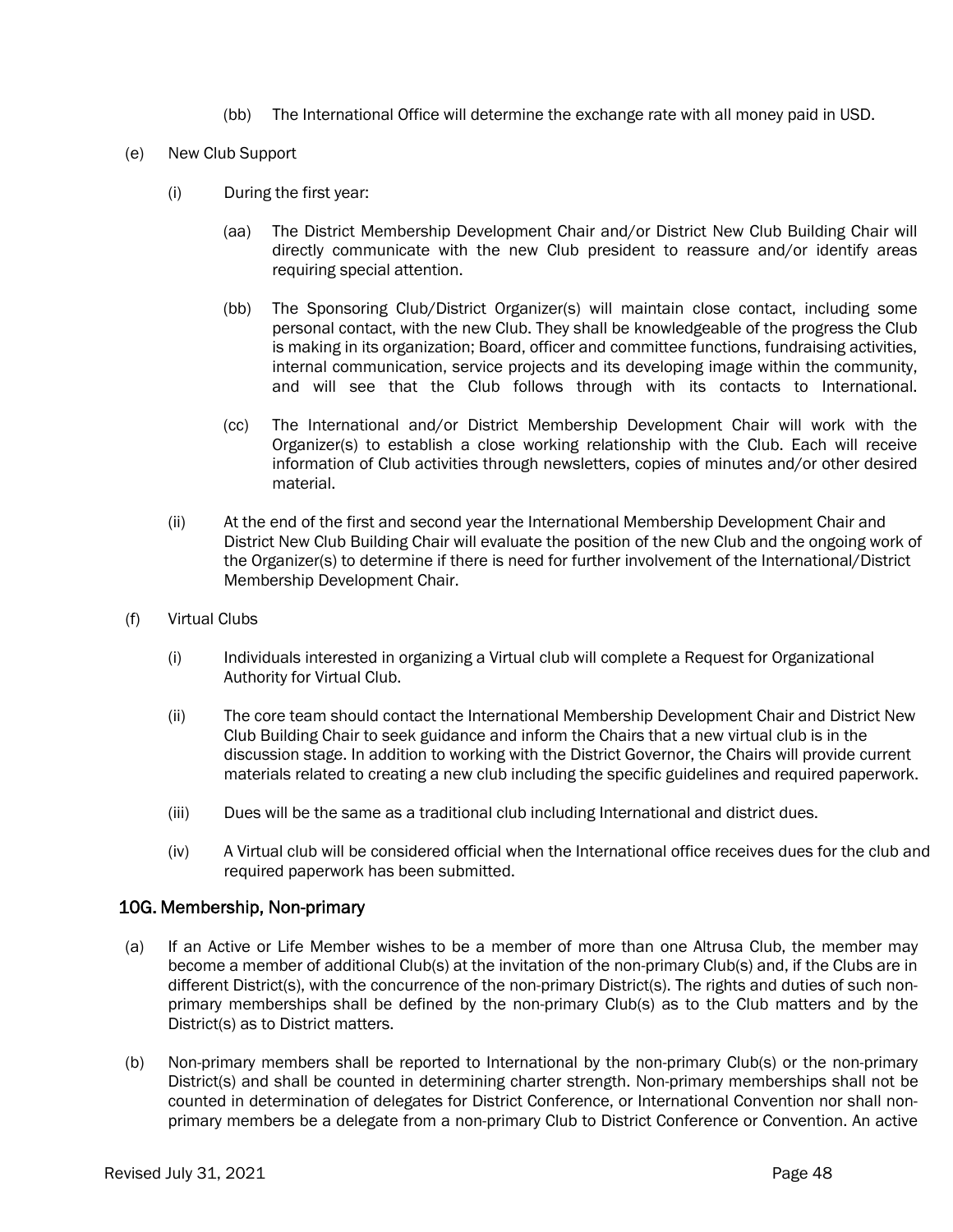member, who has membership in a non-primary club(s), is only entitled to 1 vote at convention or at district conference of the primary membership.

(c) Non-primary members may hold office in a non-primary Club(s). Non-primary members shall only run for district office in the district of the primary membership. A non-primary member shall pay International dues only from the primary Club. The non-primary member shall retain all rights and duties of membership in the primary Club and District.

#### 10H. New Members

- (a) As soon as the International Office receives notice of a new member:
	- (i) The new member shall receive acknowledgement from International.
	- (ii) The local club will purchase a new member pin from Doc Morgan and provide copies of the Policies and Procedures and whatever materials the club shall determine for the new member from the International website.
- (b) As soon as a Governor receives notice of a new member in the District, the Governor should send the new member an appropriate letter of welcome and whatever materials the District Board of Directors shall determine.

#### 10I. Non-Primary Members

- (a) A first-time non-primary member application must be completed and submitted by the non-primary club to International and the district within 45 days
	- (i) Non-primary memberships must be re-confirmed during the annual renewal period.
- (b) As soon as the International Office receives notice of a new non-primary member:
	- (i) The non-primary member shall receive acknowledgement from International.
	- (ii) The non-primary member status will be updated in Group Tally.
- (c) As soon as a Governor receives notice of a new non-primary member in the District, the non-primary member will receive an acknowledgement from the Governor and whatever materials the District Board of Directors shall determine.

#### 10J. Objections to Membership

A member wishing to file an objection to a proposed member must do so to the Club's Board of Directors. Such objection shall be made in confidence and may not be repeated beyond the Board of Directors.

#### 10K. Revitalization

(a) Club Revitalization Within District.

Each District's Board of Directors shall identify Clubs within the District which are under charter strength or otherwise clearly indicate a need for assistance and develop a program for their revitalization.

(i) A listing of the Clubs identified by each District in need of revitalization and the approved revitalization program shall be sent to the International President, the International Member Development Chair and the International Office.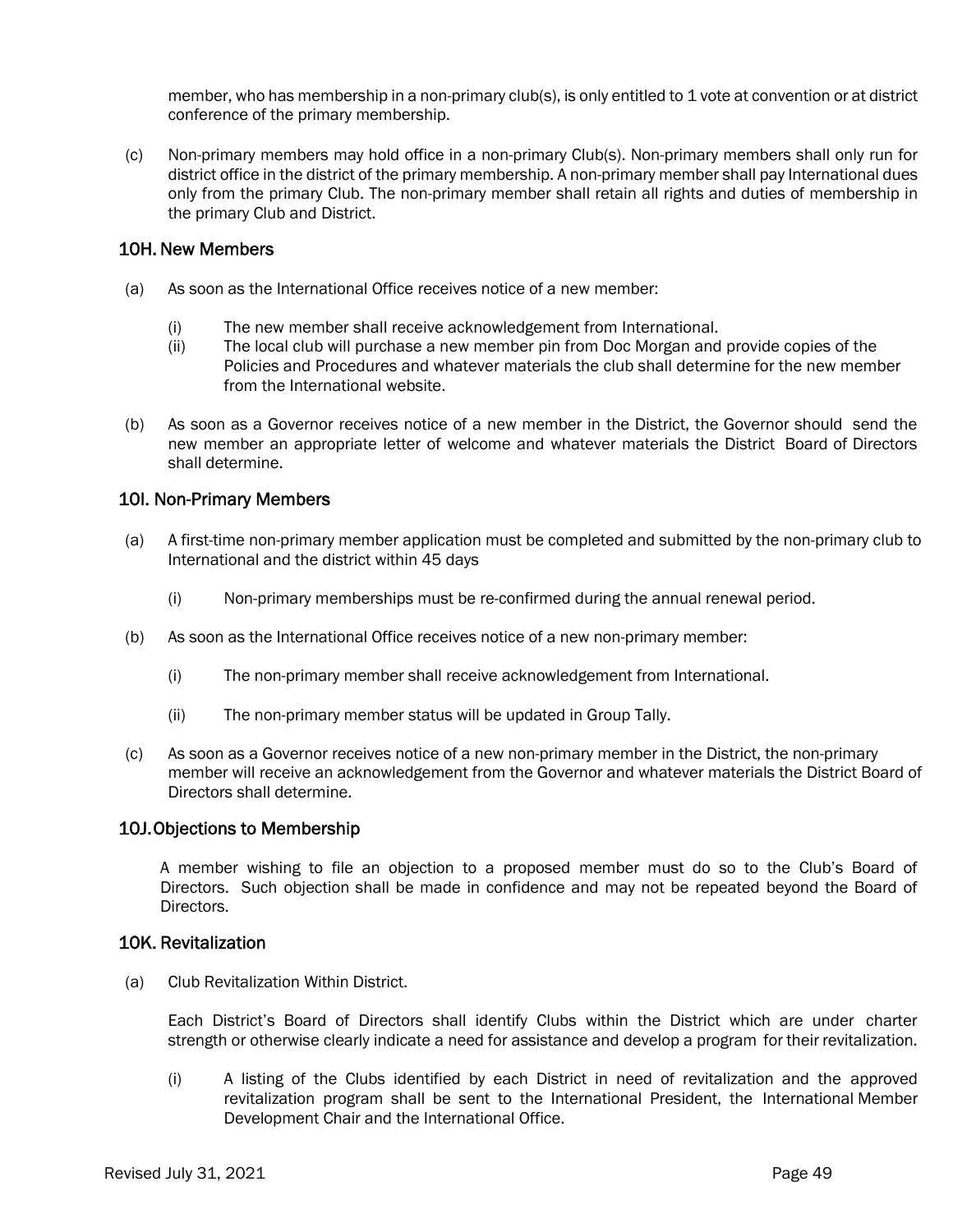- (ii) Clubs identified as needing revitalization shall be notified by the District Governor, the communication to include approved steps for revitalization and the names(s) of those assigned to the revitalization.
- (b) Club Revitalization, Clubs-At-Large.

The Chair of the International Membership Development Committee shall identify Clubs-At- Large which are under charter strength or otherwise clearly indicate a need for assistance and develop a program for their revitalization.

- (i) A listing of Clubs-At-Large identified as in need of revitalization and a copy of the revitalization program shall be presented to the International Board of Directors for its review and approval.
- (ii) All onsite revitalization activity shall be consistent with the approved revitalization program and be approved by the International President. All onsite arrangements shall be made by the International Office.
- (iii) Upon completion of the onsite revitalization activity, a report shall be sent to the International Office for distribution to the International President, Membership Committee and others, as appropriate.
- (c) District Revitalization.

The International Board of Directors shall identify Districts having fewer than twelve (12) Clubs or other Districts needing assistance and in conjunction with the District Governor of each identified District define a revitalization program. Each revitalization program shall be approved by the Board of Directors prior to implementation.

#### 10L. Sponsor Recognition

- (a) A Member receives sponsor credit ("Sponsor Credit") as sponsor ("Sponsor") of a new member as follows:
	- (i) Sponsor Credit is received by the Member who is listed as Sponsor on the Membership Information Form ("Form") or any form which replaces such Form. Listing a Co- Sponsor on the Form is optional and should only be done if the person listed as Co- Sponsor truly materially aided in the recruitment of the new member; OR if the Sponsor wants a Co-Sponsor to be named in order for such Co-Sponsor to be an additional mentor the new member. In such event, the Co-Sponsor listed on the Form shall also receive Sponsor Credit.
	- (ii) A Member can receive Sponsor Credit with respect to a new member of a club other than the Member's own club (even in another District), if the Member introduced the new member to the Altrusa Club and encouraged the new member to become an Altrusan. In such event, such Member (the "Outside-Club Primary Sponsor") shall be listed on the Form as Sponsor, and a Co-Sponsor within the new member's club is required to be listed on the Form. The Co-Sponsor shall handle local sponsor mentoring duties. Both the Outside Club Primary Sponsor and Co-Sponsor shall receive Sponsor Credit in such event.

(iii) For clubs in formation, all members of the sponsoring club have sometimes historically been given Sponsor Credit for the charter members. Commencing effective September 22, 2012, Sponsor Credit for charter members of a club in formation will instead go to members of the club building committee of the sponsoring club as well as anyone (whether or not a member of the club building committee, and whether or not a member of the sponsoring club) who is responsible for a charter member's attendance at that charter member's first organizational